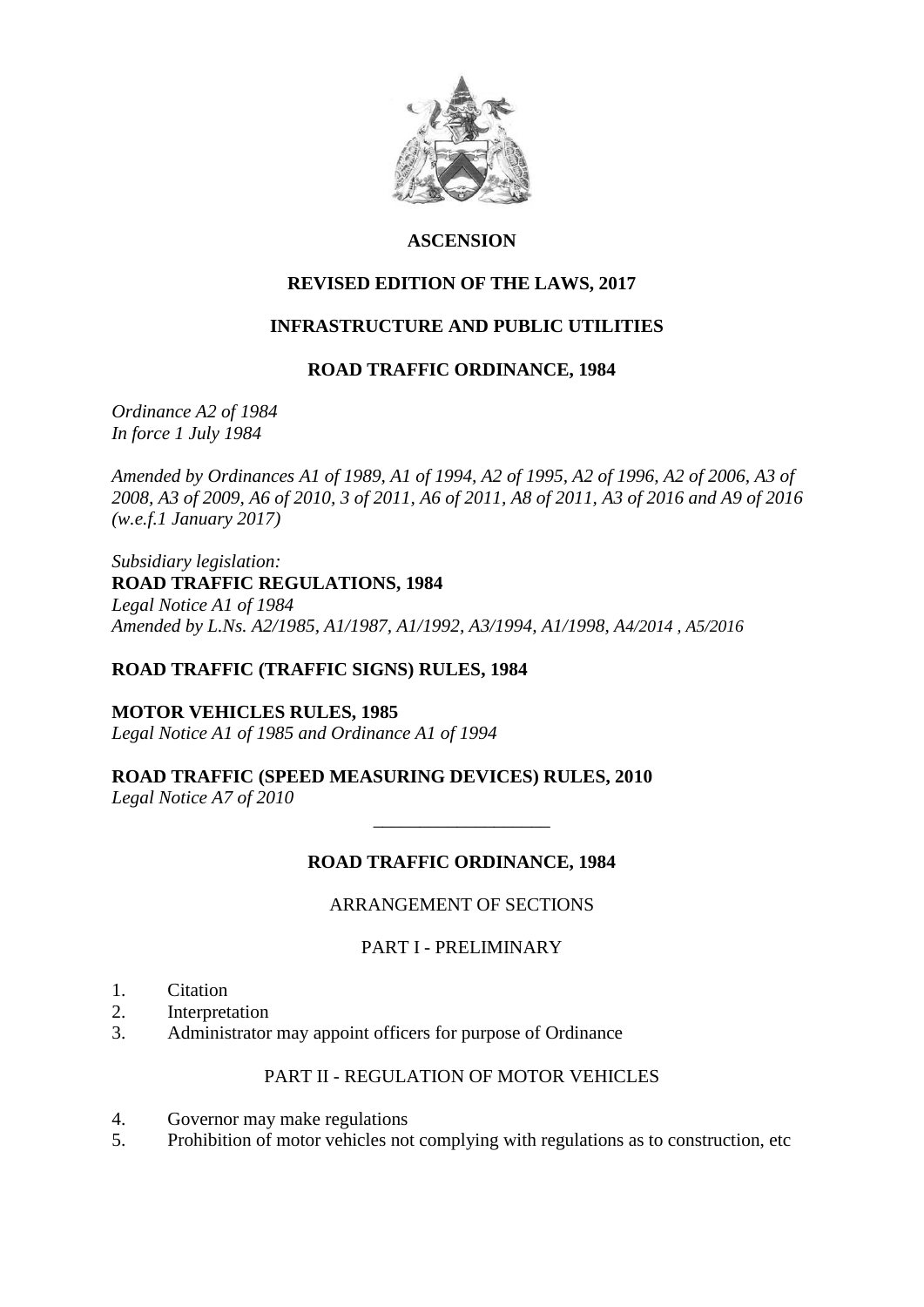# PART III - REGISTRATION AND LICENSING OF MOTOR VEHICLES AND TRAILERS

- 6. Registration of motor vehicles and trailers
- 7. Particulars entered in form of application to be verified
- 8. Change of ownership of motor vehicle or trailer
- 9. Prohibition of use of motor vehicles and trailers without licences
- 10. Application for and issue of motor vehicle or trailer licence
- 11. Duration of licences
- 12. Refund of licence fees
- 13. Revocation of motor vehicle and trailer licences for defects

### PART IV - LICENSING OF DRIVERS OF MOTOR VEHICLES

- 14. Licensing of drivers, etc
- 15. Duration of licences
- 16. Physical fitness of applicants for licences
- 17. Competence to drive and control a motor vehicle
- 18. Disqualification for offences
- 19. Provisions as to disqualifications and suspensions

### PART V - DRIVING OF MOTOR VEHICLES AND OFFENCES IN CONNECTION THEREWITH

- 20. Disqualification of person under age
- 21. Failure to comply with restriction imposed on holder of driver's licence
- 22. Causing death by reckless or dangerous driving
- 23. Reckless or dangerous driving
- 24. Careless driving
- 24A. Mobile telephones, hand-held radios and other hand-held communication devices
- 25. *Omitted*
- 26. Duty to give name and address and to stop, and power of arrest in certain cases
- 27. Restriction on prosecutions under the preceding sections
- 28. Duty to stop in case of accident
- 29. Restrictions on persons being towed by or getting onto or tampering with motor vehicles
- 30. Taking motor vehicle without owner's consent or other authority to be an offence
- 31. Power of police officer to require production of documents

### PART VI - RIDING OF PEDAL CYCLES AND OFFENCES CONNECTED THEREWITH

- 32. Reckless and dangerous cycling
- 33. Careless or inconsiderate cycling
- 34. Cycling when under the influence of drink or drugs
- 35. Restriction on carriage of persons on bicycles

### PART VII - MISCELLANEOUS

- 36. Highway Code
- 37. Power of Administrator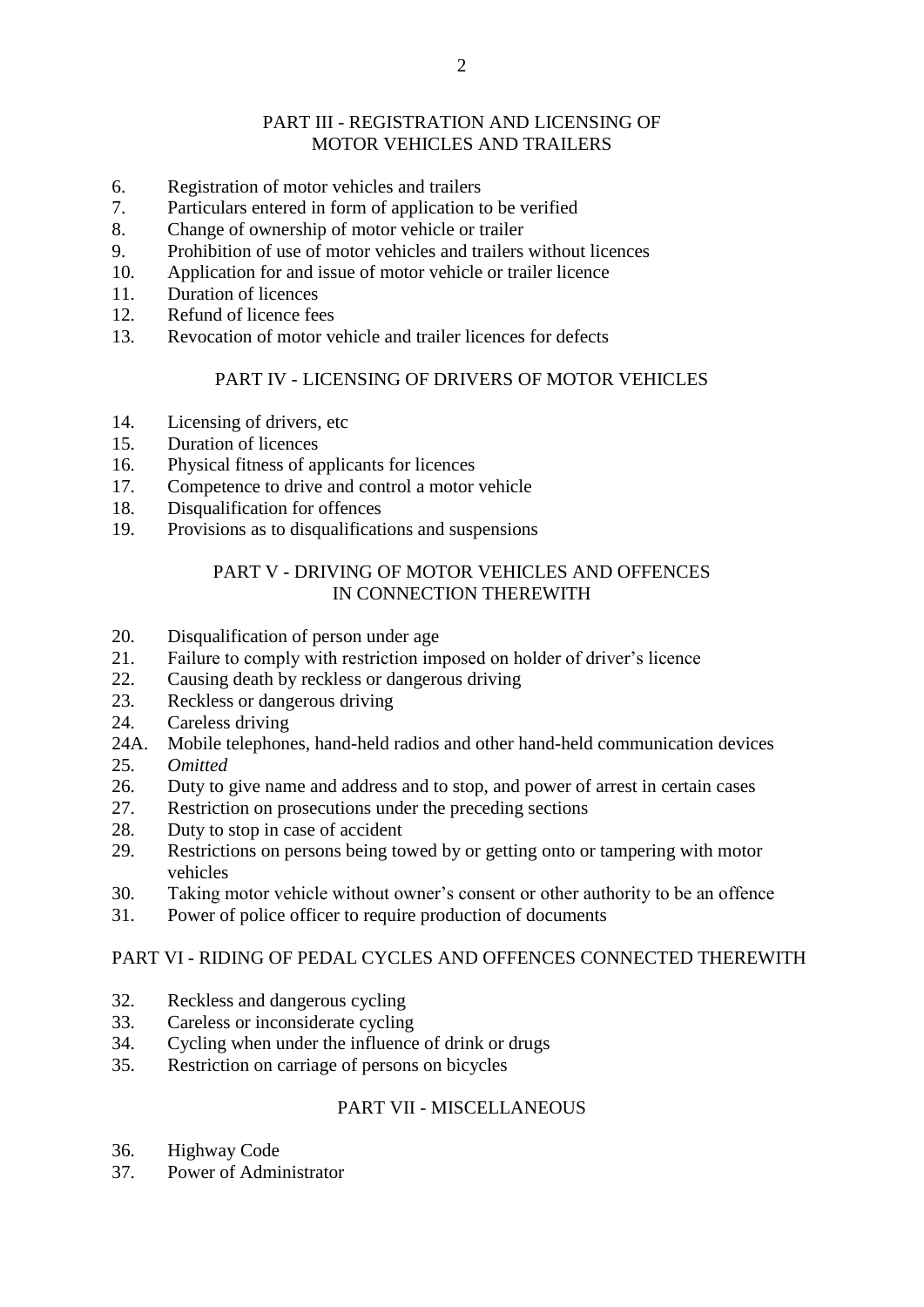- 38. Erection of traffic signs
- 39. Neglect of traffic signs
- 40. Leaving vehicles in dangerous position
- 41. Stretching of ropes, etc., across highways
- 42. Regulation of traffic by signs

### PART VIII - GENERAL

- 43. Penalty for contravention of regulations
- 44. False statements in connection with licences and certificates
- 45. Prosecution and penalties for offences
- 46. Power to exempt

AN ORDINANCE to make provision for the regulation of traffic on roads and of motor vehicles in Ascension.

### **PART I - PRELIMINARY**

### **Citation**

**1.** This Ordinance may be cited as the Road Traffic Ordinance, 1984.

### **Interpretation**

- **2.** In this Ordinance, unless the context otherwise requires—
- **"driver"**, where a separate person acts as steersman of a motor vehicle, includes that person as well as any other person engaged in the driving of the vehicle, and the expression "drive" is to be construed accordingly;

**"inspector"** means a person appointed as such by the Administrator under section 3;

**"motor cycle"** means a motor vehicle with less than 4 wheels, the weight of which unladen does not exceed 8 cwt;

- **"motor licensing officer"** means a person appointed as such by the Administrator under section 3;
- **"motor vehicle"** means any mechanically propelled vehicle intended or adapted for use on roads;

**"owner"**, in relation to a vehicle which is the subject of a hiring agreement or a hire purchase agreement, means the person in possession of the vehicle under that agreement;

- **"prescribed"** means prescribed by regulations made under this Ordinance;
- **"private motor car"** means a motor vehicle constructed and used for the carriage of persons other than for hire or reward;
- **"private motor lorry"** means a motor vehicle constructed and used for the carriage of goods other than for hire or reward;
- **"public service vehicle"** means a motor vehicle licensed to carry passengers or goods for hire or reward;
- **"quadricycle"** means a motor vehicle with 4 wheels and having an unladen mass (excluding the mass of the batteries in the case of electric vehicles) not exceeding 550 kg;
- **"road"** means any highway and any other road to which the public has access, and includes bridges over which the road passes and the quay at Georgetown;
- **"sign"** includes a marking painted on the surface of a road, and a reference to the erection of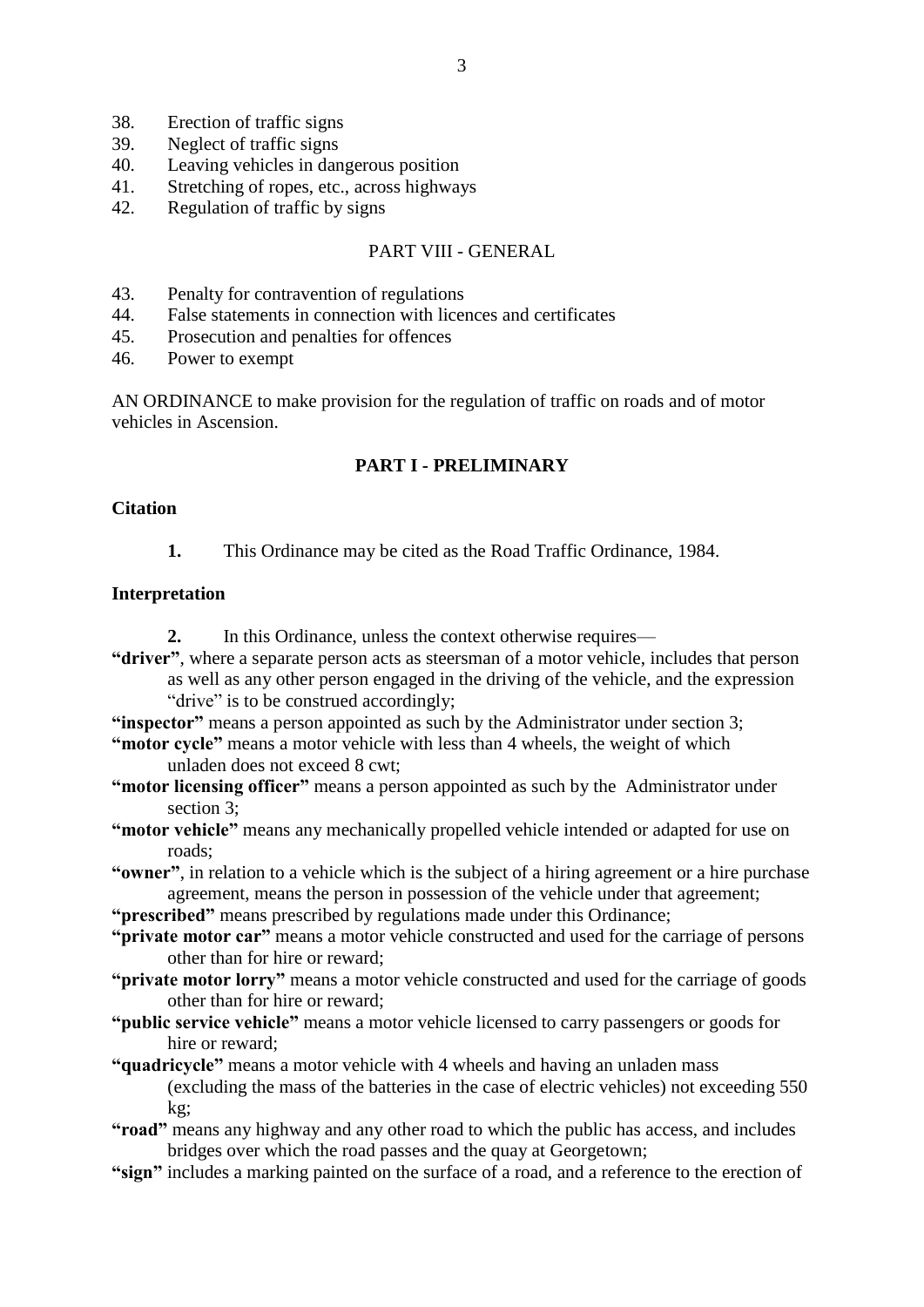a sign is to be constructed accordingly;

**"trailer"** means any vehicle other than a side car attached to and drawn by a motor vehicle; **"vehicle"** includes every type of machine or implement that is drawn or propelled along a

road.

# **Administrator may appoint officers for purpose of Ordinance**

- **3.** For the purpose of this Ordinance the Administrator may appoint—
- *(a)* a motor licensing officer; and
- *(b)* inspectors and examiners.

# **PART II - REGULATION OF MOTOR VEHICLES**

### **Governor may make regulations**

**4. (1)** The Governor may make regulations generally as to the use of motor vehicles and trailers on roads, their construction and equipment and the conditions under which they may be used, and in particular, but without limiting the power, may make regulations with respect to any of the following matters—

- *(a)* the width, height and length of motor vehicles and trailers, the diameter of wheels and the width, nature and condition of tyres of motor vehicles and trailers;
- *(b)* the maximum weight unladen and laden of motor vehicles and trailers, and the conditions under which the weights may be required to be tested;
- *(c)* the number and nature of brakes, and for securing that brakes, silencers and steering gear must be efficient and kept in proper working order, and for empowering persons appointed by the Administrator to test and inspect any such brakes, silencer or steering gear;
- *(d)* the appliances to be fitted for signalling the approach of a motor vehicle, or enabling the driver of a motor vehicle to become aware of the approach of another vehicle from the rear, and for securing that they must be efficient and kept in proper working order;
- *(e)* the plates to be affixed to or particulars to be marked on motor vehicles and trailers;
- *(f)* the exclusion of any class of motor vehicle, or attachment;
- *(g)* the training of drivers;
- *(h)* prescribing the fees to be charged and the forms to be used for any act or thing done or document issued under this Ordinance; and
- *(i)* generally, and notwithstanding any other provisions of this Ordinance, for the carrying into effect of the purposes of the Ordinance.

**(2)** Different regulations may be made as respects different classes or vehicles in different circumstances.

### **Prohibition of motor vehicles not complying with regulations as to construction, etc.**

**5. (1)** If a motor vehicle or trailer does not comply with any regulations applicable to the class or description of vehicle to which the vehicle belongs, as to the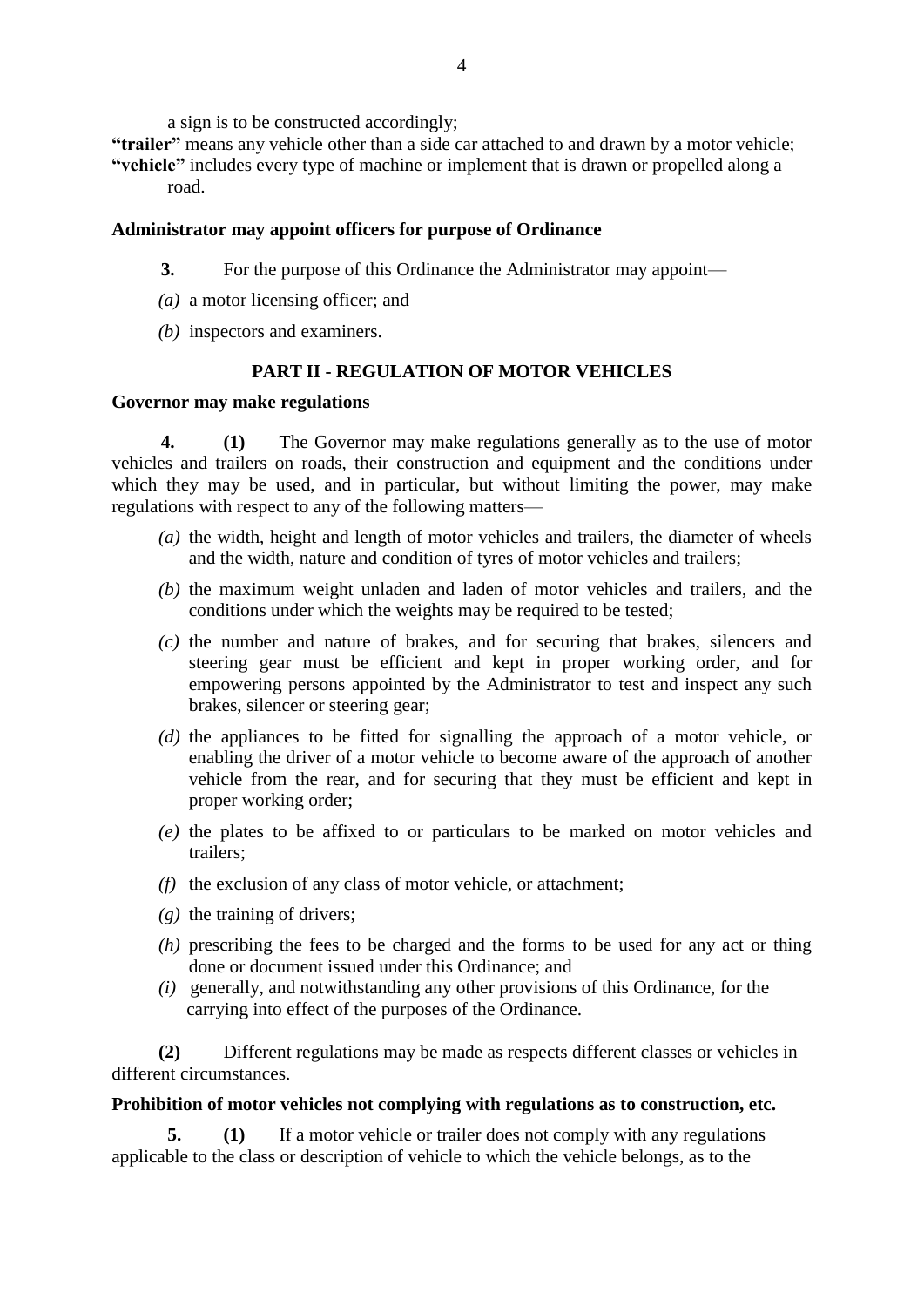construction and equipment thereof, any person who so uses the vehicle on any road or causes or permits the vehicle to be so used commits an offence. Penalty: As provided in section 45(2).

**(2)** If a load in excess of the maximum weight applicable to the class or description of vehicles to which the vehicle belongs, as fixed by regulations, is carried by a motor vehicle or trailer on any road, or if any passenger is carried in a motor vehicle on any road in excess of the number which it is permitted to carry by the regulations applicable to the class or description of vehicles to which the vehicle belongs, the driver of the vehicle and any person who causes the vehicle to be used commits an offence. Penalty: As provided in section 45(2).

### **PART III - REGISTRATION AND LICENSING OF MOTOR VEHICLES AND TRAILERS**

### **Registration of motor vehicles and trailers**

**6.** An application for registration of a motor vehicle or trailer must be made to the motor licensing officer and the owner must provide to that officer, in the prescribed form, any information respecting the motor vehicle or trailer required.

# **Particulars entered in form of application to be verified**

**7. (1)** Before registering any motor vehicle or trailer, the motor licensing officer must verify all particulars entered in the form of application and may, if he or she considers it necessary, cause the vehicle to be examined by an inspector to ensure that it conforms with the requirements of any regulation.

**(2)** The prescribed fee for the inspection of any motor vehicle or trailer under subsection (1) must be paid by the owner of it.

### **Change of ownership of motor vehicle or trailer**

**8. (1)** Subject to subsections (2), (3) and (4), if there is a change in ownership of a motor vehicle or trailer –

- *(a)* the change of ownership, whether in whole or in part, must be notified by the new owner or part owner to the motor licensing officer in the prescribed form within 7 days of the change of ownership;
- *(b)* the motor licensing officer must duly amend the register and the licence; and
- *(c)* it is not necessary to issue a new licence.

**(2)** Notwithstanding subsection (1), the motor licensing officer, upon receiving such a notice of change of ownership in respect of a motor vehicle to which this subsection applies, may treat the notice as an application for registration of a change of ownership and refuse such application on the ground that the vehicle is unsuitable for use on the roads of Ascension under subsection (3).

**(3)** Subsection (2) applies to any motor vehicle which, in the opinion of the motor licensing officer, is unsuitable for use on the roads of Ascension by reason of the size or construction of the vehicle or the inability of the new owner of the vehicle to obtain from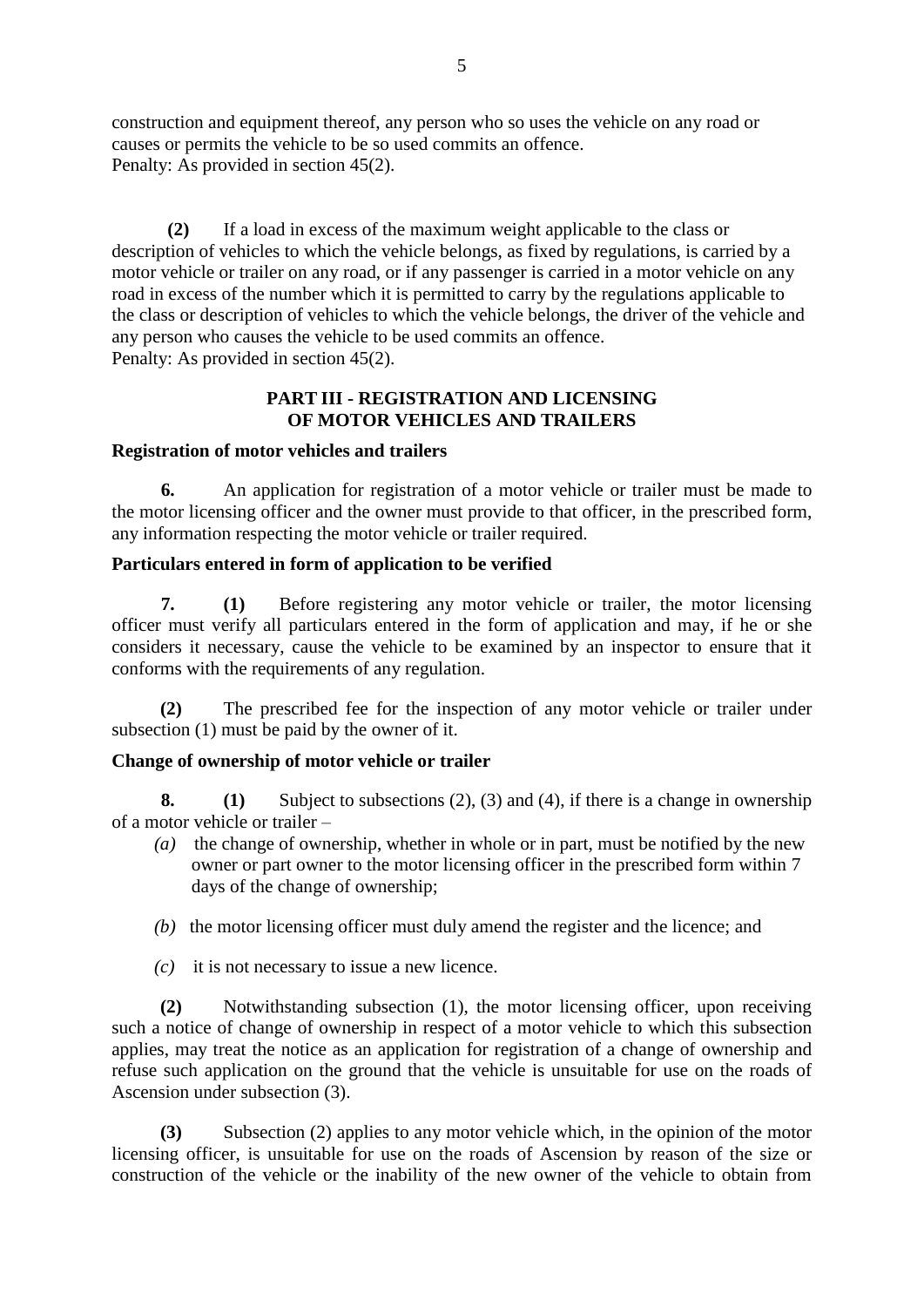usual trade or commercial sources in Ascension spare parts or equipment necessary to maintain the vehicle in a satisfactory condition.

**(4)** Subsections (2) and (3) apply in respect of a proposed change of ownership of a motor vehicle as they apply in respect of a change of ownership and are to be construed accordingly.

**(5)** A person who wilfully refuses or without lawful excuse neglects to give notification as required by subsection (1) commits an offence. Penalty: As provided in section 45(2).

# **Prohibition of use of motor vehicles and trailers without licences**

**9. (1)** Subject to subsection (1A), a motor vehicle or trailer must not be used on any road unless it is licensed under this Ordinance:

**(1A)** If in the opinion of the motor licensing officer it is necessary for an unlicensed motor vehicle or trailer to be used on a road for the purpose of being examined by an Inspector in accordance with section  $10(2)(b)$ , the officer may grant a permit authorising the motor vehicle to be used on a road for the purposes of such examination at times and subject to conditions the licensing officer prescribes.

**(2)** If a motor vehicle or trailer is used in contravention of this section, the driver of the vehicle and any person who causes or permits the vehicle to be so used commits an offence.

Penalty: As provided in section 45(2).

**(3)** Vehicles owned by the United Kingdom Ministry of Defence and United States Air Force base, operating primarily within the respective bases and not used for private purposes, are exempt from any requirement to be licensed under this Ordinance or to comply with the Ordinance and regulations.

### **Application for and issue of motor vehicle or trailer licence**

**10. (1)** An application for a motor vehicle or trailer licence must be made to a motor licensing officer.

- **(2)** A motor vehicle or trailer licence must not be granted or renewed unless—
- *(a)* the motor vehicle or trailer has been registered; and
- *(b)* the motor vehicle or trailer has, within the preceding 3 months, been examined by an inspector and certified by him or her in the prescribed form that it complies with any regulations made under this Ordinance relating to the construction, equipment or use of motor vehicles or trailers, and that its condition is not such as to cause danger to any person travelling in it or being upon any road.

**(2A)** In the case of a new motor vehicle or trailer being licensed for the first time examination and certificate under subsection (2) may, at the discretion of the motor licensing officer, be dispensed with.

**(3)** The prescribed fee for the examination of a motor vehicle or trailer under subsection (2) must be paid by the owner of it.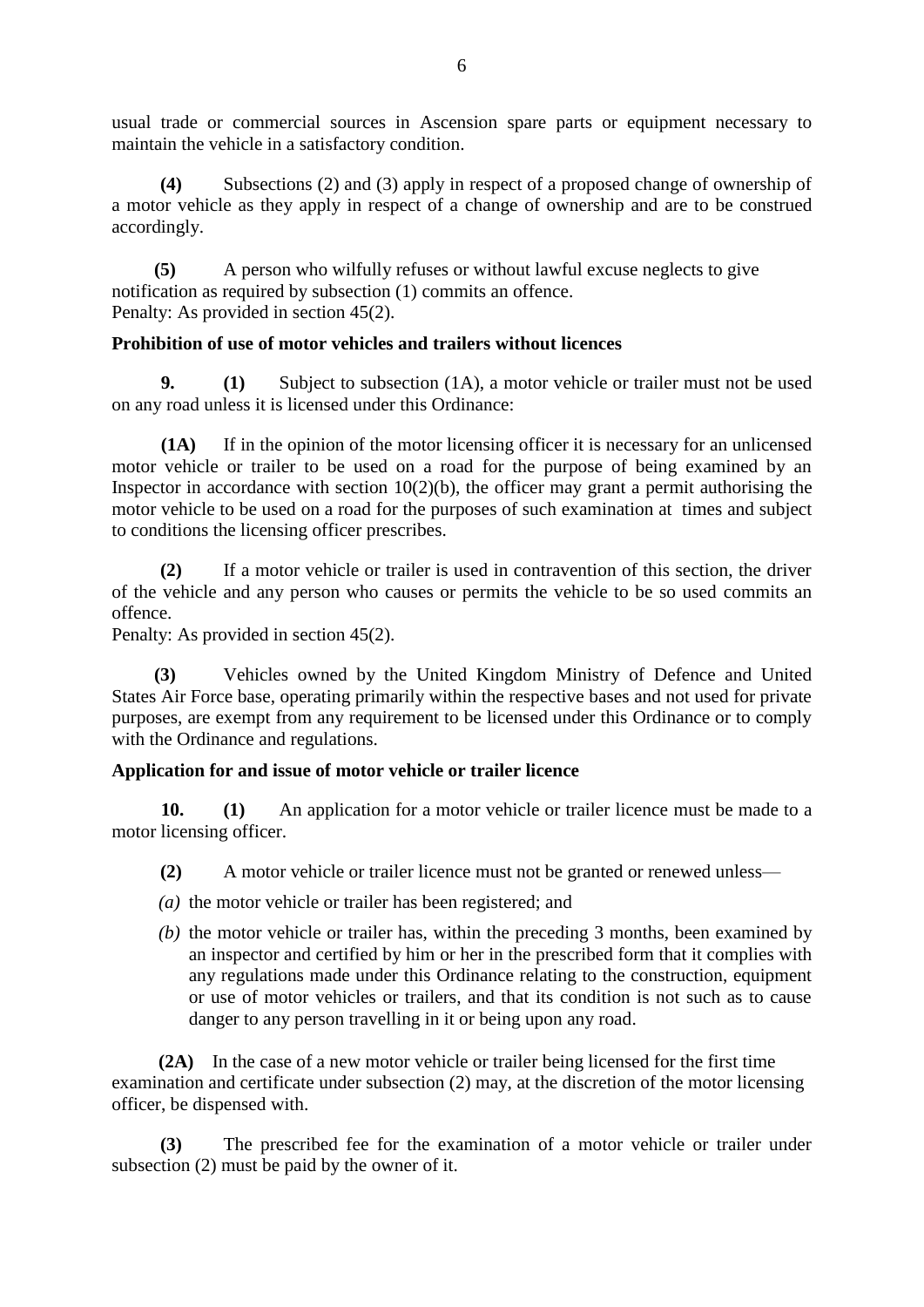**(4)** Every motor vehicle and trailer licence must be issued in the prescribed form.

**(5)** The owner of a motor vehicle or trailer for which the grant or renewal of a licence is refused under this section may appeal against the decision of the motor licensing officer to the Administrator.

**(6)** Notwithstanding anything in the Road Traffic Regulations concerning prescribed forms, an inspector may issue (in a form approved for the purpose by the motor licensing officer) a certificate for the purposes of subsection (2)(b), in relation to a quadricycle, if satisfied that it is constructed and maintained in such a state that it could lawfully be driven on a road in the United Kingdom.<sup>1</sup>

### **Duration of licences**

**11.** A motor vehicle or trailer licence must be taken out annually and is valid for 12 calendar months from the date of issue.

### **Refund of licence fees**

**12.** If a motor vehicle or trailer is condemned for further use under section 13, or is exported from Ascension, or is being disused in the absence of the owner from Ascension, or if a motor vehicle or trailer is being disused in any purpose approved by the Administrator, a refund of one twelfth of the licence fee must be made to the owner in respect of each full month of the unexpired period of the licence, subject to the prior surrender of the licence to the motor licensing officer.

### **Revocation of motor vehicle and trailer licences for defects**

**13. (1)** The motor licensing officer must, if he or she has reason to believe that a motor vehicle or trailer is in such a condition as to be a source of danger to any person travelling in the vehicle or to other users of the road or to be injurious to the roads, require examination of the motor vehicle or trailer by an inspector.

**(2)** Whenever in the opinion of an inspector any defect is such as to be a source of danger to any person travelling in the vehicle or to other users of the road or to be injurious to the roads, the motor licensing officer must revoke the licence: but if in the opinion of the inspector the defect is such as can be remedied and the licensee provides evidence to the satisfaction of the inspector that the defect is in the course of being remedied, the licence must not be revoked.

**(3)** The owner of a motor vehicle or trailer in respect of which the licence is revoked under this section may appeal against the decision of the motor licensing officer to the Administrator.

# **PART IV - LICENSING OF DRIVERS OF MOTOR VEHICLES**

### **Licensing of drivers, etc.**

1

**14. (1)** A person must not drive a motor vehicle on a road unless he or she is the holder of a licence and must not employ any person to drive a motor vehicle on a road unless the person so employed is the holder of a licence.

<sup>&</sup>lt;sup>1</sup> This subsection transferred from section 2 of Ord. A2 of 2006.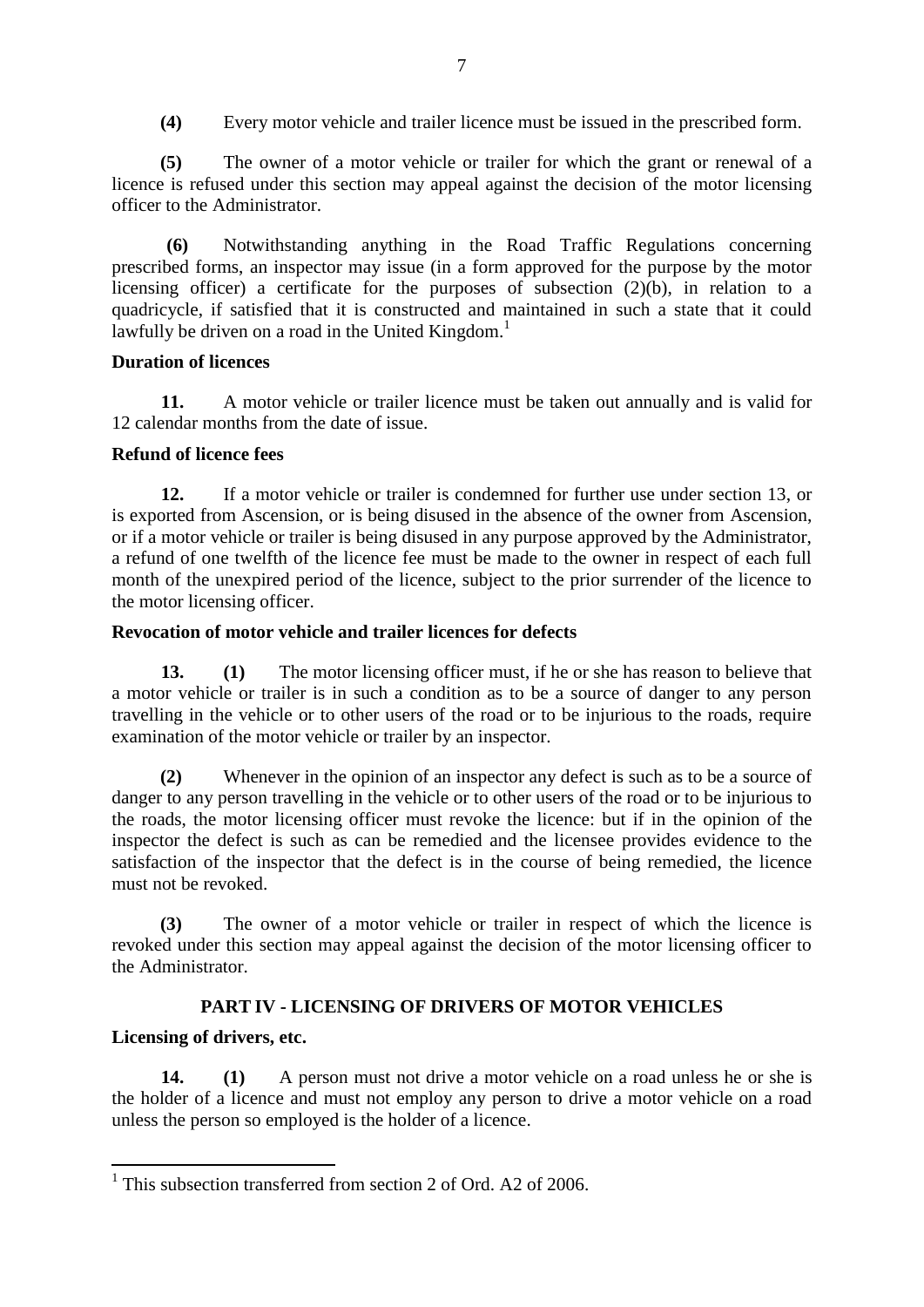**(1A)** A person who acts in contravention of this provision commits an offence. Penalty: As provided in section 45(2).

**(2)** Application for a licence must on payment of the prescribed fee be made to the motor licensing officer.

**(2A)** Subject to the provisions of this Ordinance as to the fitness of applicants for licences, the motor licensing officer, except in the case of an applicant who is disqualified as hereinafter mentioned, must grant a licence to any person who applies for it in the prescribed manner and makes a declaration in the prescribed form that he or she is not, under the provisions of this Ordinance, disqualified by reason of age or otherwise from obtaining a licence.

**(3)** The motor licensing officer may grant an unrestricted licence or may grant a licence subject to such restrictions as he or she sees fit to impose in respect of the class of vehicle, the area within which and the roads upon which the holder of the licence is permitted to drive.

**(4)** A person aggrieved by any such restriction imposed upon him or her by the motor licensing officer may appeal to the Administrator.

**(5)** Licences must be in the prescribed form, and if under subsection (3) a licence is granted subject to any restriction, the extent of the restriction must be specified in the licence.

**(6)** Notwithstanding subsection (1), it is lawful for a person to drive a motor vehicle in Ascension if he or she is the holder of a current valid driver's licence issued by —

- *(a)* the relevant authority in St Helena; or
- *(b)* the United Kingdom or any other country,

or an International Drivers permit, if that person has been in Ascension for less than 3 months in the preceding year:

Provided that this exemption applies only to the class of vehicle specified in the licence and subject to any restrictions endorsed thereon.

 $(7)^2$  ...

1

# **Duration of licences**

**15.** A licence to drive a motor vehicle may be issued to be valid for a period of either 12 or 24 calendar months from the date of issue.

# **Physical fitness of applicants for licences**

**16. (1)** On an application for the grant or renewal of a licence the applicant must make a declaration in the prescribed form as to whether or not he or she is suffering from any disease or physical disability specified in the form, or any other disease or physical disability which would be likely to cause the driving by the applicant of a motor vehicle, being a vehicle of such a class or description as he or she would be authorised by the licence to drive, to be a source of danger to the public.

<sup>2</sup> *Section 14(7) repealed by Ord A6 of 2011*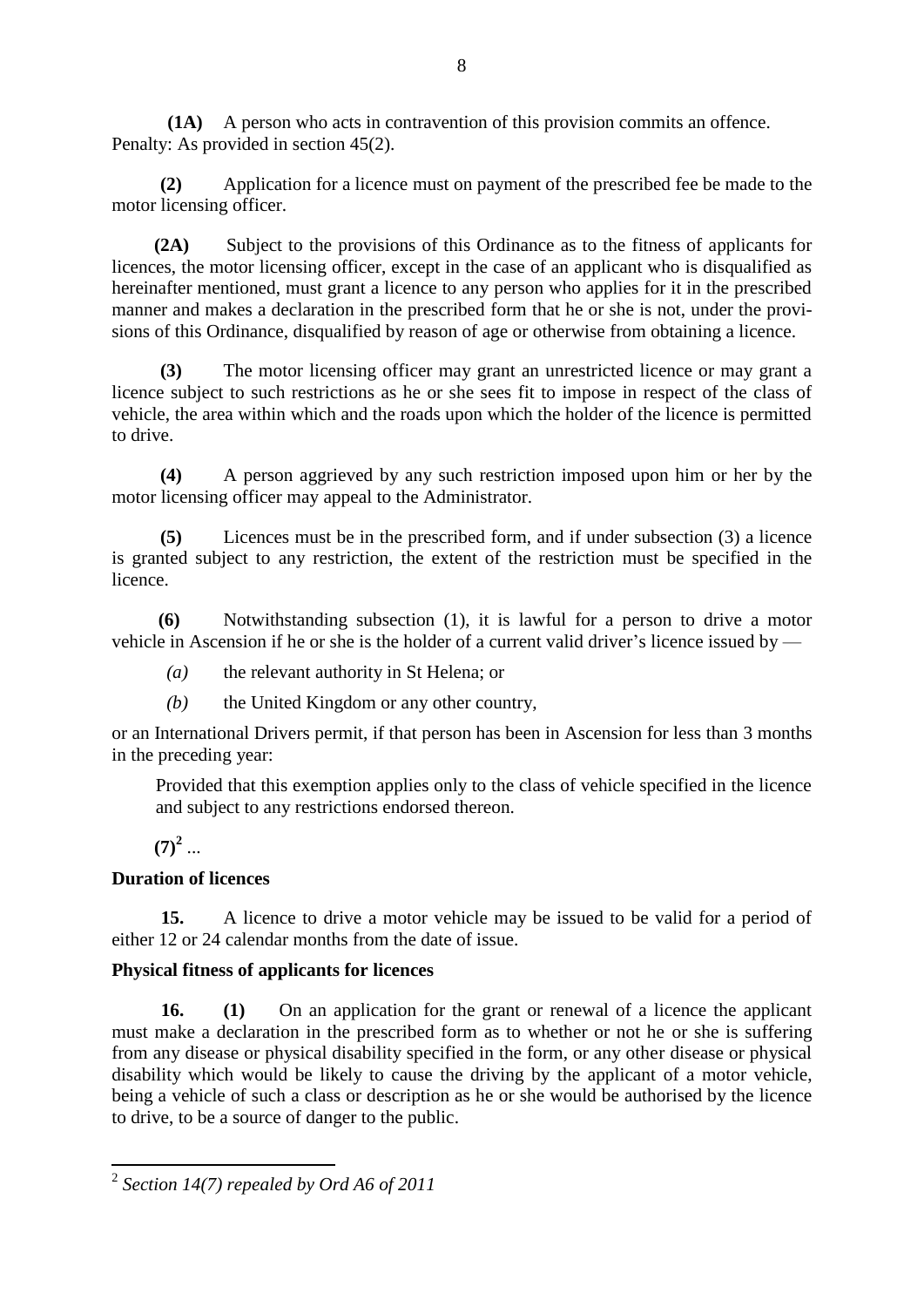**(2)** If it appears to the motor licensing officer that any person who holds a licence granted by the officer is suffering from a disease or physical disability likely to cause the driving by the person of a motor vehicle, being a vehicle of any such class or description as the person is authorised by the licence to drive, to be a source of danger to the public, and on inquiry into the matter the motor licensing officer is satisfied that the licence holder is suffering from such a disease or disability as aforesaid, the motor licensing officer must revoke the licence, and the licence holder must, on the request of the motor licensing officer, deliver the licence to the officer for cancellation.

**(3)** A person aggrieved by the refusal of the motor licensing officer to grant a licence or by the revocation of a licence under this section may appeal to the Administrator.

# **Competence to drive and control a motor vehicle**

**17. (1)** A driver's licence must not be granted unless the applicant satisfies an examining officer and obtains from the officer a certificate of competence testifying to the applicant's knowledge of the Highway Code specified in section 36 Ordinance, and to the applicant's competence to drive and control a motor vehicle of the class in respect of which he or she desires to obtain a driver's licence.

 **(1A)** Subsection (1) does not apply to any application for the renewal of a licence previously granted, unless the motor licensing officer has reason to doubt the continued competence of the applicant to drive and control a motor vehicle of the class in respect of which the applicant desires to obtain a driver's licence.

**(2)** For the purpose of enabling the applicant for the grant of a licence to learn to drive a motor vehicle with a view to passing a test under this section, the motor licensing officer may, if so requested by the applicant, grant him or her a provisional licence to be in force for a period of 3 months, which licence must be in the prescribed form and granted subject to the prescribed conditions.

**(3)** A person to whom a provisional licence is granted under subsection (2) who fails to comply with any of the conditions subject to which it is granted commits an offence, and the court may order the withdrawal of the provisional licence. Penalty: As provided in section 45(2).

**(4)** A person to whom a certificate of competence has been issued in relation to vehicles in Class A (as defined in section 20(1)) is deemed also to have been issued with such a certificate in relation to Class H.

# **Disqualification for offences**

**18. (1)** Any court before which a person is convicted of any criminal offence in connection with the driving of a motor vehicle may, and must when so required by this or any other Ordinance, order that the person be disqualified from holding or obtaining a driving licence for a period the court thinks fit.

**(2)** When a court makes an order under subsection (1), including an order which it is required to make, it may (subject to subsection (3)) further order that the disqualification is not to apply to the driving of a specified class of motor vehicle when driven in connection with the person's employment.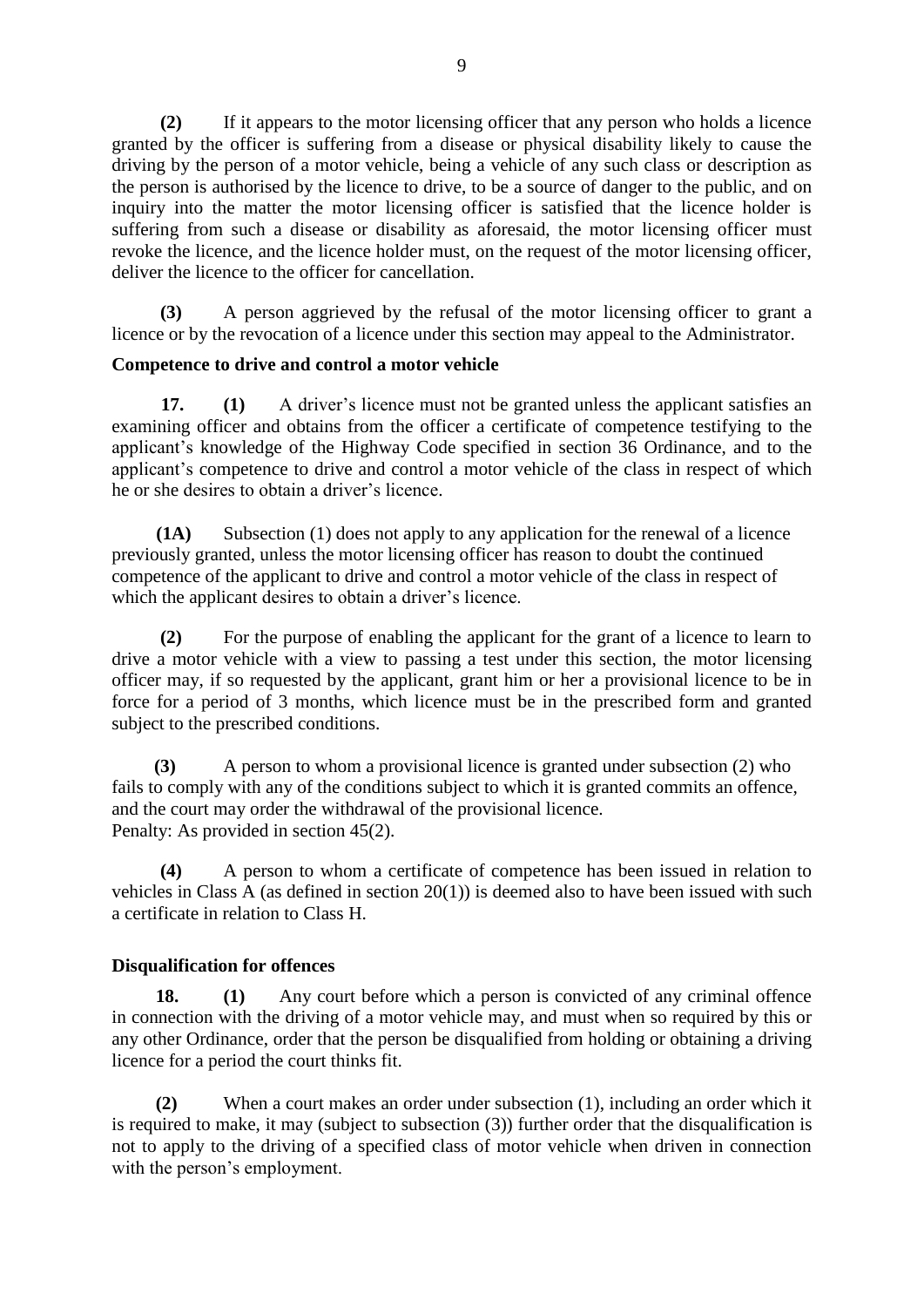**(3)** A court must not make an order under subsection (2) unless it is satisfied, by evidence on oath from the person's employer, that the driving of a specified class of motor vehicle is so essential a part of the duties of the person's employment that the person's employment would be terminated if he or she was unable to drive.

**(4)** A person against whom an order is made under this section may appeal against the order in the same manner as against any other sentence or order; and the court may, if it thinks fit, suspend the operation of the order pending determination of the appeal.

### **Provisions as to disqualifications and suspensions**

**19. (1)** If a person who is disqualified by virtue of a conviction or order under this Ordinance is the holder of a licence, the licence is suspended so long as the disqualification remains in force, and the licence so suspended is during the time of suspension of no effect.

**(2)** A person who, while disqualified from holding or obtaining a driving licence (whether by reason of an order of a court, or by age or other incapacity), drives or attempts to drive a motor vehicle on a road or other public place, otherwise than as permitted by an order under section 18(2), commits an offence.

Penalty: A fine of £2,500, or imprisonment for 18 months, or both.

**(2A)** On convicting a person under this subsection, the court—

- *(a)* must make an order under section 18(1); and
- *(b)* may not make an order under section 18(2).

**(3)** Notwithstanding any enactment prescribing the time within which proceedings may be brought before a court of summary jurisdiction, proceedings for an offence under subsection (2) may be brought—

- *(a)* within a period of 6 months from the date of the commission of the alleged offence; or
- *(b)* within a period which exceeds neither 3 months from the date on which it came to the knowledge of the prosecutor that the offence had been committed nor one year from the date of the commission of the offence,

whichever period is the longer.

1

# **PART V - DRIVING OF MOTOR VEHICLES AND OFFENCES IN CONNECTION THEREWITH**

# **Disqualification of person under age**

**20. (1)** A person is disqualified for holding or obtaining a licence to drive a motor vehicle of a class specified in the following Table if the person is under the age specified in relation to it in the second column of the Table.<sup>\*</sup>

### **Table**

By Legal Notice A2 of 1986 the Governor ordered, under the powers conferred by section 46, that this section does not apply to any serving member of the Royal Air Force.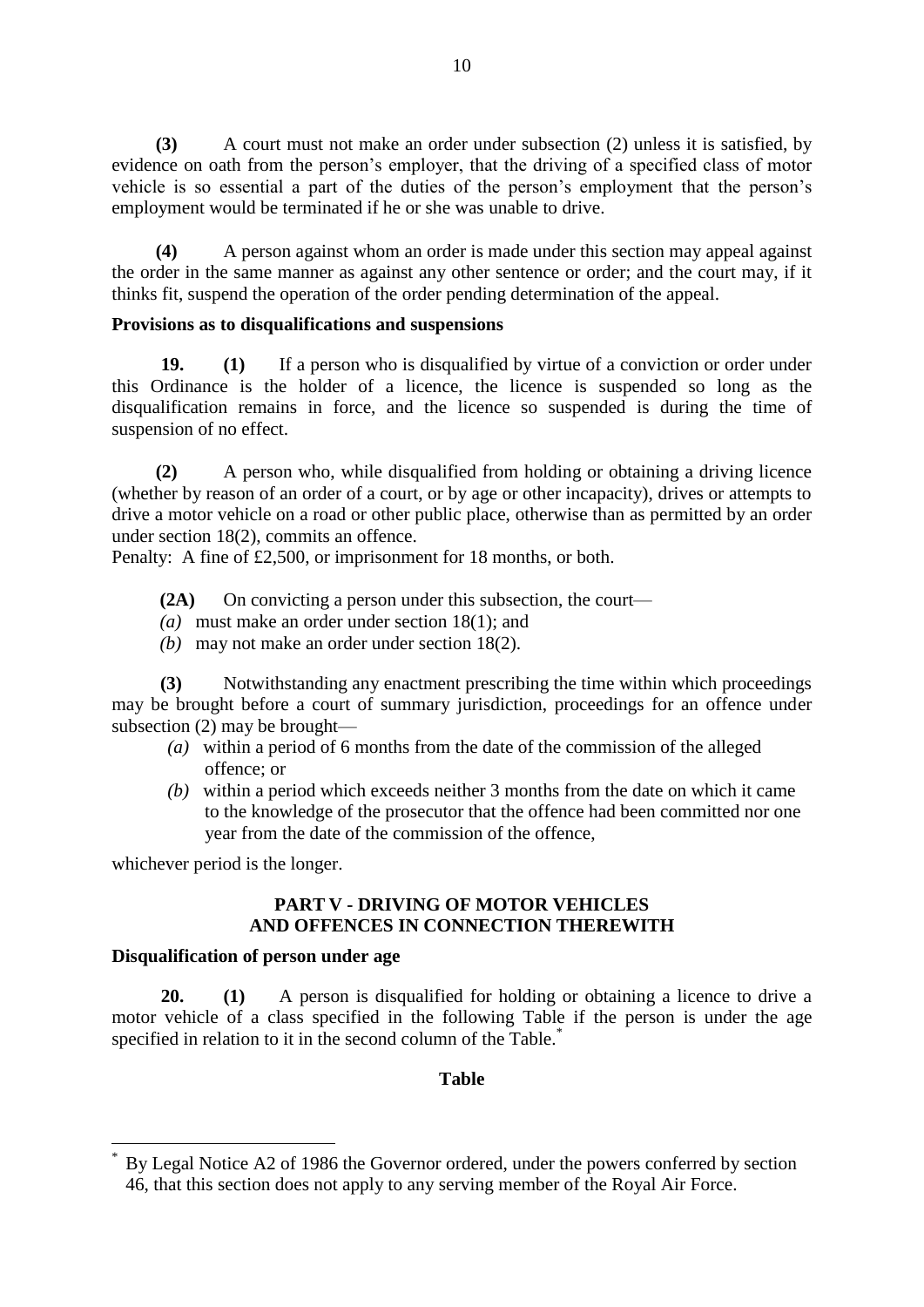| <b>Class of motor vehicle</b>                                                                       | Age (in years) |
|-----------------------------------------------------------------------------------------------------|----------------|
| A. Private motor cars                                                                               | 17             |
| B. Private motor lorries, transit buses, and landrovers which<br>are in neither Class A nor Class C | 18             |
| C. Public service vehicles of gross weight not exceeding<br>$4,000$ lbs (1,800Kgs)                  | 18             |
| D. Public Service vehicles of gross weight exceeding 4,000lbs<br>(1,800Kgs)                         | 18             |
| E. Motorcycles up to and including 125cc                                                            | 17             |
| F. Motorcycles from 125cc up to and including 250cc                                                 | 18             |
| G. Motorcycles and quadricycles over 250cc                                                          | 21             |
| H. Quadricycles up to and including 250cc                                                           | 17             |
| J. All other classes of motor vehicles                                                              | 18             |

**(2)** A person who drives, or causes or permits any person to drive, a motor vehicle in contravention of this section commits an offence.

### **Failure to comply with restriction imposed on holder of driver's licence**

**21. (1)** A person who in accordance with section 14 Ordinance has been granted a driver's licence subject to any restriction and who fails to comply with such restriction commits an offence.

Penalty: As provided in section 45(2).

**(2)** A person who permits or causes any person to drive a motor vehicle in contravention of this section commits an offence. Penalty: As provided in section 45(2).

### **Seat belts**

**21A. (1)** Every person driving a motor vehicle on a road, or who is a passenger in such motor vehicle, must, subject to subsection (3), wear a seat belt of a description prescribed under subsection (6).

**(2)** A person must not without reasonable excuse drive a motor vehicle on a road with a child under the age of 14 years in the motor vehicle, unless the child is wearing a seat belt as required by subsection (1).

**(3)** Notwithstanding subsections (1) and (2), the following persons are exempted from wearing a seatbelt:

- *(a)* any passenger in a refuse or effluent vehicle in the execution of refuse or effluent duties on a journey between stops which does not exceed 50 metres;
- *(b)* a driver of a vehicle while performing a manoeuvre which includes reversing;
- *(c)* a person engaged in official protection duties, while actually performing such duties;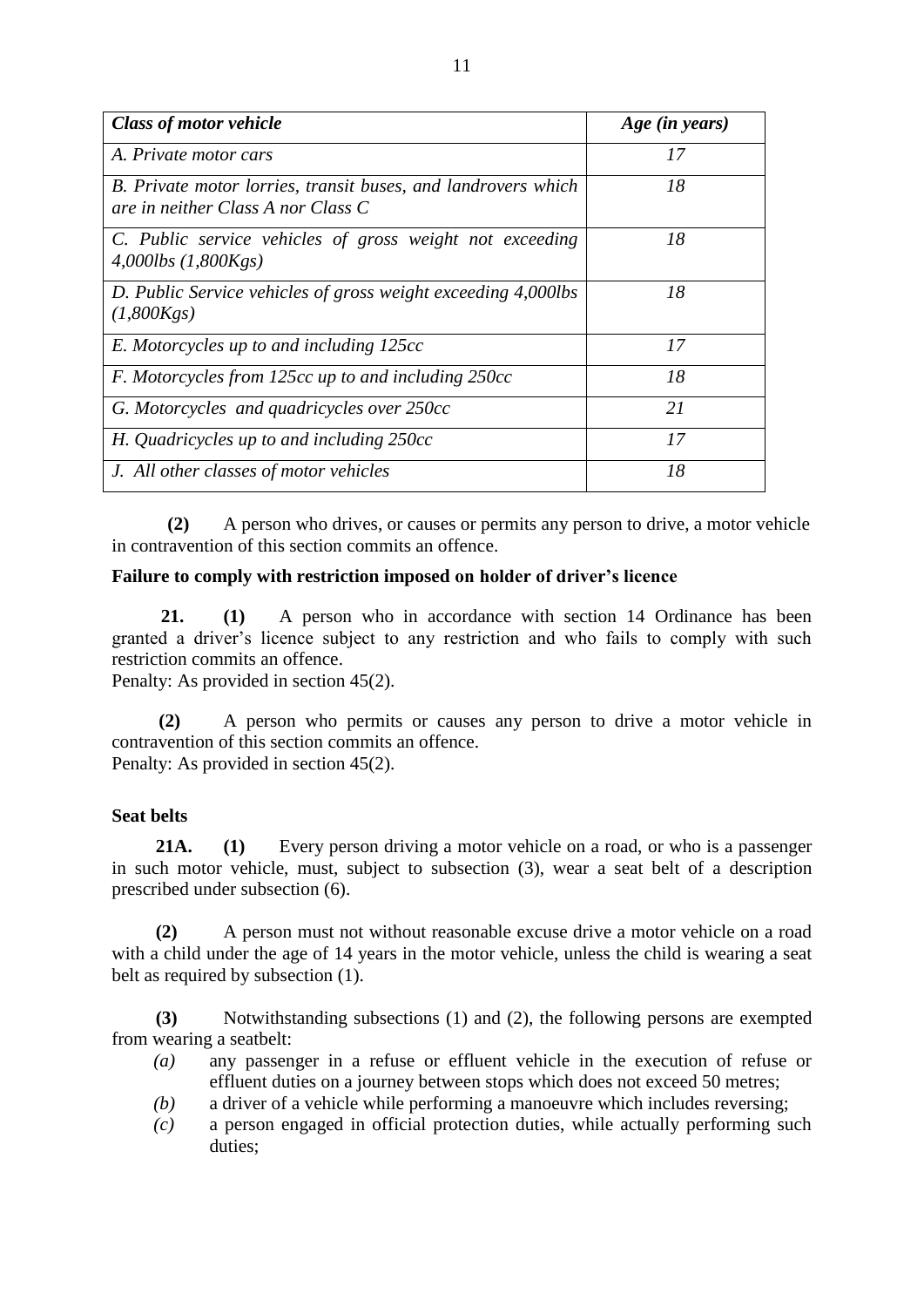- *(d)* a person holding a valid certificate signed by a medical practitioner to the effect that it is inadvisable on medical grounds for the person to wear a seat belt;
- *(e)* a person in the seat of a motor vehicle if the seat is not provided with a prescribed seat belt;
- *(f)* a child aged under the age of one year if the child is in a carry cot which is restrained by straps.

**(3A)** The exemption under subsection (3)*(e)* does not apply in respect of any child under the age of 14 years who is seated in the front of the vehicle, unless the vehicle has no rear seat and, apart from the driver's seat, no seat in the vehicle is provided with a seat belt which is appropriate for such a child.

**(4)** A person must not without reasonable excuse drive a vehicle on a road with a child in a rear-facing child restraining device in the front seat of the motor vehicle if the front seat is protected by an air bag which has not been deactivated.

**(5)** If a person who is the holder of a certificate referred to in subsection (3)*(d)*, or the driver of the vehicle in which a child under 14 years who holds such a certificate is a passenger, is informed by a police officer that he or she might be prosecuted for an offence for failure to comply with subsection (1) or (2), the person is not in any proceedings for that offence entitled to rely on the exception afforded by that certificate, unless the certificate is produced to the police officer at the time the person is so informed or is produced at the police office in Georgetown within 7 days after the date on which the person is so informed.

**(6)** The Governor may make regulations prescribing the descriptions of seat belts to be worn and the manner in which such seat belts are to be fixed and used under this section, and such regulations may—

- *(a)* make different provision in relation to different classes of vehicles, different descriptions of persons and different circumstances;
- *(b)* make provision for exceptions subject to such conditions as may be prescribed;
- *(c)* prescribe the circumstances under which a seat is regarded as provided with a seat belt;
- *(d)* prescribe what constitutes a front and rear seat of a vehicle; and
- *(e)* prescribe a fee to be charged on an application for a certificate required under subsection (3)*(d)*.

**(7)** In this section "seat belt" means a belt intended to be worn by a person in a vehicle and designed to prevent or lessen injury to its wearer in the event of an accident to the vehicle and includes any description of restraining device for a child; and any reference to wearing a seat belt is to be construed accordingly.

- **(8)** A person who—
- (a) fails to comply with subsection  $(1)$ ,  $(2)$  or  $(4)$ ; or
- *(b)* removes or causes to be removed any seat belt which has been fixed to the seat of any vehicle, otherwise than for purposes of replacing such seat belt,

commits an offence.

Penalty: A fine of £500.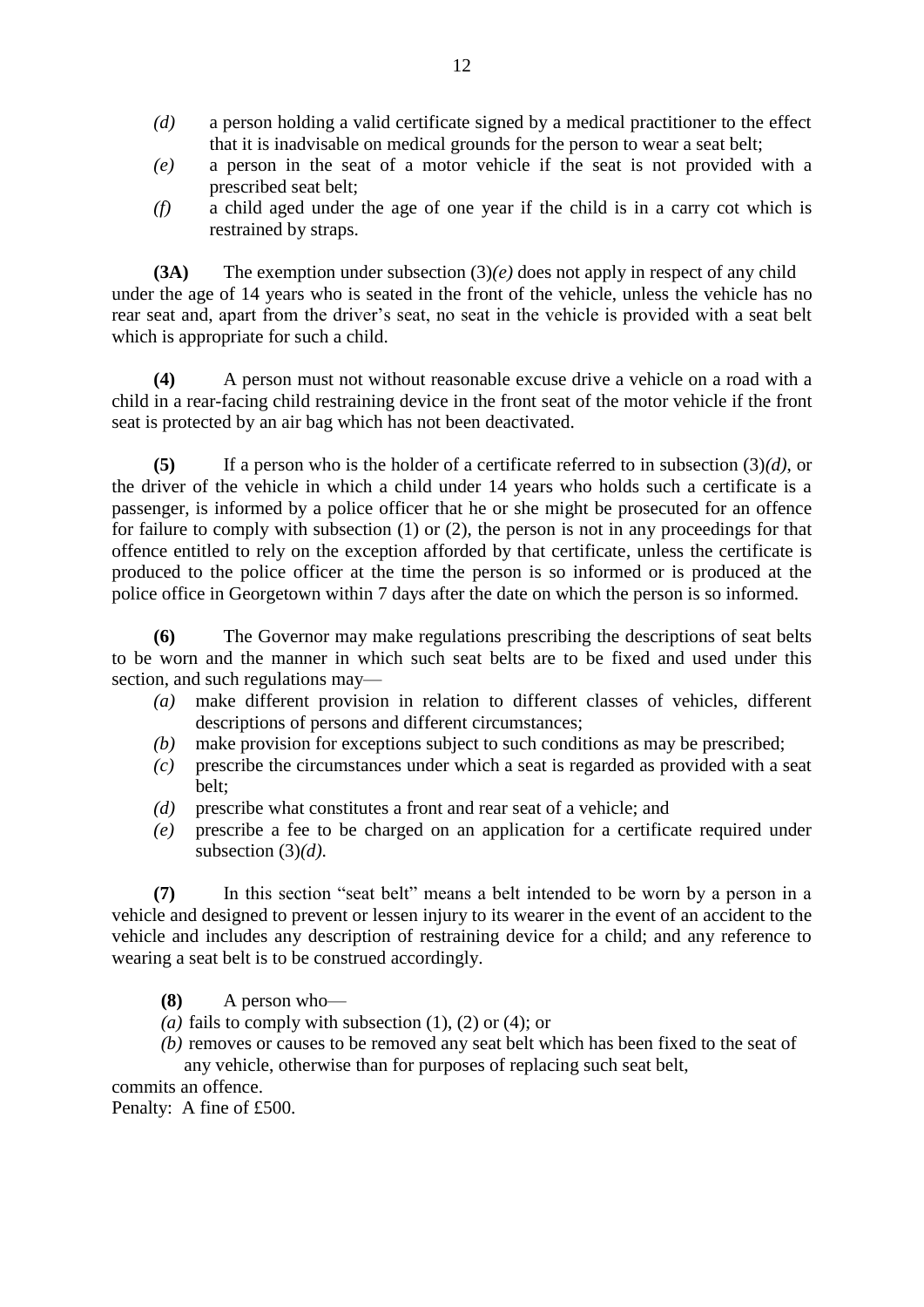**(9)** Notwithstanding any enactment or rule of law, no person other than the person actually committing the contravention under subsection (8)*(a)* commits an offence by reason of such contravention.

# **Causing death by reckless or dangerous driving**

**22.** A person who causes the death of another person by the driving of a motor vehicle on a road recklessly, or at a speed or in a manner which is dangerous to the public, having regard to all the circumstances of the case, including the nature, condition and use of the road, and the amount of traffic which is actually at the time, or which might reasonably expected to be, on the road, commits an offence.

Penalty: A fine of £5,000 or imprisonment for 5 years, or both.

# **Reckless or dangerous driving**

**23. (1)** A person who drives a motor vehicle on a road recklessly, or at a speed or in a manner which is dangerous to the public, having regard to all the circumstances of the case, including the nature, condition and the use of the road, and the amount of traffic which is actually at the time, or which might reasonably be expected to be, on the road, commits an offence.

Penalty: A fine of £500 or imprisonment for 2 years, or both.

**(2)** On a second or subsequent conviction under this section the convicting court must order that the offender is to be disqualified from holding or obtaining a licence unless the court, having regard to the lapse of time since the date of the previous or last preceding conviction or for any other special reason thinks fit to order otherwise; but this provision is not to be construed as affecting the right of the court to exercise the power aforesaid on a first conviction.

**(3)** A charge under this section is deemed to include a charge under section 24.

**(4)** If a person is convicted of aiding, abetting counselling or procuring, or inciting the commission of an offence under this section, and it is proved that the person was present in the vehicle at the time of the commission of the offence, the offence of which the person is convicted is, for the purposes of the provisions of this Ordinance relating to disqualifications for holding or obtaining licences, deemed to be an offence in connection with the driving of a motor vehicle.

**(5)** If upon the trial of a person for an offence against section 22 the court before which the person is tried is not satisfied that his or her driving was the cause of the death but is satisfied that the person is guilty of driving as mentioned in subsection (1), the court may convict the person of an offence under this section.

**(6)** Upon the trial of a person who is indicted for manslaughter in connection with the driving of a motor vehicle by the person, the court by which the person is tried may, if satisfied that the person commits an offence under this section, find him or her guilty of that offence.

# **Careless driving**

**24. (1)** A person who drives a motor vehicle on a road without due care and attention, or without reasonable consideration for other persons using the road, commits an offence.

Penalty: As provided in section 45(2).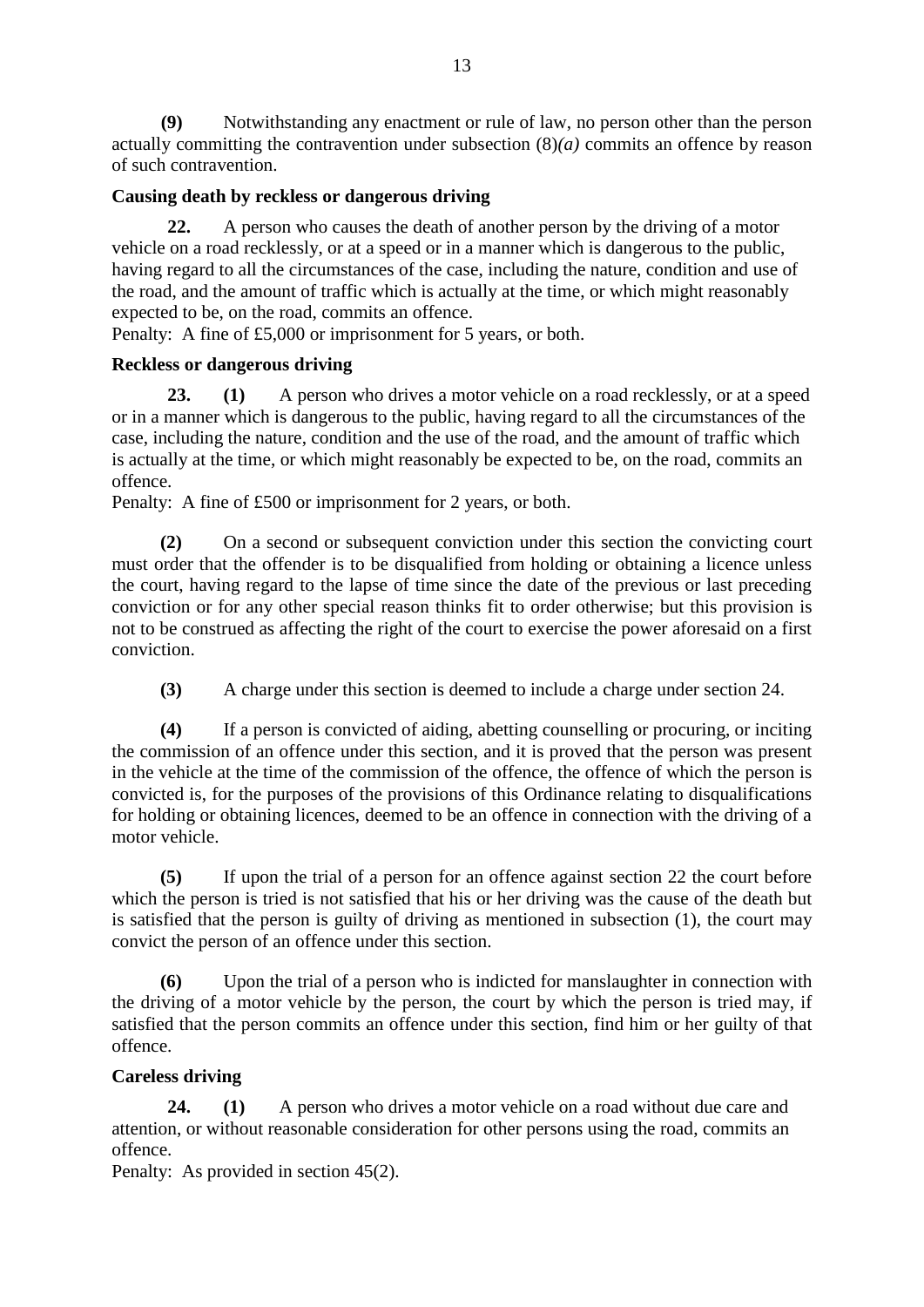**(2)** A person convicted of an offence under this section is, without affecting the power of the court to order a longer period of disqualification, liable to be disqualified for a period of 12 months from the date of conviction from holding or obtaining a licence.

# **Mobile telephones, hand-held radios and other hand-held communication devices**

**24A. (1)** A person must not drive a vehicle on a road while holding a mobile telephone, a hand-held radio or any other hand-held communication device in any way while the vehicle is in motion.

**(2)** A person does not contravene subsection (1) if, at the time of the alleged contravention the person is—

- *(a)* executing duties as a member of the Police Service, the Fire Service or any other emergency service; or
- *(b)* acting in response to a genuine emergency and using the telephone or radio or other communication device to call the police, fire, ambulance or other emergency service and it is unsafe or impracticable for the person to cease driving in order to make the call.

**(3)** A person who contravenes subsection (1) commits an offence. Penalty: A fine of £1000.

# **Punishment of persons driving motor vehicles when under influence of drink or drugs**

**25<sup>3</sup> .** *Repealed*

# **Duty to give name and address and to stop, and power of arrest in certain cases**

**26. (1)** A driver of a motor vehicle who is alleged to have committed an offence under the foregoing provisions of this Ordinance as to reckless or dangerous driving or careless driving who, on being required by any person having reasonable grounds for so requiring, to give his or her name and address, refuses, or gives a false name or address, commits an offence.

Penalty: As provided in section 45(2).

1

**(2)** A police officer may arrest without warrant the driver of a motor vehicle who within the officer's view commits an offence under this Ordinance as to reckless or dangerous driving, unless the driver is known to the police officer or gives his or her name and address or produces his or her licence.

**(3)** A person driving a motor vehicle on a road and a person riding on a road a bicycle or tricycle, not being a motor vehicle, must stop the same on being so required by a police officer in uniform, and if the person fails so to do the person commits an offence. Penalty: A fine of £50.

<sup>&</sup>lt;sup>3</sup> Repealed and replaced by Road Safety Ordinance, 2010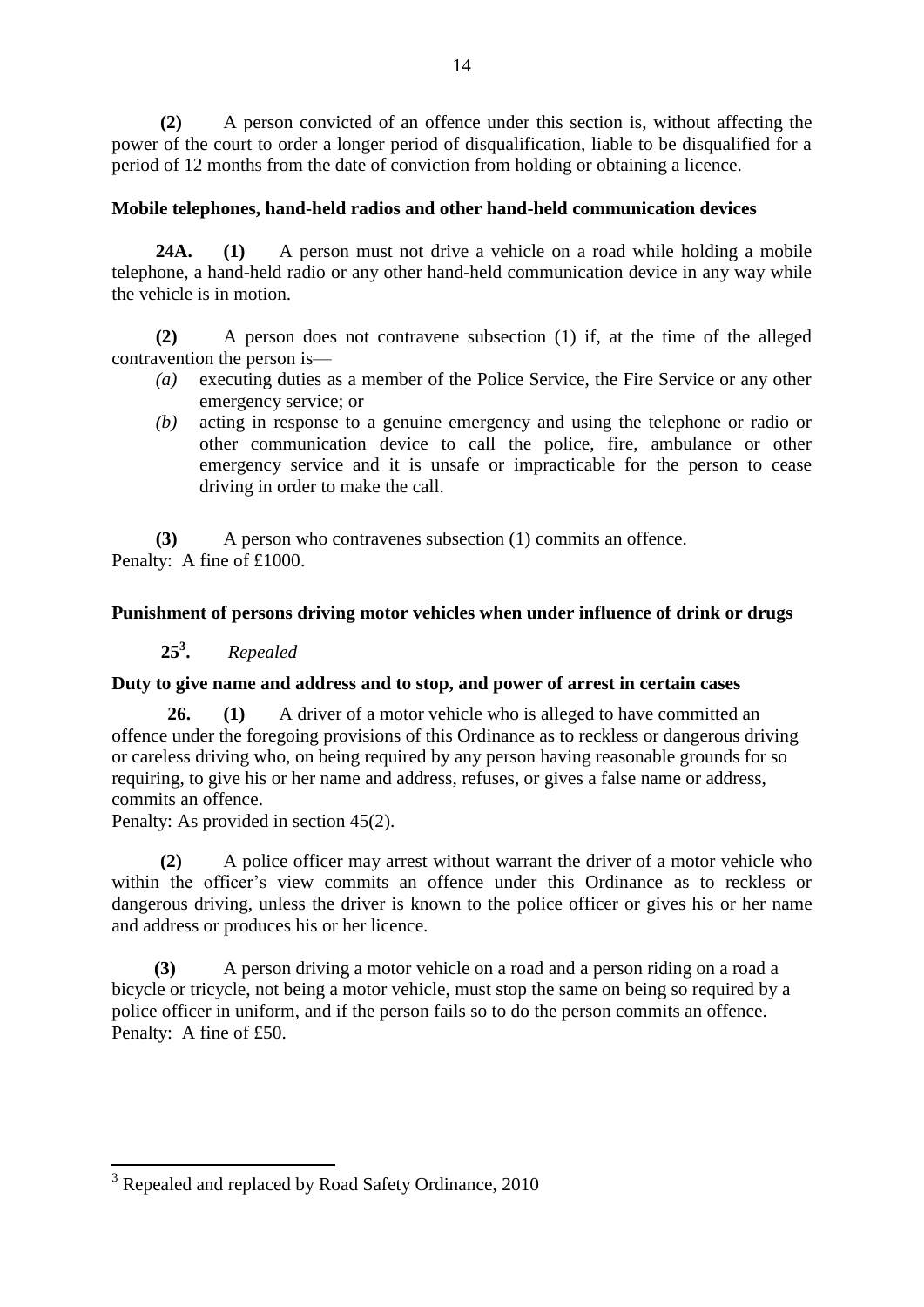### **Restriction on prosecutions under the preceding sections**

**27. (1)** If a person is prosecuted for an offence under any provision of this Part relating respectively to the maximum speed at which motor vehicles may be driven, the checking of speed and other safety measures to be taken, reckless or dangerous driving, or careless driving, the person must not be convicted unless either—

- *(a)* the person was warned at the time the offence was committed that the question of prosecuting him or her for an offence under one or other of those provisions would be taken into consideration;
- *(b)* within 14 days of the commission of the offence a summons for the offence was served on the person; or
- *(c)* within the said 14 days a notice of the intended prosecution specifying the nature of the alleged offence and the time and place where it is alleged to have been committed was served on the person or on the person registered as the owner of the vehicle at the time of the commission of the offence.

**(2)** The requirement of subsection (1) does not apply if, at the time of the offence, or immediately afterwards, an accident occurs by reason of the offence.

**(3)** Failure to comply with the requirement of subsection (1) is not a bar to the conviction of an accused person if the court is satisfied that—

- *(a)* neither the name and address of the accused nor the name and address of the registered owner, if any, could with reasonable diligence have been ascertained in time for a summons or a notice to be served or sent in compliance with the requirement; or
- *(b)* the accused by his or her own conduct caused or contributed to the failure.
- **(4)** If a person is prosecuted on indictment for—
- *(a)* an offence to which subsection (1) does not apply; or
- *(b)* an offence to which that section does apply, but as respects which the requirement of that section has been satisfied,

that subsection does not prejudice any power of a court on the charge for that offence, if the person is found not guilty of it, to find the person guilty of an offence under section 23 or 24.

# **Duty to stop in case of accident**

**28. (1)** If in any case, owing to the presence of a motor vehicle on a road, an accident occurs whereby damage or injury is caused to any person, vehicle or animal, or whereby any damage is caused to any property not belonging to the driver or person in control of such vehicle, the driver of the motor vehicle must stop and, if required so to do by any person having reasonable grounds for so requiring, give his or her name and address and also the name and address of the owner and the identification mark of the vehicle.

**(2)** If in the case of any such accident as aforesaid the driver of the motor vehicle does not give his or her name and address to any such person as aforesaid, the driver must report the accident to a police station or to a police officer as soon as reasonably practicable, and in any case within 24 hours of the occurrence of it.

**(3)** In this section, the expression **"animal"** means any horse, cattle, ass, mule, sheep, pig, goat or dog.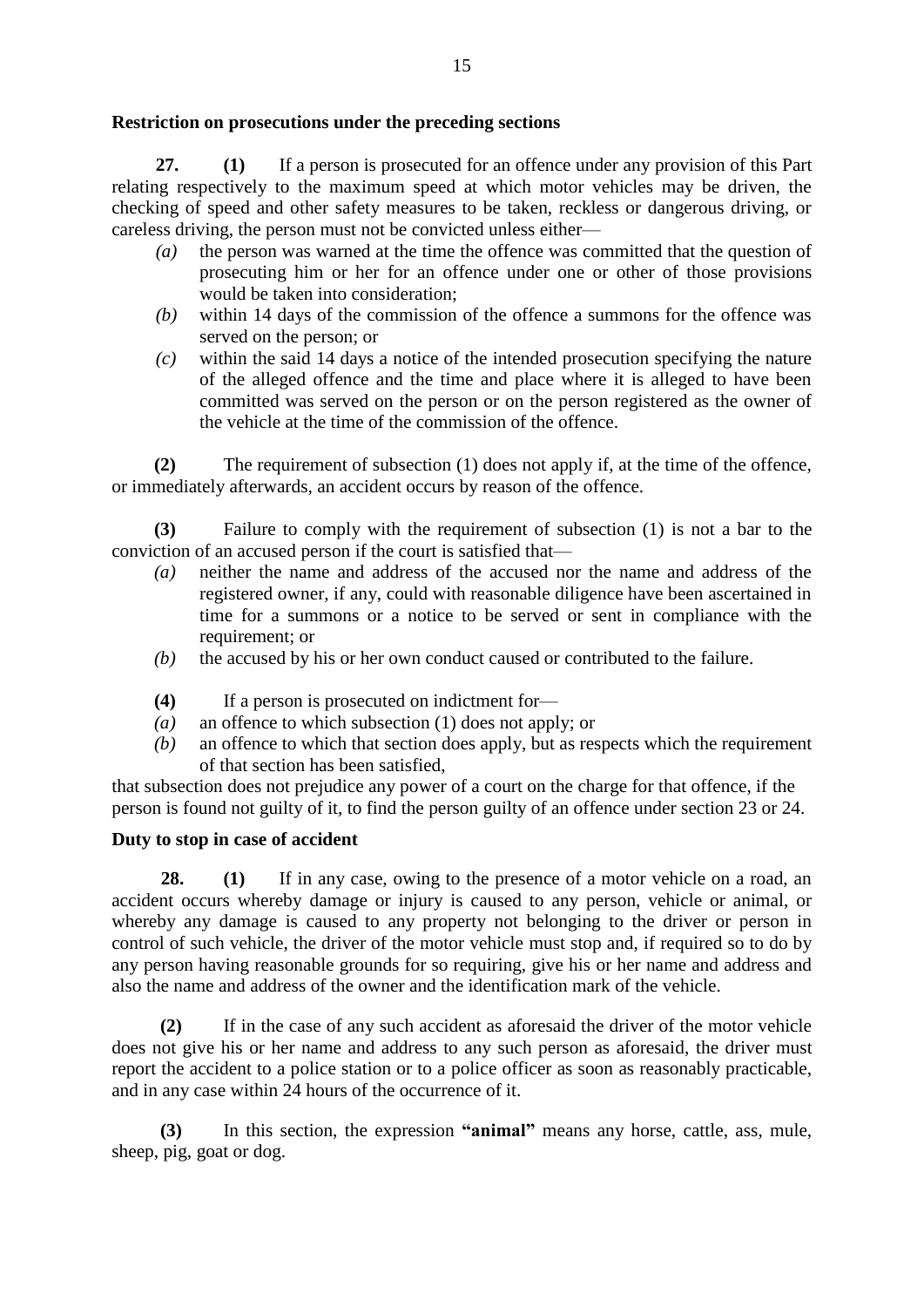**(4)** A person who person fails to comply with this section commits an offence. Penalty: As provided in section 45(2).

### **Restrictions on persons being towed by or getting onto or tampering with motor vehicles**

 **29. (1)** A person who, otherwise than with lawful authority or reasonable cause, takes or retains hold of or gets onto a motor vehicle while it is in motion on any road, for the purpose of being drawn or carried, commits an offence.

Penalty: On a first conviction, a fine of £50; on a second or subsequent conviction, a fine of £100.

**(2)** A person who, while a motor vehicle is on a road or on a parking place, without lawful authority or reasonable cause gets onto the vehicle or tampers with the brake or other part of its mechanism, commits an offence.

Penalty: As provided in section 45(2).

# **Taking motor vehicle without owner's consent or other authority to be an offence**

**30. (1)** A person who takes and drives away any motor vehicle without having either the consent of the owner of it or other lawful authority commits an offence. Penalty: A fine of £500 or imprisonment for 18 months, or both.

**(2)** If on a prosecution under subsection (1) the accused shows that he or she acted in the reasonable belief that he or she had lawful authority, or the reasonable belief that the owner would, in the circumstances of the case, have given consent, if the owner had been asked for it, the accused is not liable to be convicted of an offence.

### **Power of police officer to require production of documents**

- **31. (1)** Any such person as follows, that is to say—
- *(a)* a person driving on a road a motor vehicle; or
- *(b)* a person whom a police officer has reasonable cause to believe to have been the driver of a motor vehicle at a time when an accident occurred owing to its presence on a road; or
- *(c)* a person whom a police officer has reasonable cause to believe to have committed an offence in relation to the use on a road of a motor vehicle,

must, on being so required by a police officer, give his or her name and address and the name and address of the owner of the vehicle and produce for examination his or her licence granted under section 14 or his or her foreign driving licence and the relevant policy or other evidence of compliance with the requirements of the Motor Vehicles (Third Party Insurance) Ordinance, 1962 (SH).

(**1A)** A person who fails to comply with subsection (1) commits an offence, subject to subsections (2) and (3). Penalty: A fine of £250.

**(2)** A person must not be convicted of an offence under subsection (1) by reason only of failure to produce any licence or any policy or other evidence to a police officer if within 5 days after the date on which the production was required, it is produced at the police office in Georgetown.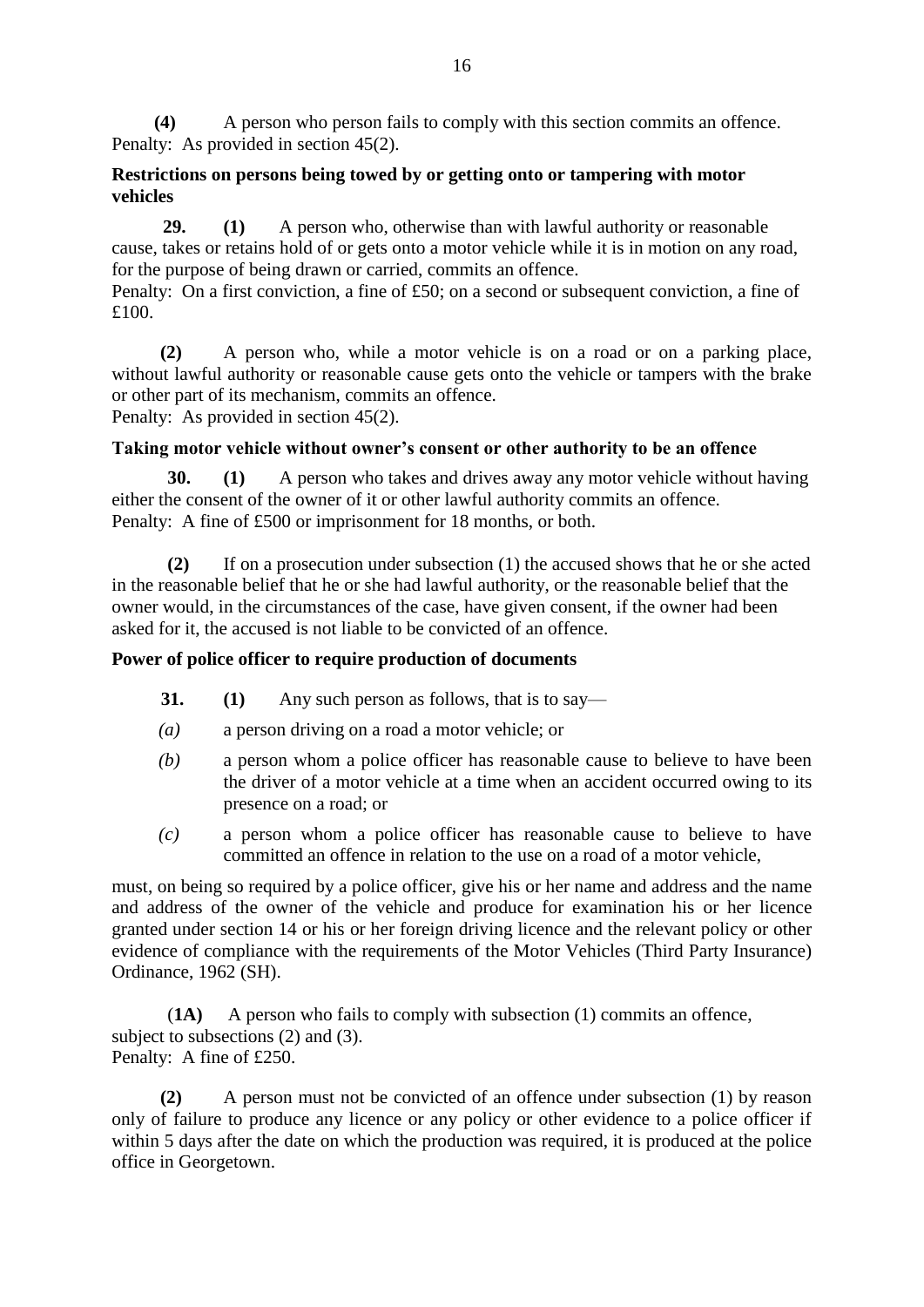**(3)** A person must not be convicted of an offence of failing to produce a licence if it appears to the court, on the balance of probabilities, that such failure was due to that licence having been lost or to some other reasonable cause.

# **PART VI - RIDING OF PEDAL CYCLES AND OFFENCES CONNECTED THEREWITH**

# **Reckless and dangerous cycling**

**32.** A person who rides a bicycle or tricycle, not being a motor vehicle, on a road recklessly, or at a speed or in a manner which is dangerous to the public, having regard to all the circumstances of the case, including the nature, condition and use of the road, and the amount of traffic which is actually at the time, or which might reasonably be expected to be, on the road, commits an offence.

Penalty: A fine of £50; or on a second or subsequent conviction, a fine of £100 or imprisonment for 3 months.

# **Careless or inconsiderate cycling**

**33.** A person who rides a bicycle or tricycle, not being a motor vehicle, on a road without due care and attention, or without reasonable consideration for other persons using the road, commits an offence.

Penalty: A fine of £20; or on a second or subsequent conviction, a fine of £50.

# **Cycling when under the influence of drink or drugs**

**34. (1)** A person who, when riding a bicycle or tricycle, not being a motor vehicle, on a road or other public place, is unfit to ride through drink or drugs commits an offence.

Penalty: A fine of £25; or on a second or subsequent conviction, a fine of £50 or imprisonment for 3 months.

**(2)** A police officer may arrest without warrant a person committing an offence under this section.

**(3)** In this section **"unfit to ride through drink or drugs"** means, as regards a person riding a bicycle or tricycle, under the influence of drink or a drug to such an extent as to be incapable of having proper control of it.

### **Restriction on carriage of persons on bicycles**

**35. (1)** It is not lawful for more than one person to be carried on a road on a bicycle not propelled by mechanical power unless it is constructed or adapted for the carriage of more than one person.

**(2)** If a person is carried on a bicycle in contravention of subsection(1), each of the persons carried commits an offence. Penalty: A fine of £10; or on a second or subsequent conviction, a fine of £20.

**(3)** In this section references to a person carried on a bicycle include references to the person riding the bicycle.

# **PART VII - MISCELLANEOUS**

**Highway Code**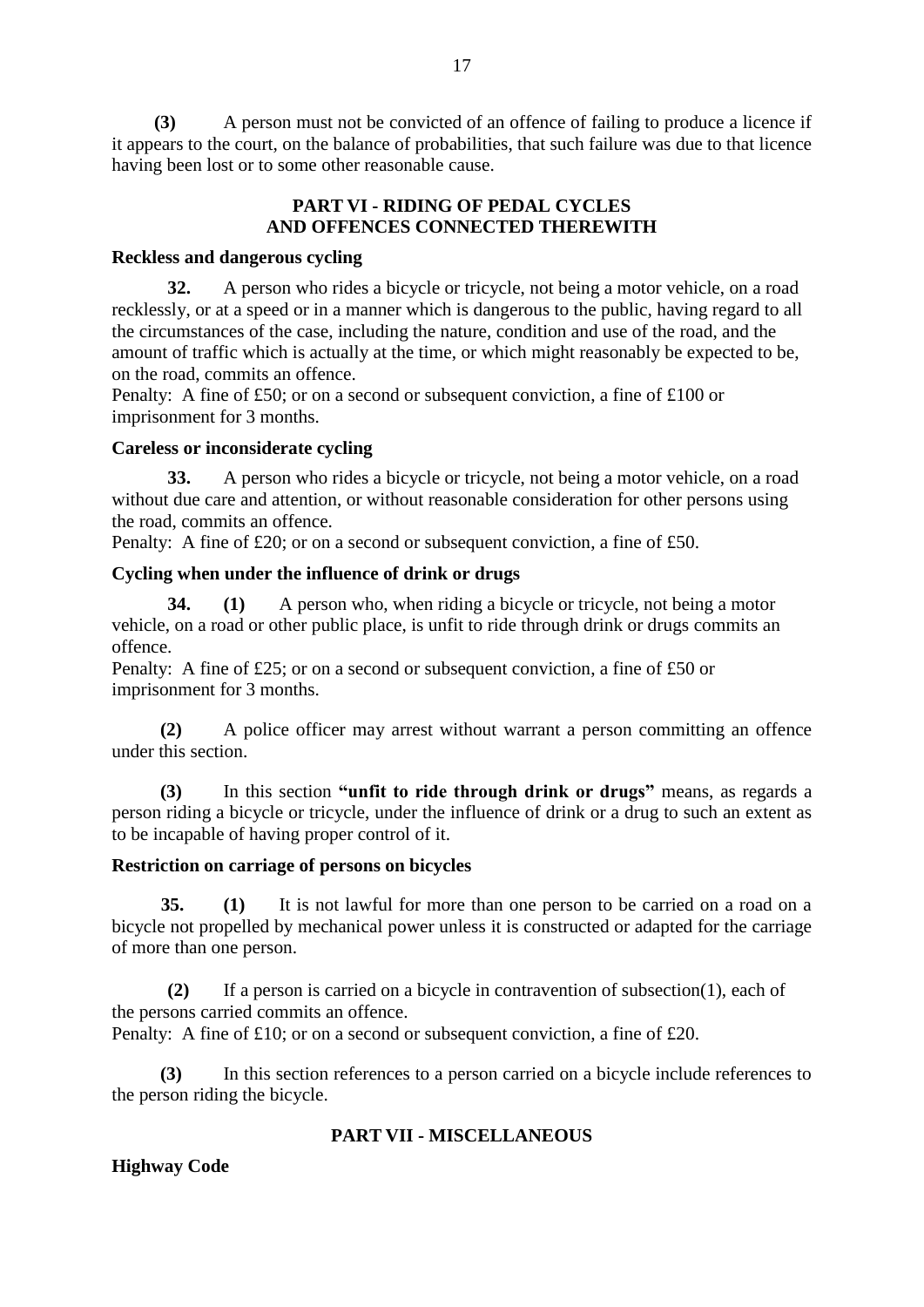**36. (1)** The Highway Code for the time being in force in St Helena is the Highway Code for Ascension.

**(2)** A failure on the part of any person to observe any provision of the Highway Code does not of itself render that person liable to criminal proceedings of any kind, but any such failure may in any proceedings (whether civil or criminal, and including proceedings for an offence under this Ordinance) be relied upon by any party to the proceedings as tending to establish or negative any liability which is in question in those proceedings.

# **Power of Administrator**

**37. (1)** The Administrator may at any time by notice restrict or prohibit the use of any road or any part of any road by vehicles or vehicles of any particular class or description if owing to the likelihood of danger to the public it appears to the Administrator necessary that such restriction or prohibition should come into force without delay.

**(2)** So long as the prohibition or restriction under subsection (1) is in force, a notice must be kept posted in a conspicuous manner at each end of the part of the road to which the order relates, and at the points at which it will be necessary for vehicles to diverge from the road.

**(3)** A person who uses or permits the use of a vehicle in contravention of any restriction or prohibition imposed under this section commits an offence. Penalty: A fine of £10; and on a second or subsequent conviction, a fine of £20.

### **Erection of traffic signs**

**38. (1)** The Administrator must cause traffic signs to be placed on or near any road as required.

**(2)** The Administrator may enter any land and exercise all other powers necessary for the purpose of the exercise and performance of the Administrator's powers and duties under this section.

**(3)** In this Part of this Ordinance, the expression **"traffic sign"** includes warning sign-posts, direction posts, signs, or other devices for the guidance or direction of persons using roads.

### **Neglect of traffic signs**

**39.** If a police officer is for the time being engaged in the regulation of traffic on a road, or where a traffic sign has been lawfully placed on or near any road in accordance with section 38, a person driving or propelling a vehicle who—

*(a)* neglects to stop the vehicle or to make it proceed in, or keep to, a particular line of traffic when directed so to do by the police officer in the execution of his or her duty; or

 *(b)* fails to comply with the indication of the sign,

commits an offence.

Penalty: As provided in section 45(2).

# **Leaving vehicles in dangerous position**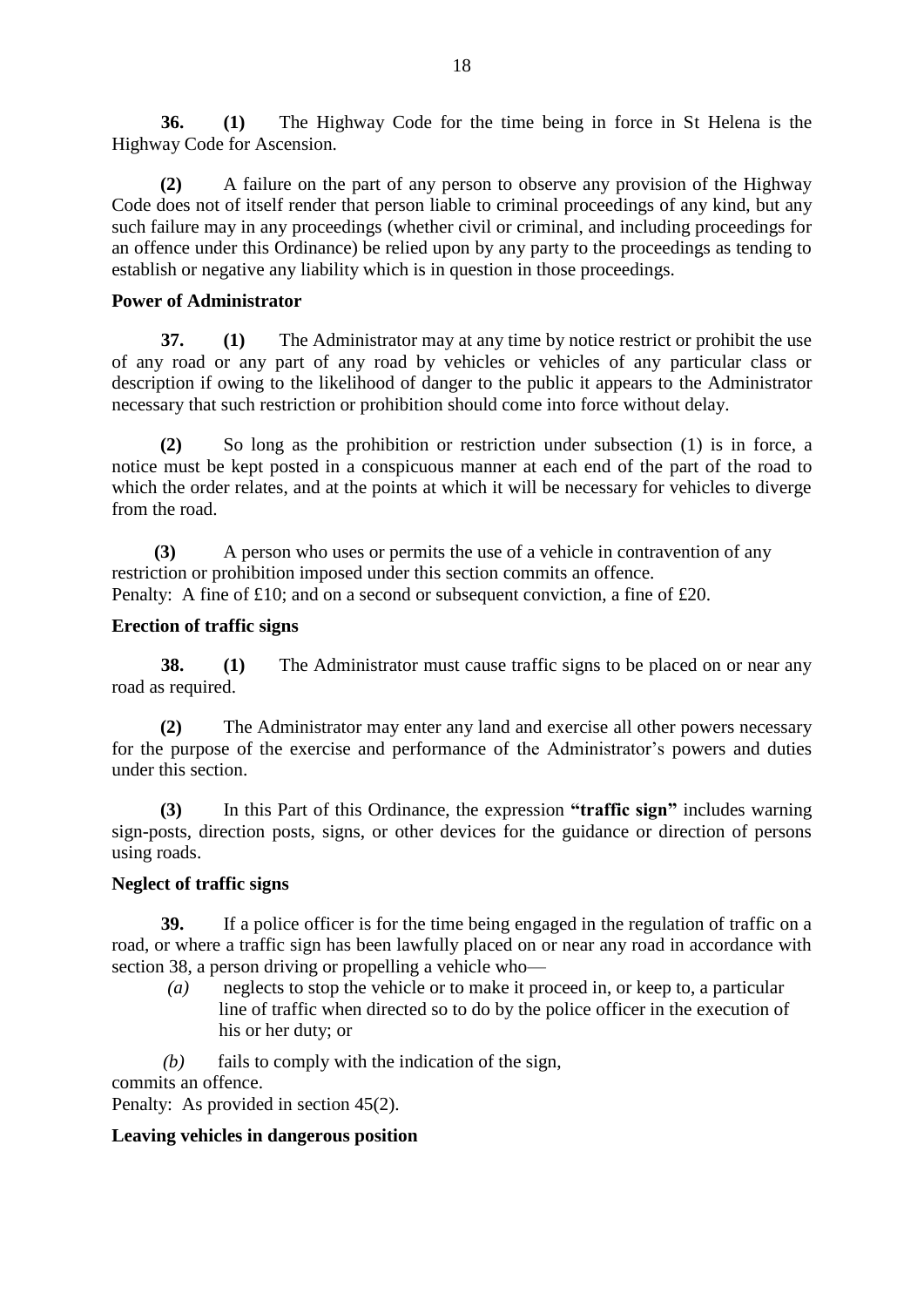**40.** A person in charge of a vehicle who causes or permits the vehicle or any trailer drawn by it to remain at rest on any road in such a position or in such a condition or in such circumstances as to be likely to cause danger to other persons using the road commits an offence.

Penalty: As provided in section 45(2).

# **Stretching of ropes, etc, across highways**

**41.** A person who for any purpose places or causes to be placed any rope, wire or other apparatus across a highway or any part thereof in such a manner as to be likely to cause danger to persons using the highway commits an offence, unless the person proves that the person had taken all necessary means to give adequate warning of the danger to other persons using the road.

Penalty: As provided in section 45(2).

# **Regulation of traffic by signs**

**42. (1)** The Administrator may cause prescribed signs to be erected on or near a road for the purpose of regulating the use of the road by vehicles and (without limiting that power) such signs may prescribe—

- *(a)* the maximum speed at which a vehicle may be driven on the road;
- *(b)* the direction in which a vehicle may or may not travel on the road;
- *(c)* a class of vehicle that may not use the road;
- *(d)* the priority of precedence of vehicles at road junctions;
- *(e)* a part of a road on which a vehicle may or may not be parked or allowed to stand, or the maximum period during which a vehicle may be parked or allowed to stand on a part of the road.
- **(2)** Section 38(2) applies to the erection of signs under this section.

**(3)** A person who drives or uses a vehicle in contravention of an instruction, prohibition or restriction conveyed by means of a sign erected under this section commits an offence.

Penalty: A fine of £200.

**(4)** The Administrator may, with the approval of the Governor, make rules prescribing signs and the meaning of each sign for the purpose of subsection (1).

### **Evidence of speed**

**42A. (1)** If, in any criminal proceedings, the speed at which a motor vehicle travelled on any occasion is relevant, evidence of the speed of the vehicle as indicated or determined on that occasion by a prescribed measuring device when tested, sealed and used in the prescribed manner is, without affecting any other mode of proof and in the absence of evidence to the contrary, proof of the speed of the motor vehicle on that occasion.

**(2)** A certificate in the prescribed form to the effect that a device referred to in subsection (1) has been tested or sealed in the prescribed manner, signed or purporting to be signed by a person authorised to do so by rules is, without affecting any other mode of proof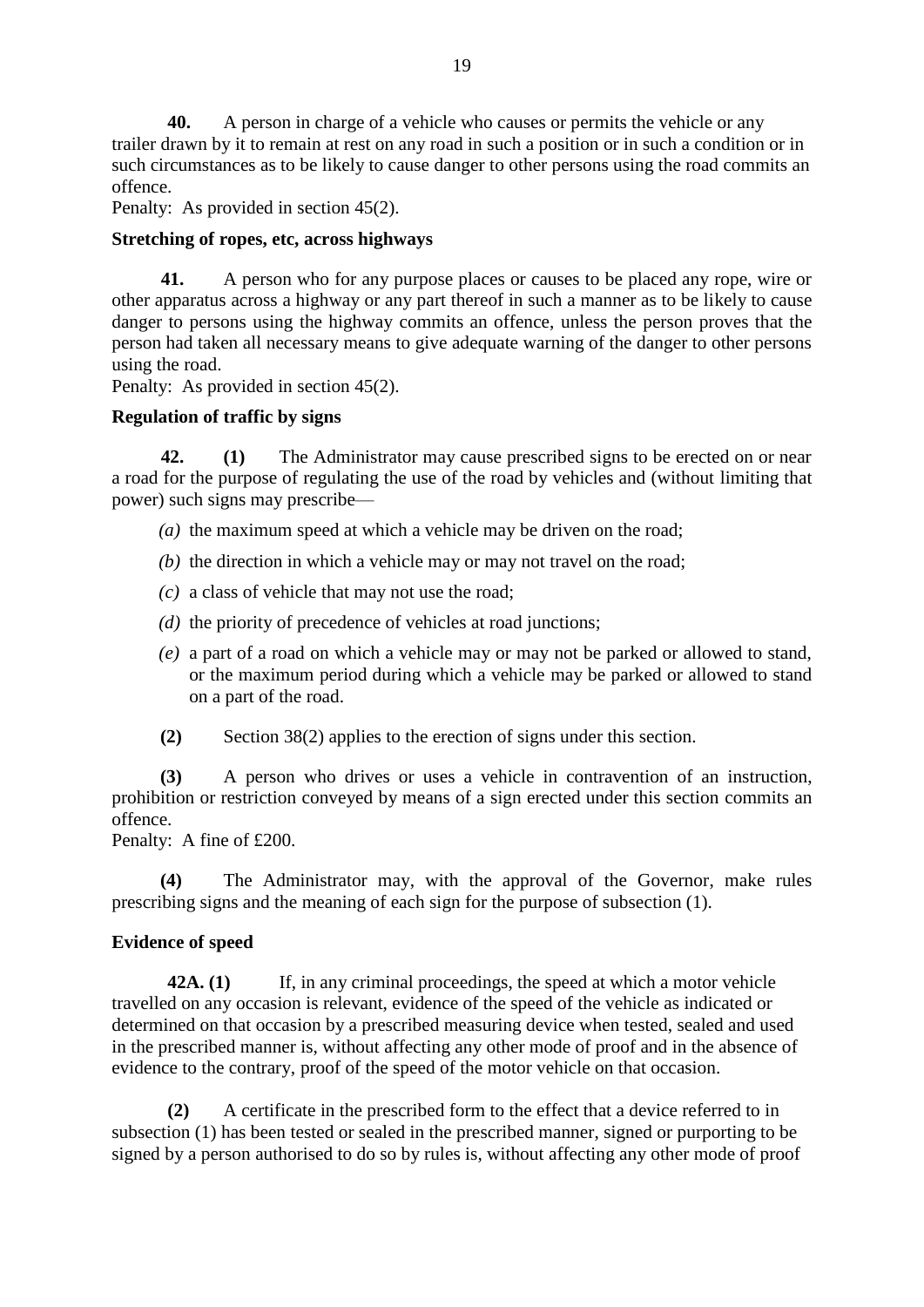and in the absence of evidence to the contrary, proof that the device has been so tested or sealed.

**(3)** The Governor may make rules prescribing speed measuring devices and regulating their use, maintenance and testing.

**(4)** A person who, without proper authority, wilfully interferes with the time measuring or speed computing components of a radar device or any seal affixed to such a device, commits an offence.

Penalty: A fine of £500.

# **PART VIII - GENERAL**

# **Penalty for contravention of regulations**

**43.** A person who acts in contravention of, or fails to comply with, any regulation made by the Governor under this Ordinance commits an offence. Penalty: A fine of £150.

# **False statements in connection with licences and certificates**

- **44.** A person who –
- *(a)* for the purpose of obtaining the grant of any licence to that or any other person, knowingly makes any false statement; or
- *(b)* for the purpose of obtaining the issue of a certificate of competence makes any false statement or withholds any material information,

commits an offence.

Penalty: A fine of £100 or imprisonment for 6 months, or both.

# **Prosecution and penalties for offences**

**45. (1)** Save as otherwise expressly provided for, all offences under this Ordinance are to be prosecuted in the Magistrates' Court.

**(2)** A person who commits an offence under this Ordinance for which no special penalty is provided is liable in the case of a first offence to a fine not exceeding £100, and in the case of a second or subsequent conviction, to a fine not exceeding £300, or to imprisonment for a term not exceeding 6 months or to both such fine and imprisonment.

**(3)** If the driver of a vehicle is alleged to have committed an offence under this Ordinance—

- (a) the owner of the vehicle must give any information the owner is required by a police officer to give as to the identity of the driver, and, if the owner fails to do so, the owner commits an offence unless the owner shows to the satisfaction of the court that the owner did not know and could not with reasonable diligence have ascertained who the driver was; and
- (b) any other person must, if required as aforesaid, give any information which it is in that person's power to give and which may lead to the identification of the driver, and, if the person fails to do so, the person commits an offence.

Penalty: As provided in subsection (2).

### **Power to exempt**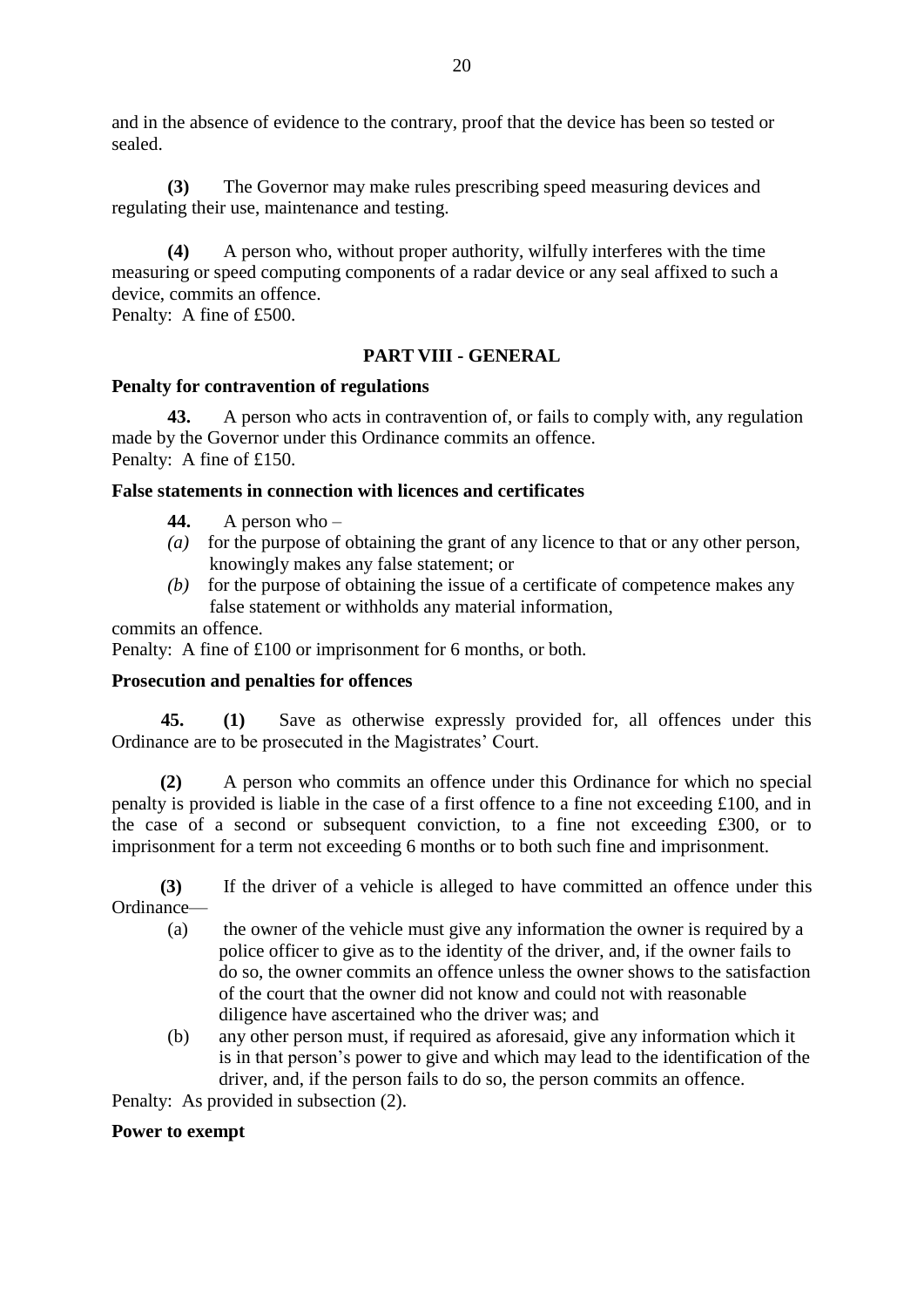**46.** The Governor may by notice, from time to time and either generally or for a period stated in the notice and subject to any conditions stated in the notice, exempt from any provision of this Ordinance or of any regulations or rules made under it any person or class or description of persons or any vehicle or class or description of vehicles.

### **ROAD TRAFFIC ORDINANCE, 1984**

\_\_\_\_\_\_\_\_\_\_\_\_\_\_\_\_\_\_\_\_\_\_\_\_\_\_\_\_\_

# **ROAD TRAFFIC REGULATIONS, 1984**

(Section 4)

# TABLE OF CONTENTS

### PART I - PRELIMINARY

- 1. Citation
- 2. Interpretation
- 3. Exemptions

#### PART II - GENERAL

- 4. Power of police to stop, test, etc
- 5. Travelling on running board
- 6. Towing of cycles
- 6A. Motor cycle helmets

### PART III - DRIVING LICENCES

- 7. Definition of "driving licence"
- 8. Signature of driving licence
- 9. Duplicate driving licence
- 10. Provisional licence

### PART IV - REGISTRATION AND LICENSING OF MOTOR VEHICLES AND TRAILERS

- 11. Definition of "licence"
- 12. Registration mark

#### PART V - CONSTRUCTION AND USE

- 13. Speed indicator
- 14. Provision of reverse gear
- 14A. Seat belts
- 15. Driver's view
- 16. Driving mirror
- 17. Safety glass
- 18. Windscreen wiper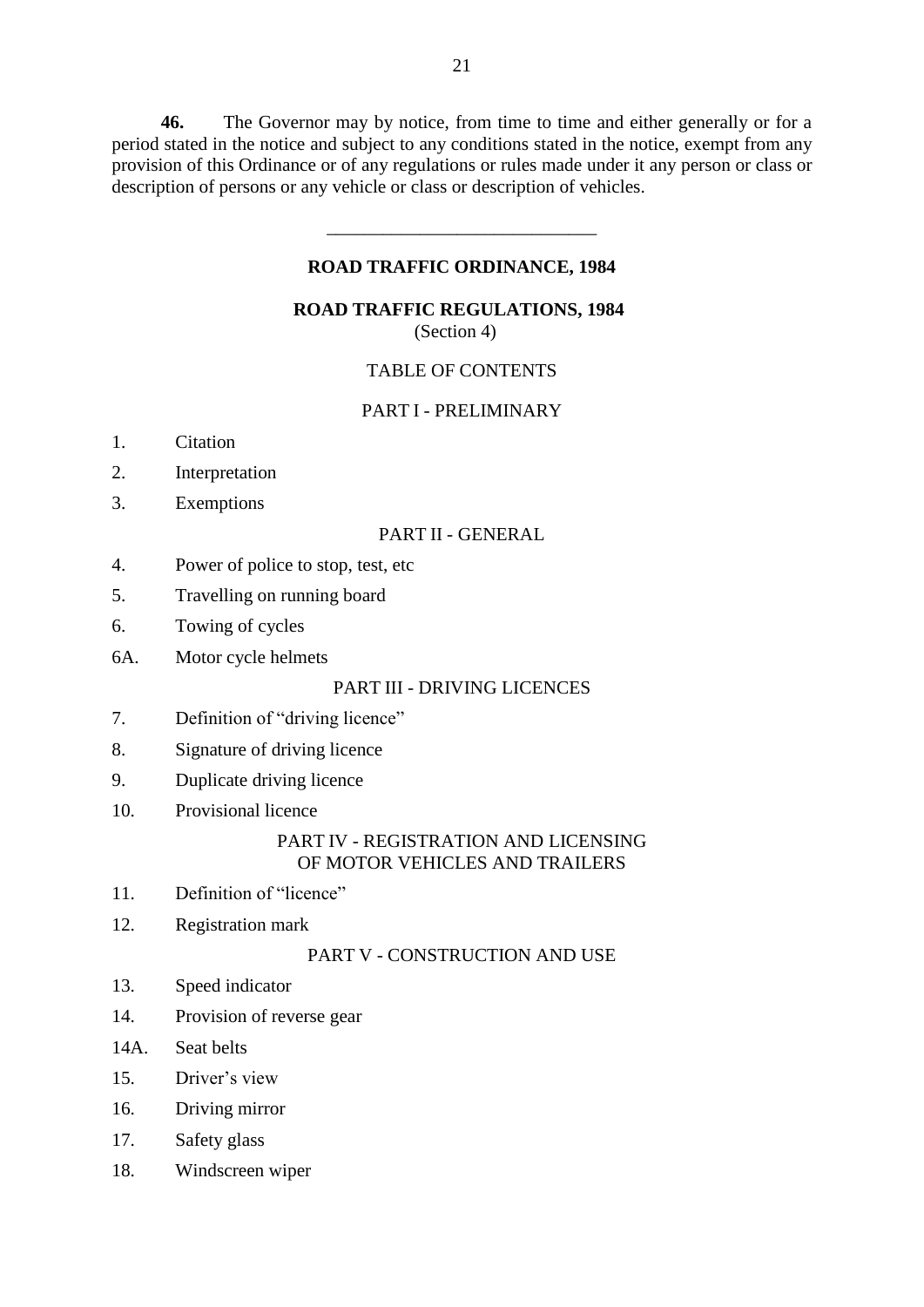- 19. Instrument for warning of approach
- 20. Silencer
- 21. Smoke and visible vapour, construction
- 22. Stop light
- 23. Maximum dimensions
- 24. Maximum overhang
- 25. Brakes of certain types of motor vehicle
- 26. Brakes of motor cycle
- 27. Brakes of trailer
- 28. Mudguards
- 29. Pneumatic tyres
- 30. Danger from condition of vehicle, distribution of passengers and load, etc
- 31. Maintenance of speed indicator
- 32. Maintenance of transparent material
- 33. Maintenance of brakes and steering
- 34. Cut-out and maintenance of silencer
- 35. Maintenance of tyres
- 36. Emission of smoke, etc
- 37. Noise due to defects
- 38. Noise due to careless use
- 39. Interference with wireless telegraphy
- 40. Stopping of machinery of stationary vehicle
- 41. Use of audible instrument on stationary vehicle
- 42. Leaving of vehicle on gradient
- 43. Position of driver
- 44. Unnecessary reversing
- 45. Obstruction by vehicle
- 46. Number of persons on motor cycle
- 47. Projecting loads
- 48. Mascots

# PART VI - VEHICLE LIGHTING

- 49. Lamps and reflectors
- 50. Colours of lights
- 51. Special provisions as to lights on certain types of vehicle
- 52. Lights on stationary vehicle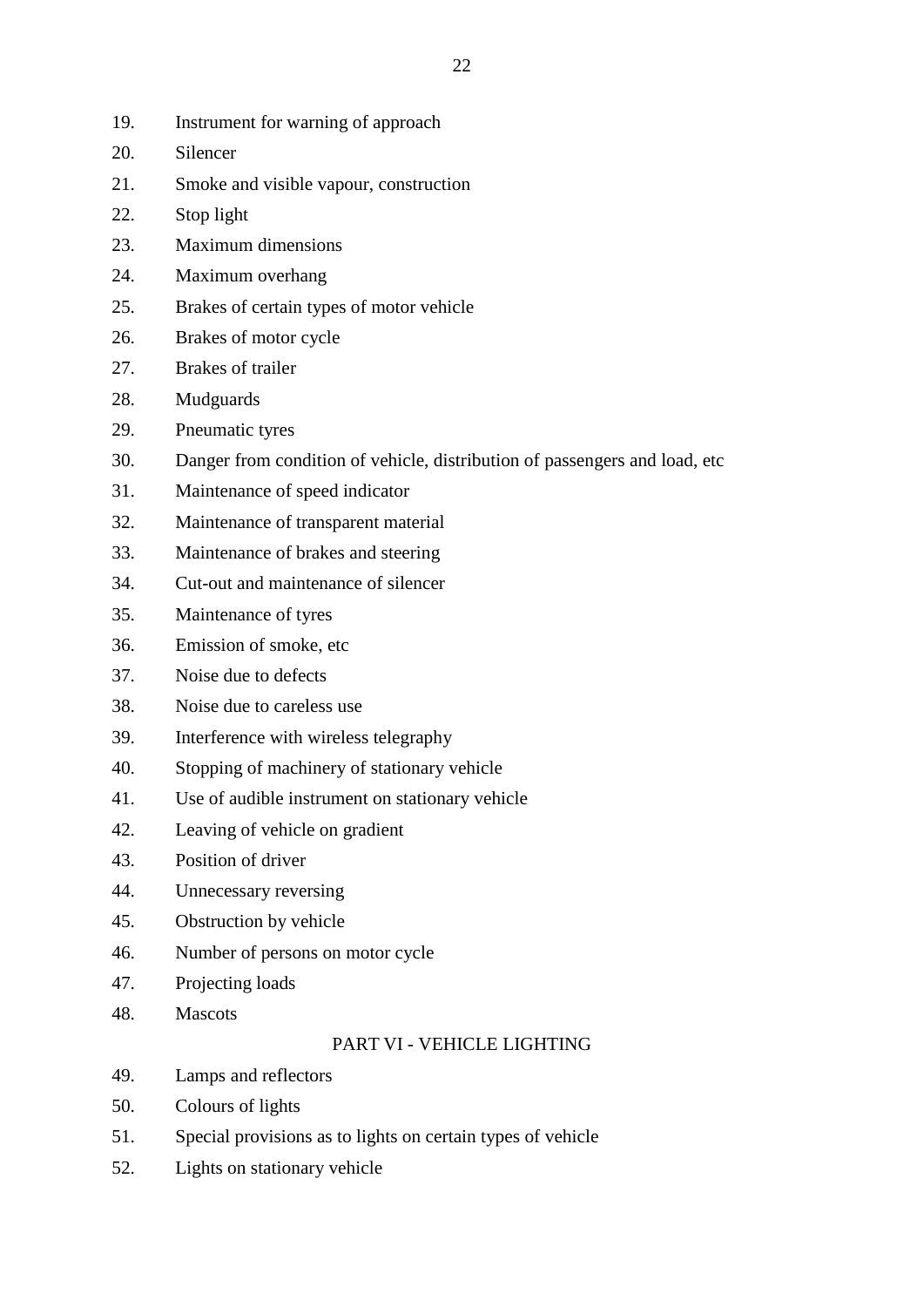### 53. Dazzle

#### PART VII – SEAT BELTS AND CHILD RESTRAINTS

- 54. General interpretation
- 55. Description of seat belt
- 56. Seat regarded as provided with seat belt
- 57. Front and rear seats of vehicle

### PART VIII - MISCELLANEOUS

58. Fees

59. Prescribed forms

First Schedule – Fees

Second Schedule - Forms

### **PART I - PRELIMINARY**

#### **Citation**

**1.** These Regulations may be cited as the Road Traffic Regulations, 1984.

#### **Interpretation**

**2.** In these Regulations—

- **"hours of darkness"** means the period from half an hour after sunset to half an hour before sunrise;
- **"motor car"** means a motor vehicle (not being a motor cycle or invalid carriage) which is constructed to carry a load of not more than 6 passengers and the weight of which unladen does not exceed 35 cwt;
- **"pedal cycle"** means a pedal bicycle or pedal tricycle not being in either case equipped for propulsion by mechanical power.

#### **Exemptions**

**3.** If the motor licensing officer certifies that any vehicle, not being a motor vehicle constructed to carry a load or passengers, is of such an exceptional kind that it is proper to permit its use on a road without compliance with all such provisions of these Regulations as would otherwise apply to its use, the Administrator may notwithstanding the provisions of these Regulations permit its use subject to such conditions as may to him seem fit.

#### **PART II - GENERAL**

#### **Power of police to stop, test, etc**

**4. (1)** Any police officer in uniform may test and inspect on any road, or, subject to the consent of the owner of the premises and of the owner of the vehicle, on any premises where the vehicle is, any brakes, silencers or steering gear fitted to a motor vehicle or trailer.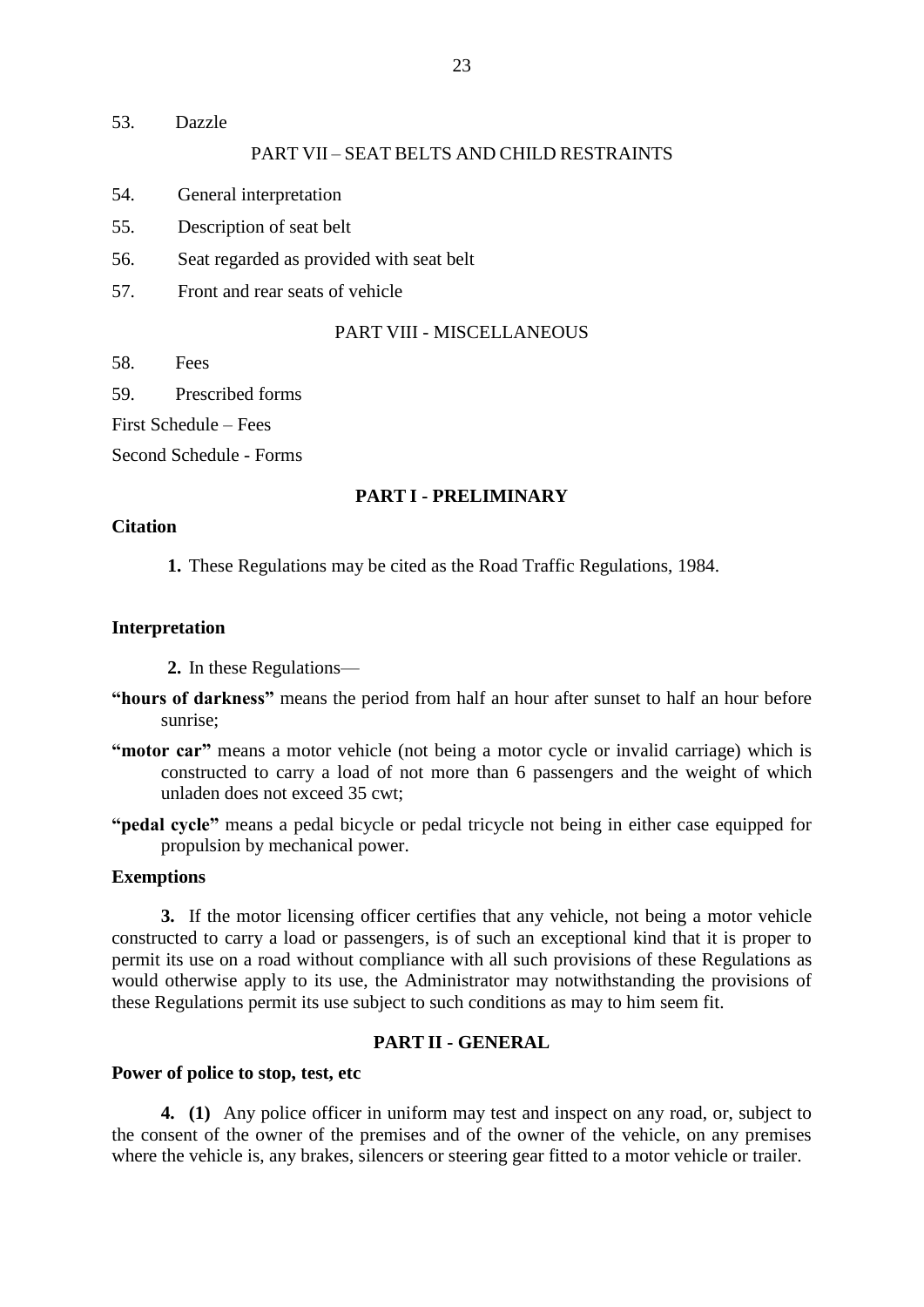**(2)** Any police officer in uniform who has reasonable cause to believe that a motor vehicle is being used in contravention of the Ordinance or these Regulations or has been concerned in an accident may order that the motor vehicle be stopped until it has been examined by an inspector or be produced to an inspector for inspection.

#### **Travelling on running board**

**5.** No person may be carried on the running board of a motor vehicle.

#### **Towing of cycles**

**6.** A person riding a motor cycle or pedal cycle must not permit himself or herself to be drawn by a motor vehicle.

# **Motor cycle helmets**

**6A.** Every person driving, riding or being carried as a passenger on a motor cycle or a quadricycle on a road must at all times while the vehicle is in motion wear a properly fitting protective helmet of a type approved by the Administrator.

### **PART III - DRIVING LICENCES**

#### **Definition of "driving licence"**

**7.** In this Part **"driving licence"** means a licence granted pursuant to Part IV of the Ordinance.

#### **Signature of driving licence**

**8.** Every person to whom a driving licence is granted must forthwith sign it with his or her usual signature and if the person fails to do so, or if on production of the driving licence to any person entitled to demand production thereof it does not bear his or her usual signature, the person commits an offence.

Penalty: As provided in section 45(2) of the Ordinance.

#### **Duplicate driving licence**

**9. (1)** If the motor licensing officer is satisfied that any original driving licence has been lost or defaced, the officer must issue to the person to whom the original licence was granted a duplicate of it containing any endorsements of the original licence, and such duplicate has the same effect as the original licence.

**(2)** If a person to whom a duplicate driving licence has been issued by reason that an original driving licence has been lost finds the original licence during the currency thereof the person must return the original licence to the motor licensing officer.

### **Provisional licence**

**10. (1)** A provisional licence must only be granted subject to the conditions that until the holder of it has passed the appropriate test—

> (a) the holder will, except in the case of a vehicle (other than a motor car) which is not constructed or adapted to carry more than one person or when the holder is undergoing a test, use it only when under the supervision of a person who is present in the vehicle with the holder and who holds and has held for not less than 2 years a driving licence, not being a provisional driving licence, author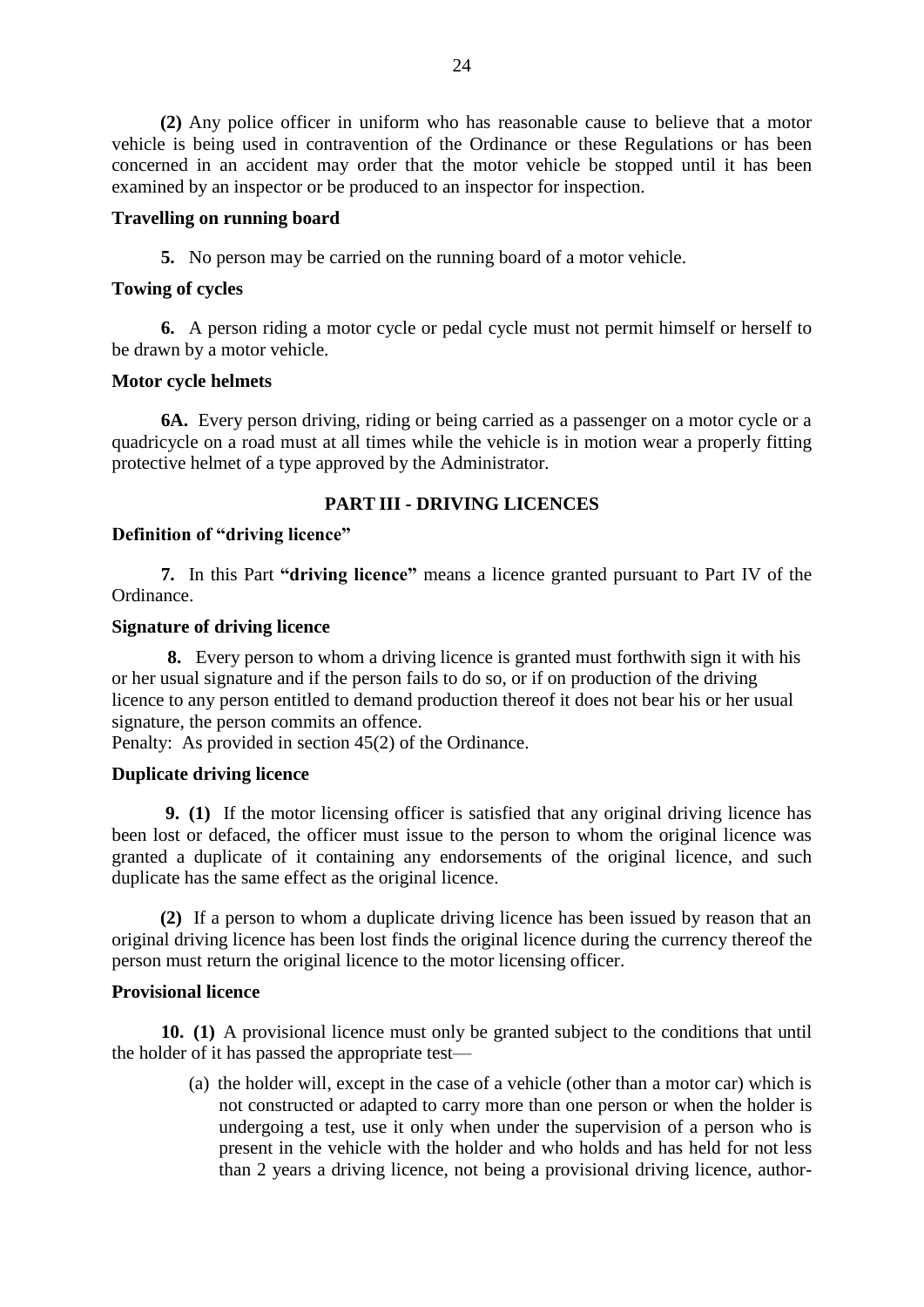ising the person to drive a vehicle of the same class as the vehicle being driven by the holder of the provisional licence:

Provided that for the purpose of this paragraph a motor cycle is not deemed to be constructed or adapted to carry more than one person unless it has a sidecar constructed for the carriage of a passenger attached;

- (b) the holder will not, in the case of a motor cycle to which a sidecar is not attached, carry a passenger who is not the holder of a driving licence, not being a provisional licence, authorising him or her to drive a motor cycle, having been the holder of a driving licence for not less than 2 years;
- (c) the holder will comply with any further requirements relating to the driving of motor vehicles expressed in the provisional licence;
- (d) the vehicle while being driven by the holder will clearly display in a conspicuous position on the front and on the back of the vehicle a distinguishing mark in the form of a letter L in red on a white ground, which letter must be not less than 4 inches high.

### **PART IV - LICENSING OF VEHICLES**

### **Definition of "licence"**

**11.** In this Part **"licence"** means a licence for a motor vehicle or trailer issued pursuant to section 10 of the Ordinance.

#### **Registration mark**

**12. (1)** To every motor vehicle for which a licence is granted the motor licensing officer must assign a registration mark, and no motor vehicle other than a vehicle which is the property or is provided for the use of the Governor is to be used on any road unless the registration mark of the vehicle is exhibited in conformity with this regulation.

**(2)** The registration mark must be exhibited on a flat plate or on a flat unbroken surface forming part of the vehicle, and except in the case of a motor cycle the plate or surface must be rectangular.

**(3)** The registration mark must be exhibited on the front and on the back of the vehicle:

Provided that when one or more trailers are drawn by a motor vehicle the registration mark required to be exhibited on the back of that motor vehicle or a duplicate of that registration mark must be exhibited on the back of the rearmost trailer drawn, in the same manner as it is required to be exhibited upon the back of the drawing vehicle.

- **(4)** (i) Except as provided in sub-paragraph (ii), the registration mark of every motor vehicle must be exhibited so that in normal daylight the characters of the front and rear registration marks are easily distinguishable by an observer directly in front of or behind the vehicle as the case may be who is not less than 10 feet and in the case of a motor cycle not more that 60 feet and in every other case not more than 75 feet from the registration mark observed.
	- (ii) Notwithstanding the other provisions of this regulation it is not necessary for a motor cycle or invalid carriage to display a front registration mark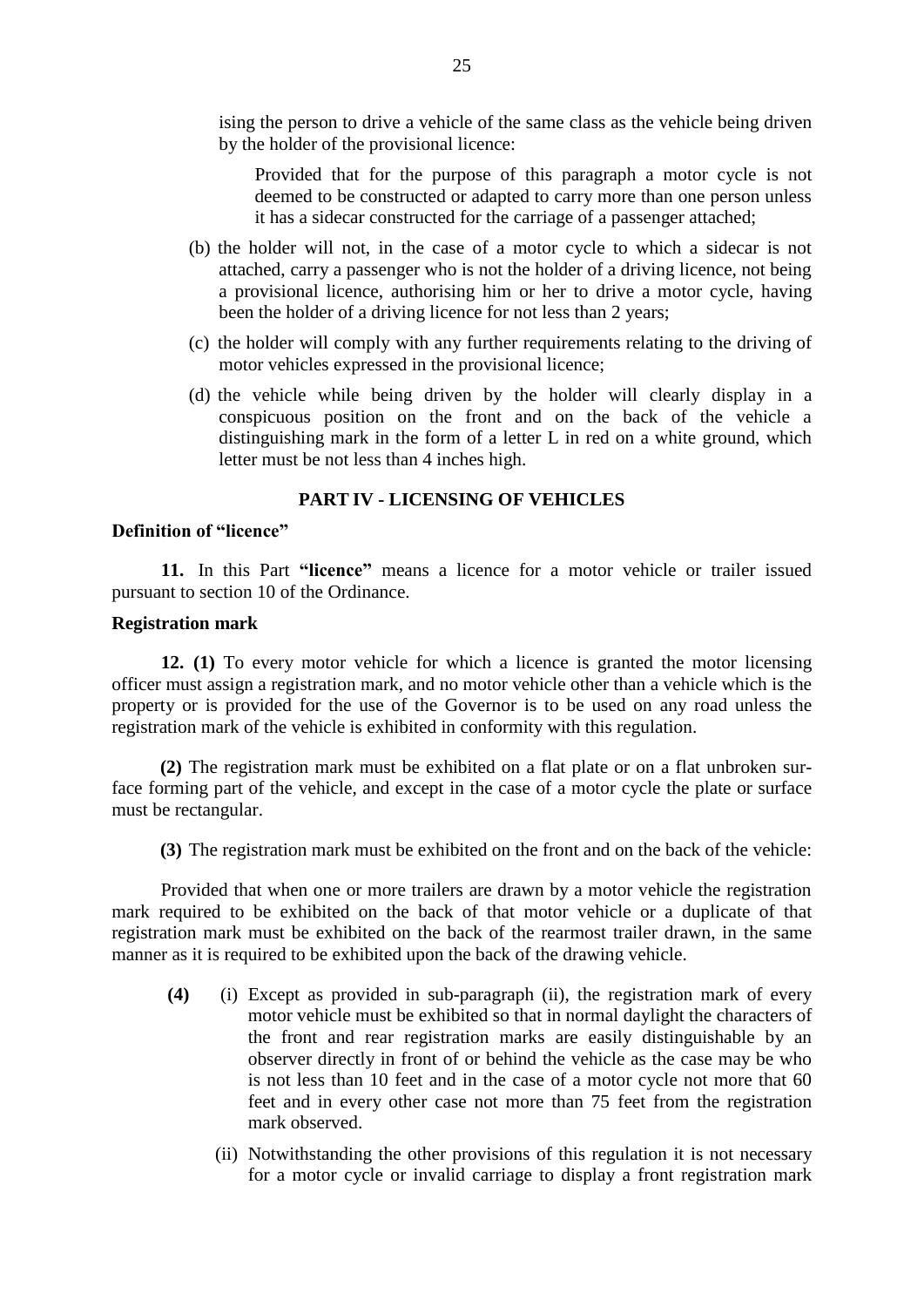and in no case must such a vehicle carry a number plate which could cause injury to any person by reason of its projection.

- (iii) Subject to regulation 52, whenever during the hours of darkness a motor vehicle is upon a road, a lamp must be kept burning so contrived as to illuminate, by means of reflection, transparency or otherwise, every letter and figure of the registration mark exhibited on the back of the motor vehicle or on the rearmost vehicle attached to the back of the motor vehicle as the case may be, and to render them easily distinguishable in the absence of fog by an observer directly behind the vehicle who is not less than 10 feet and in the case of a motor cycle not more than 50 feet and in every other case not more than 60 feet from the registration mark, and such lamp must be on the motor vehicle or such rearmost vehicle as the case may be.
- **(5)** (i) Unless the registration mark is so constructed that it can be illuminated by transparency or translucency, it must be formed of white, silver or light grey letters and figures upon a black surface and every letter or figure must be indelibly inscribed or so attached to such surface that it cannot readily be detached from it. If the letters and figures are exhibited on a flat plate the plate may be constructed of cast or pressed metal with raised letters and figures.
	- (ii) If the registration mark is so constructed and used, that it is illuminated by transparency or translucency, the letters and figures must all, when so illuminated during the hours of darkness, appear white against a black background.
	- (iii) Notwithstanding paragraphs (i) and (ii) above, a registration mark may lawfully be exhibited on a plate which is constructed of reflex reflecting material, being a plate which complies with the requirements laid down by the British Standard Specification for Reflex Reflecting Number Plates published on 11th September 1972 under the number B.S. AU 145a and is of a type in respect of which there has been issued by the Secretary of State a certificate that a plate of that type complies with those requirements, and in such a case—
		- (a) the registration mark, where it is displayed on the front of the vehicle must be formed of black letters and figures upon a white background and if it is displayed on the back of the vehicle must be formed of black letters and figures upon a yellow background;
		- (b) that part of the plate which comprises the said background must be constructed of reflex reflecting material which must at all times be maintained in a clean and efficient condition;
		- (c) no reflex reflecting material may be applied to any part of the said letters or figures; and
		- (d) there must be legibly and permanently marked on the plate the specifications number B.S. AU 145a to indicate that it complies with British Standards Specification mentioned above.
	- (iv) Subject to sub-paragraph (v), the letters and figures must be  $3\frac{1}{2}$  inches high, every part of every letter and figure must be 5/8 inch broad, the total width of the space taken by every letter or figure except the figure 1 must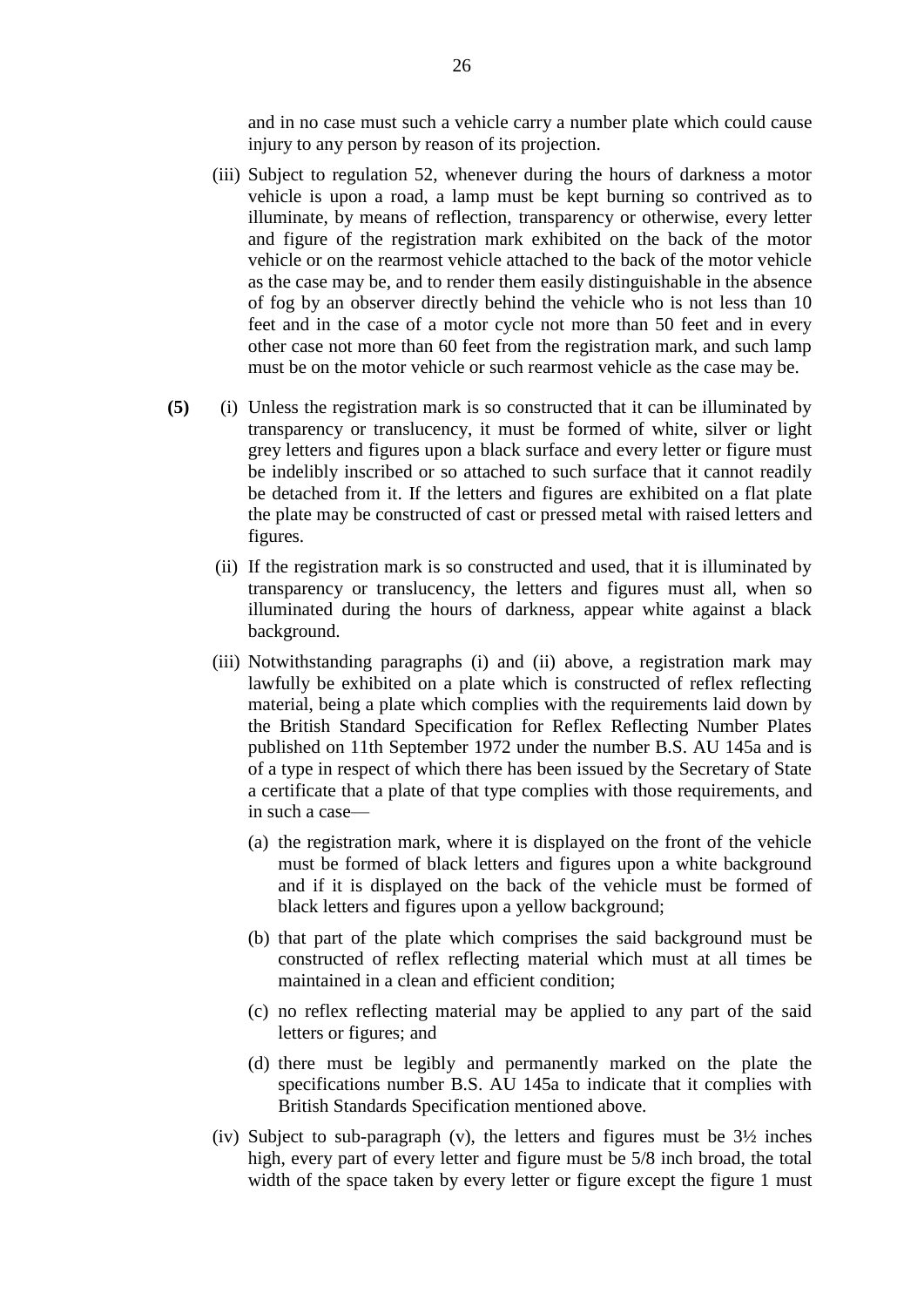be 2½ inches and the space between adjacent letters or figures must be half an inch.

(v) In the case of a motor cycle or invalid carriage the dimensions prescribed in sub-paragraph (iv) of this paragraph may be halved.

### **PART V - CONSTRUCTION AND USE**

#### **Speed indicator**

**13. (1)** To every motor vehicle there must be fitted an instrument so constructed and in such a position as at all times readily to indicate to the driver of the vehicle within a margin of accuracy of 10% whether the driver driving at a speed in excess of that permitted by these Regulations:

- **(2)** Sub-regulation (1) does not apply to—
- (a) a land tractor;
- (b) a motor cycle the cylinder capacity of the engine of which does not exceed 100 cubic centimetres;
- (c) a vehicle which is incapable by reason of its construction of exceeding a speed of 12 miles an hour on a level road under its own power.

#### **Provision of reverse gear**

**14.** Every motor vehicle of which the weight unladen exceeds 8 cwts must be capable of being so worked that it may travel either forwards or backwards.

#### **Seat belts**

**14A.** A motor vehicle is deemed not to comply with the requirements relating to construction, equipment and use of motor vehicles, and an inspector examining a vehicle must not issue a certificate for purposes of section 10 of the Ordinance, if any evidence exists that a seat belt that was previously fitted to any seat in such vehicle has been removed without being replaced by a similar seat belt.

### **Driver's view**

**15.** Every motor vehicle must be so designed and constructed that the driver of it while controlling the vehicle can at all times have a full view of the road and traffic ahead of the vehicle.

#### **Driving mirror**

**16.** Every motor vehicle other than a motor cycle must be equipped with a mirror so constructed and fitted to the vehicle as to assist the driver if he or she so desires to become aware of traffic to the rear of the vehicle.

#### **Safety glass**

**17.** The glass of windscreens and windows facing to the front on the outside of any motor vehicle must be of safety glass.

#### **Windscreen wiper**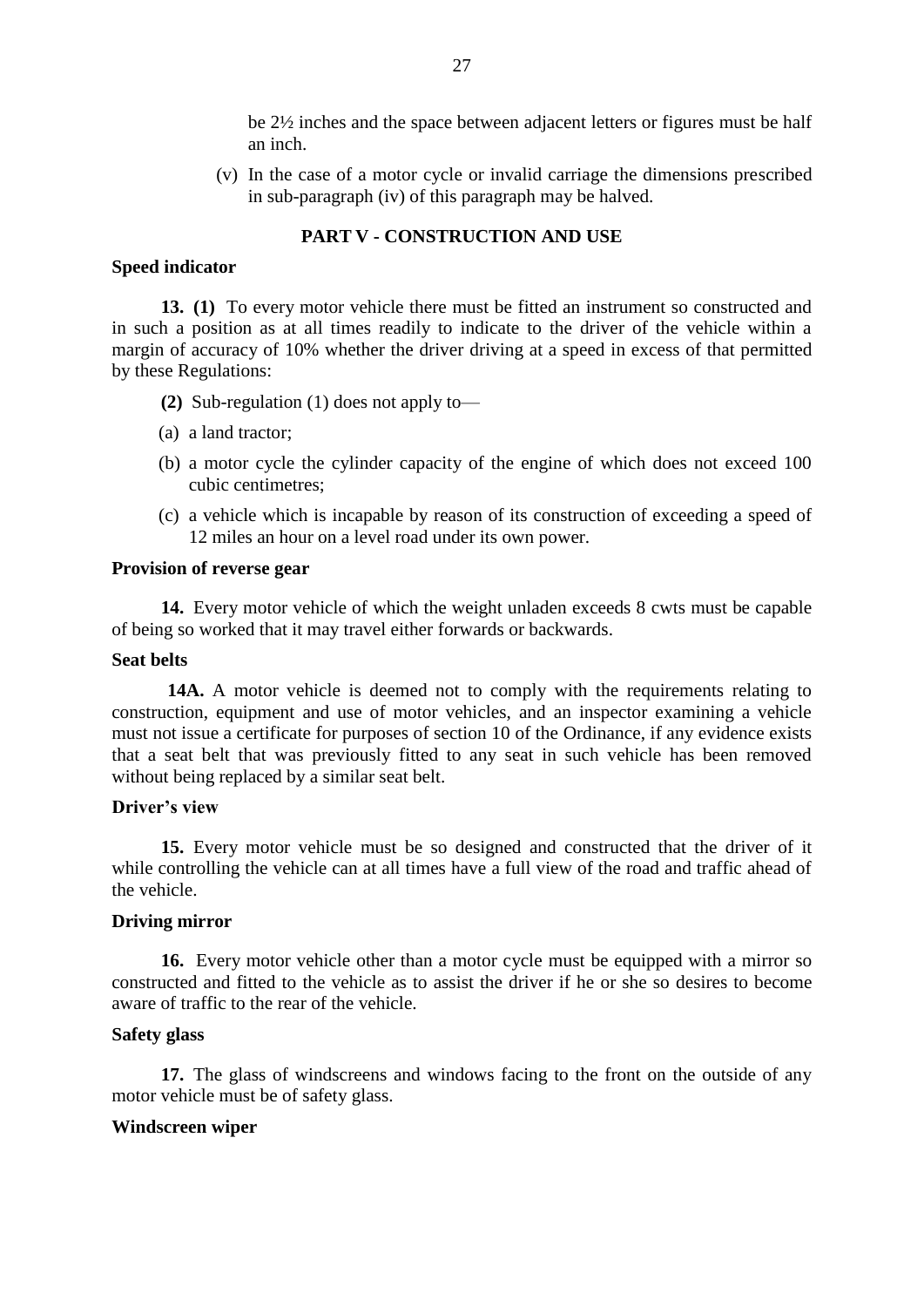**18.** An efficient automatic windscreen wiper must be fitted to every motor vehicle which is so constructed that the driver cannot, by opening the windscreen or otherwise, obtain an adequate view to the front of the vehicle without looking through the windscreen.

#### **Instrument for warning of approach**

**19. (1)** Every motor vehicle must be fitted with an instrument capable of giving audible and sufficient warning of its approach or position:

**(2)** An instrument fitted pursuant to sub-regulation (1) must not consist of a siren, gong or bell, except in the case of a motor vehicle used for fire-brigade, ambulance or police purposes.

#### **Silencer**

**20. (1)** Every vehicle propelled by an internal-combustion engine must be fitted with a silencer, expansion chamber or other contrivance suitable and sufficient for reducing so far as is reasonable the noise caused by the escape of the exhaust gases from the engine.

**(2)** With the approval of the Administrator the motor licensing officer may appoint a method of measuring the noise caused by the escape of the exhaust gases from an internalcombustion engine, and a level of noise above which such noise so measured will not be deemed to be reduced as far as is reasonable.

### **Smoke and visible vapour, construction**

**21.** Every motor vehicle must be so constructed that no avoidable smoke or visible vapour is emitted from it.

### **Stop light**

**22. (1)** Every stop light fitted to a motor vehicle or trailer must be fitted at the rear of the vehicle and when in operation must show a red or amber light.

**(2)** Every light shown by a stop light must be diffused by means of frosted glass or other adequate means and must be a steady light.

### **Maximum dimensions**

**23. (1)** The dimensions of a motor vehicle must not exceed those set out in this paragraph:

Provided that the motor licensing officer may give permission in writing, subject to such conditions as he or she imposes, for the use of a motor vehicle of greater dimensions.

| Overall width                         | $7\frac{1}{4}$ feet. |
|---------------------------------------|----------------------|
| Overall length                        | 17 feet.             |
| Wheelbase                             | 11 feet.             |
| Height, exclusive of hood or covering | 10 feet.             |

**(2)** In this regulation—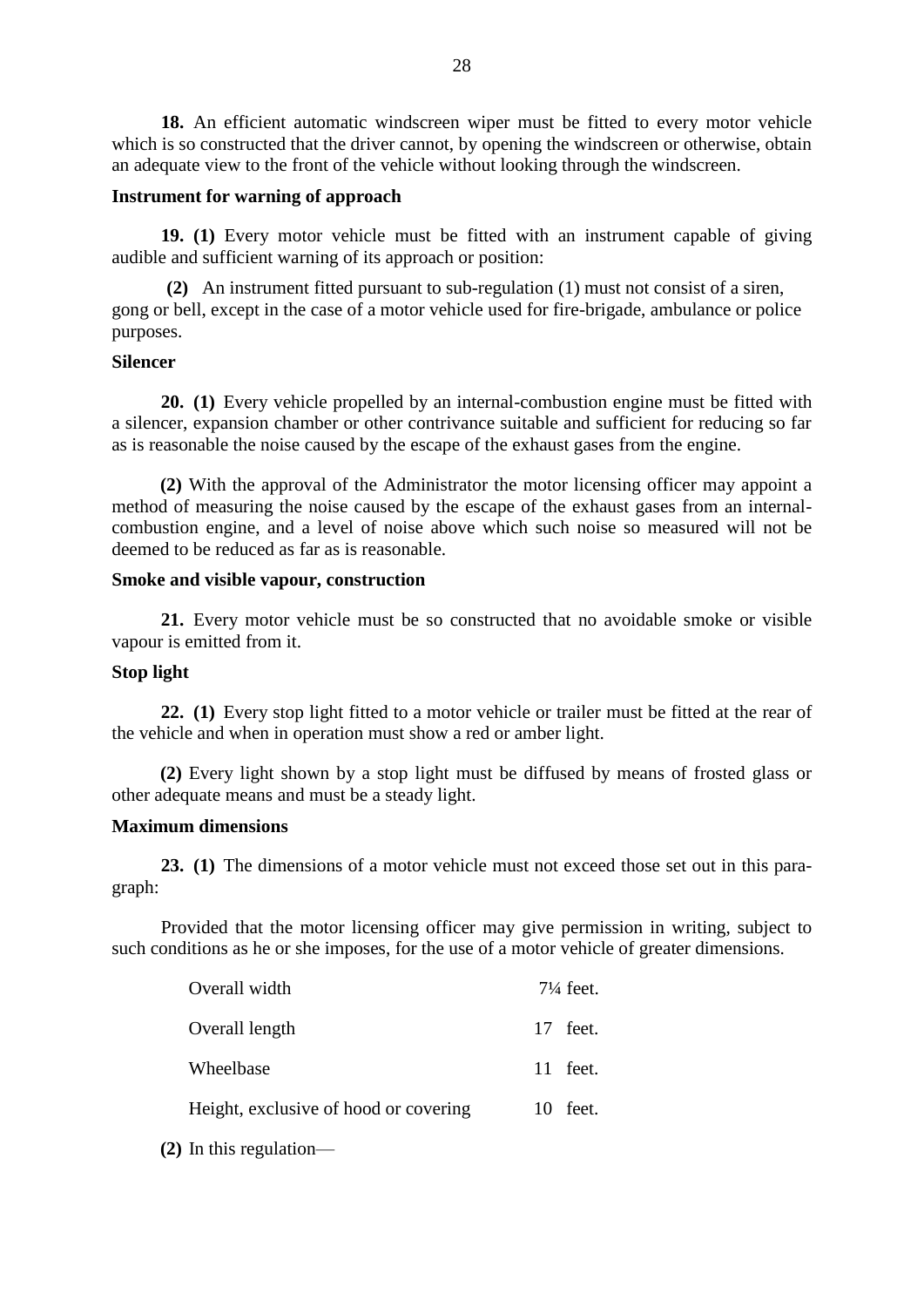- **"overall length"** means the length exclusive of any starting handle and of any hood when lowered;
- **"overall width"** means the width measured between vertical planes parallel to the longitudinal axis of the vehicle and passing through the extreme projecting points thereof, exclusive of any mirror conforming with the provisions of regulation 16 of these Regulations;

### **Maximum overhang**

**24. (1)** The overhang of a motor vehicle must not exceed 7/24 of the overall length.

**(2)** In this regulation—

**"overhang"** means that part of the overall length of a vehicle measured by a line from the centre of the rear axle along the longitudinal axis of the vehicle to the rear of the vehicle exclusive of any hood when lowered.

# **Brakes of certain types of motor vehicle**

**25. (1)** Every motor vehicle other than a motor cycle must be equipped with an efficient braking system or efficient braking systems, in either case having 2 means of operation so designed and constructed that notwithstanding the failure of any part (other than a fixed member or a brake-shoe anchor pin) through or by means of which the force necessary to apply the brakes is transmitted there is available for application by the driver to not less than half the number of the wheels of the vehicle brakes sufficient under the most adverse conditions to bring the vehicle to rest within a reasonable distance:

Provided that in the event of such failure as aforesaid it is not necessary for brakes to be available for application by the driver in the case of a vehicle having less than 4 wheels to more than one wheel.

**(2)** The application of one means of operation must not affect or operate the pedal or hand lever of the other means of operation.

**(3)** No braking system is to be rendered ineffective by the non-rotation of the engine.

**(4)** All the brakes of a motor vehicle other than a motor cycle which are operated by one of the means of operation must be capable of being applied by direct mechanical action without the intervention of any hydraulic, electric or pneumatic device.

**(5)** In the case of a motor vehicle other than a motor cycle where any brake shoe is capable of being applied by more than one means of operation all the wheels must be fitted with brakes all of which are operated by one of the means of operation:

Provided that where means of operation are provided in addition to those prescribed by this regulation such additional means of operation may be disregarded for the purpose of this paragraph.

**(6)** At least one of the means of operation must be capable of causing brakes to be applied directly and not through the transmission gear to not less than half the number of the wheels of the vehicle.

### **Brakes of motor cycle**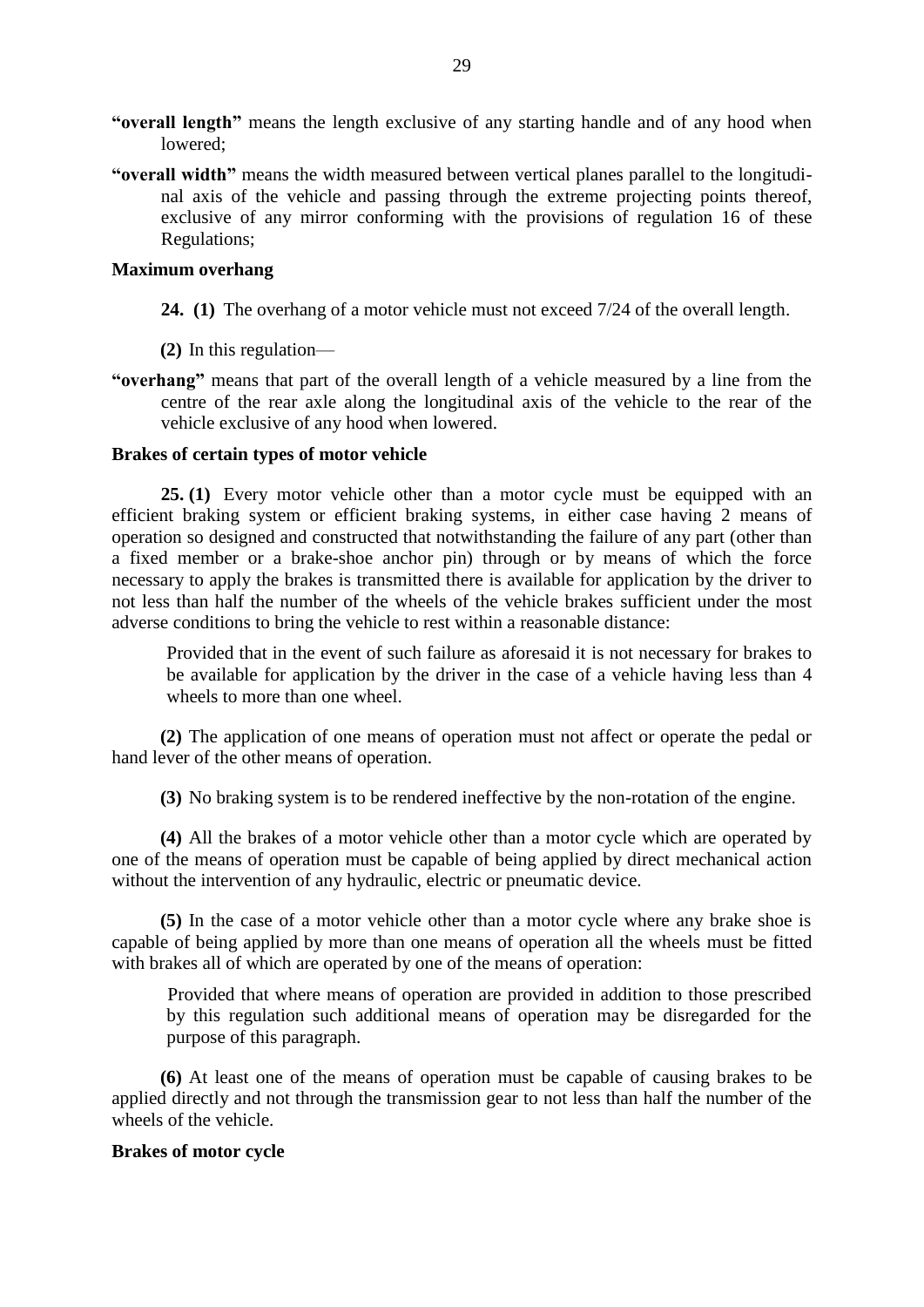**26. (1)** Every motor cycle must be equipped with an efficient braking system or efficient braking systems, in either case having 2 means of operation so designed and constructed that notwithstanding the failure of any part (other than a fixed member or a brake-shoe anchor pin) through or by means of which the force necessary to apply the brakes is transmitted there is available for application by the driver to at least one wheel of the vehicle brakes sufficient under the most adverse conditions to bring the vehicle to rest within a reasonable distance.

**(2)** The application of one means of operation must not affect or operate the pedal or hand lever of the other means of operation.

#### **Brakes of trailer**

**27. (1)** Except as provided in sub-regulation (2), every trailer exceeding 2 cwts in weight unladen must have an efficient braking system, the brakes of which are capable of being applied when it is being drawn—

(i) to at least 2 wheels in the case of a trailer having not more than 4our wheels;

(ii)to at least 4 wheels in the case of a trailer having more than 4 wheels; and

(iii) to at least half the number of wheels of the trailer,

so constructed that—

- (a) the brakes can be applied either by the driver of the drawing vehicle or by some other person on that vehicle or the trailer, unless the trailer does not exceed one ton in weight unladen or is a living van not exceeding 2 tons in weight unladen and in either case the brakes of the trailer automatically come into operation on the overrun of the trailer;
- (b) the brakes are capable of being set so as effectively to prevent 2 at least of the wheels from revolving when the trailer, whether it is attached to the drawing vehicle or not, is not being drawn.

**(2)** Sub-regulation (1) does not apply to any broken-down vehicle which is being drawn by a motor vehicle in consequence of the breakdown.

#### **Mudguards**

**28.** Every motor vehicle and trailer must be provided with wings or other similar fittings to catch, so far as practicable, mud or water thrown up by the rotation of the wheels unless adequate protection is afforded by the body of the vehicle.

#### **Pneumatic tyres**

**29.** Every wheel of a motor vehicle or trailer must be equipped with a pneumatic tyre.

#### **Danger from condition of vehicle, distribution of passengers and load, etc.**

**30. (1)** Every vehicle and all parts and accessories of any vehicle must at all times while the vehicle is used on a road be in such a condition, and the number of passengers carried by, and the weight, distribution, packing, and adjustment of the load of the vehicle mustat all times be such that no danger is caused or is likely to be caused to any person on the vehicle or on a road.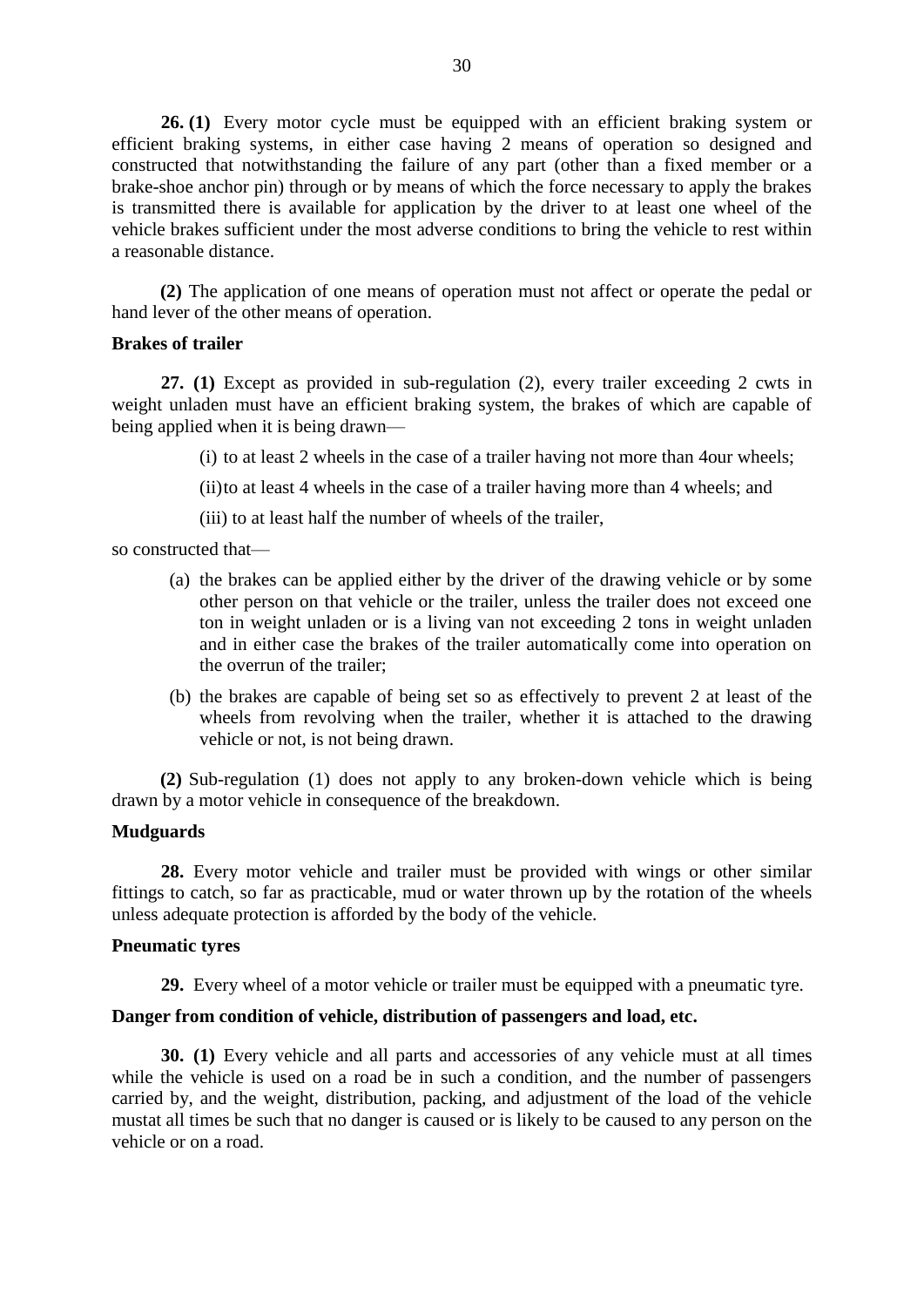**(2)** The load carried by any vehicle must be so secured that danger is not likely to be caused to any person on a road by reason that the load or any part of it may fall from the vehicle.

**(3)** No vehicle is to be used for any purpose for which it is so unsuitable as to cause or be likely to cause danger to any person on the vehicle or on a road.

#### **Maintenance of speed indicator**

**31. (1)** Every instrument for indicating speed provided in compliance with the requirements of these Regulations must—

- (a) at all material times be maintained in good working order; and
- (b) be kept free from any obstruction which might interfere with the observation of any indication given by the instrument.

**(2)** It is a defence to proceedings taken in respect of the maintenance of the instrument to prove that—

- (a) the defect occurred in the course of the journey during which the contravention was detected; or
- (b) at the time when the contravention was detected steps had already been taken to have the defect remedied with all reasonable expedition.

#### **Maintenance of transparent material**

**32.** All glass or other transparent material fitted to a motor vehicle must be maintained in such condition that it does not obscure the vision of the driver while the vehicle is being driven on a road.

#### **Maintenance of brakes and steering**

**33.** Every windscreen wiper required by these Regulations to be fitted to a motor vehicle, every part of every braking system and of the means of operation thereof fitted to a motor vehicle or trailer and all steering gear fitted to a motor vehicle must at all times, while the motor vehicle or trailer is used on a road, be maintained in good and efficient working order and shall be properly adjusted.

#### **Cut-out and maintenance of silencer**

**34. (1)** No person may use or cause or permit to be used on a road and any vehicle propelled by an internal-combustion engine so that the exhaust gases from the engine escape into the atmosphere without first passing through the silencer, expansion chamber or other contrivance required by these Regulations to be fitted.

**(2)** Every such silencer, expansion chamber or other contrivance must at all times while the vehicle is used on a road be maintained in good and efficient working order, and must not have been altered in such a way that the noise caused by the escape of the exhaust gases is made greater by the alteration.

#### **Maintenance of tyres**

**35. (1)** Except as provided in sub-regulation (2), no person may use or cause or permit to be used on any road any motor vehicle or trailer a wheel of which is fitted with a pneumatic tyre, if—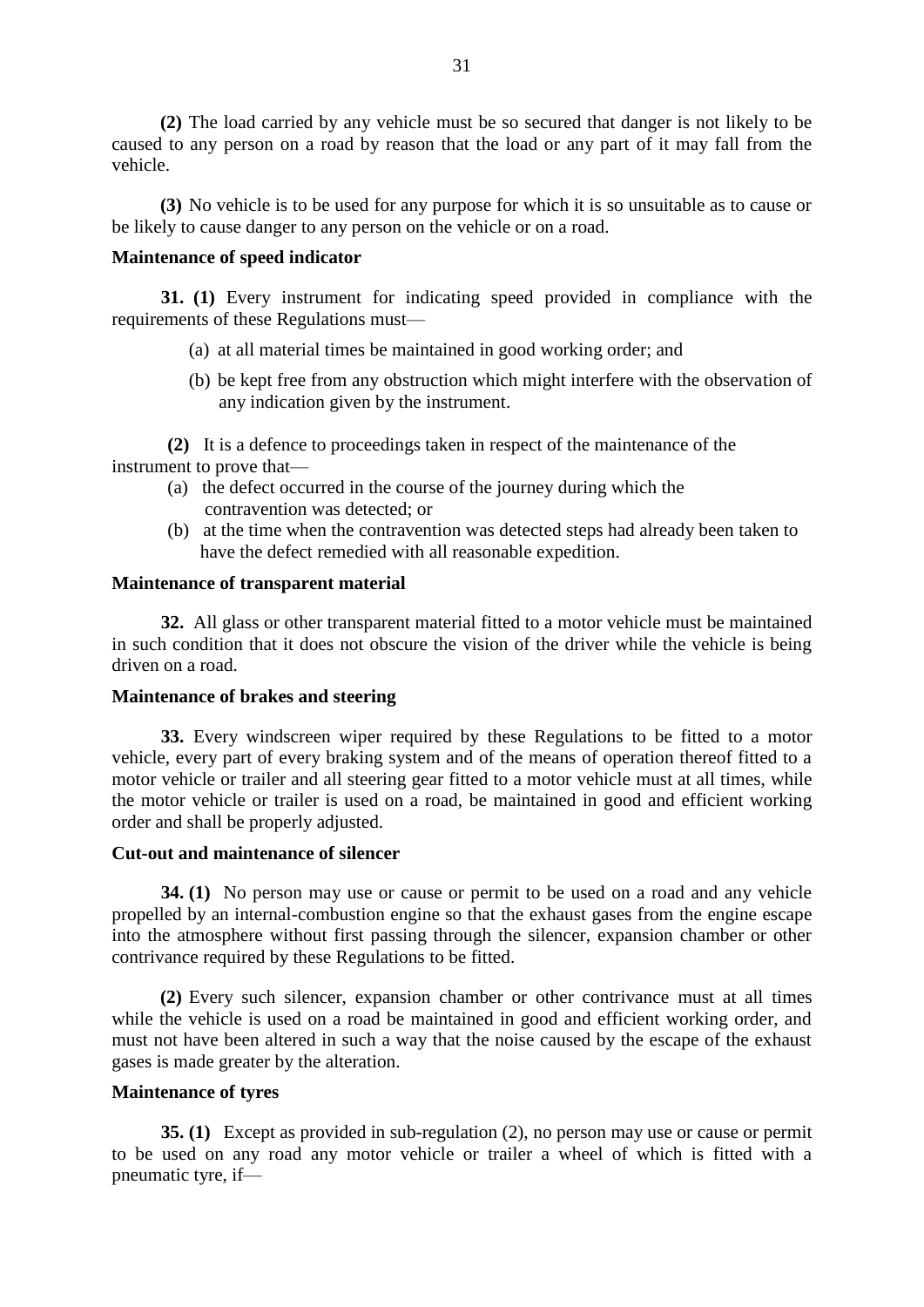- (a) the tyre is unsuitable having regard to the use to which the motor vehicle or trailer is being put or to the types of tyres fitted to its other wheels;
- (b) the tyre is not so inflated as to make it fit for the use to which the motor vehicle or trailer is being put;
- (c) the tyre has a break in its fabric, or has a cut in excess of one inch or 10% of the section width of the tyre, whichever is the greater measured in any direction on the outside of the tyre and deep enough to reach the body cords;
- (d) the tyre has any lump or bulge caused by separation or partial failure of its structure;
- (e) the tyre has any portion of the ply or cord structure exposed; or
- (f) if the tyre is fitted to a wheel of a motor cycle of which the cylinder capacity of the engine does not exceed 50 cubic centimetres, the tread of the tyre does not show throughout at least 3/4 of the breadth of the tread and round the entire outer circumference of the tyre a pattern the relief of which is clearly visible, or if the tyre is fitted to the wheel of any other motor vehicle or any trailer, the tread pattern (excluding any tiebar) of the tyre does not have a depth of at least 1 mm. throughout at least 3/4 of the breadth of the tread and round the entire outer circumference of the tyre.

**(1A)** Sub-paragraph (1) does not apply in the case of a motor cycle that has 3 wheels, the unladen weight of which does not exceed 2 cwts and which is incapable of exceeding a speed of 12 miles per hour on the level under its own power, or in the case of a pedestrian controlled vehicle that is a works truck.

**(2)** Nothing in sub-paragraph (1) applies to a land locomotive, land tractor, land implement or land implement conveyor, or to an agricultural trailer if the trailer is being drawn by a land tractor; and nothing in that paragraph or in the following paragraph applies to a broken down vehicle or to a vehicle proceeding to a place where it is to be broken up, in either case being drawn by a motor vehicle at a speed not exceeding 20 miles per hour.

**(3)** No person may use or cause or permit to be used on a road any motor vehicle or trailer a wheel of which is fitted with a recut pneumatic tyre.

**(4)** Without affecting sub-regulations (1) and (3), all the tyres of a motor vehicle or trailer must at all times while the vehicle or trailer is used on a road be maintained in such condition as to be fit for the use to which the vehicle or trailer is being put, and as to be free from any defect which might in any case damage to the surface of the road or danger to persons on or in the vehicle or to other persons using the road.

#### **Emission of smoke, etc.**

**36.** Every motor vehicle must be maintained in such a condition, and must be so driven and used on a road, that there will not be emitted from it any smoke, visible vapour or oily substance, the emission of which could be prevented or avoided by the taking of any reasonable steps or the exercise of reasonable care, or the emission of which might cause damage to any person or any property or endanger the safety of any person in consequence of any harmful content therein.

#### **Noise due to defects**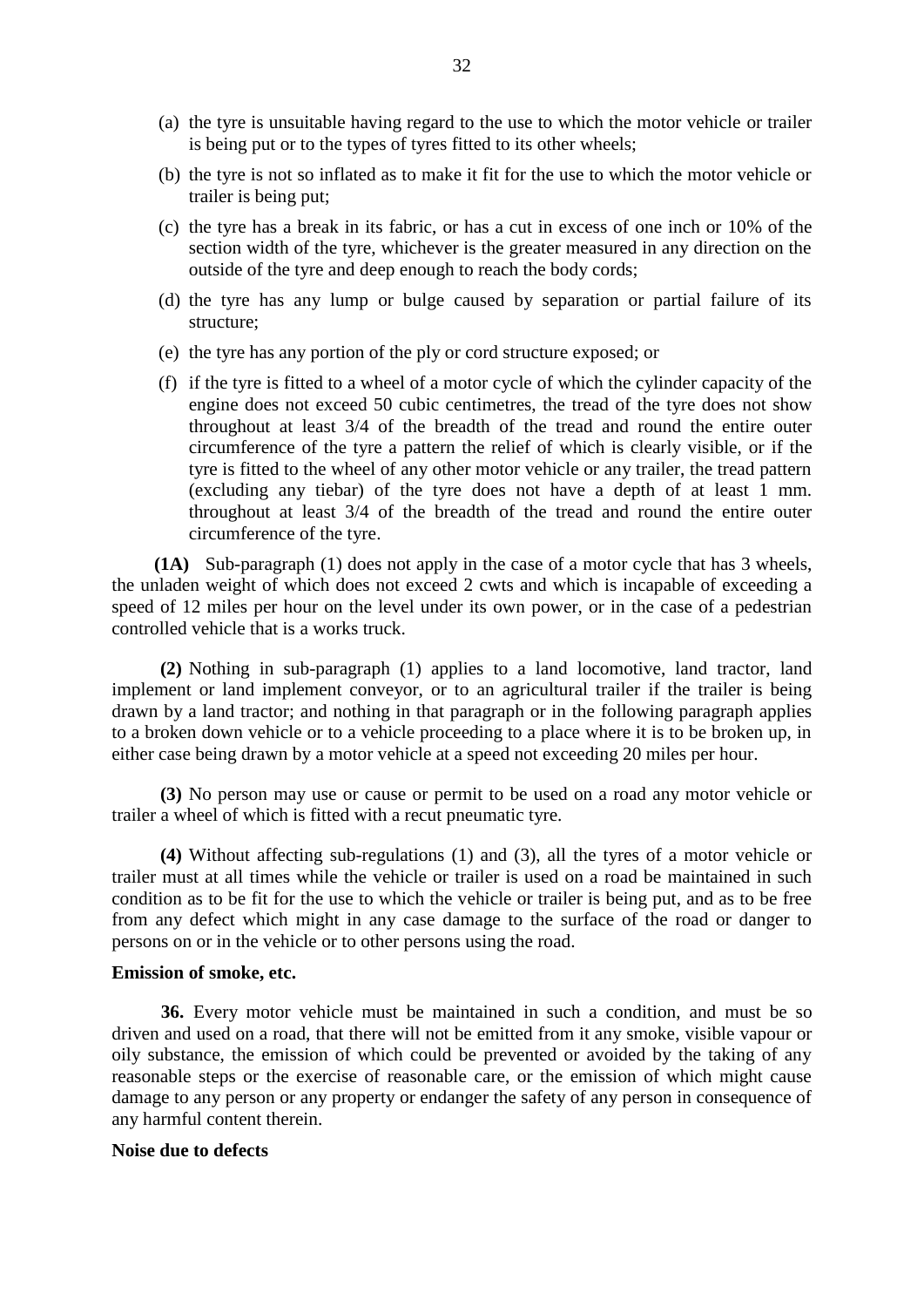**37.** No person may use or cause or permit to be used on a road any motor vehicle or trailer which causes any excessive noise either directly or indirectly as a result of—

- (i) any defect (including a defect in design or construction), lack of repair or faulty adjustment of the motor vehicle or trailer or any part or accessory of the motor vehicle or trailer; or
- (ii) the faulty packing or adjustment of the load of the motor vehicle or trailer.

### **Noise due to careless use**

**38.** No motor vehicle may be used on a road in such a manner as to cause any excessive noise which could have been avoided by the exercise of reasonable care on the part of the driver.

#### **Interference with wireless telegraphy**

**39.** Every motor vehicle must be fitted with apparatus to suppress any interference with wireless telegraphy that might be caused by the operation of the vehicle.

### **Stopping of machinery of stationary vehicle**

**40. (1)** The driver of every motor vehicle must, when the vehicle is stationary otherwise than through enforced stoppage owing to the necessities of traffic, stop the action of any machinery attached to or forming part of the vehicle, so far as may be necessary for the prevention of noise.

**(2)** Sub-regulation (1) does not apply so as to prevent the examination or working of the machinery if any such examination or working is rendered necessary by any failure or derangement of the machinery or where the machinery is required to be working for some ancillary purpose.

#### **Use of audible instrument on stationary vehicle**

**41.** When a motor vehicle is stationary on a road no person may, except for the avoidance of accident, use or permit to be used any audible instrument fitted to the motor vehicle.

#### **Leaving of vehicle on gradient**

**42.** A person in charge of a motor vehicle other than a motor cycle must not leave it on a road in such circumstances that it is liable to be moved by the force of gravity unless a brake has been so set as to prevent such movement and the reverse gear or the lowest forward gear has been engaged.

### **Position of driver**

**43.** A person while driving a motor vehicle must not be in such a position that he or she does not have not proper control over the vehicle or does not retain a full view of the road and traffic ahead.

#### **Unnecessary reversing**

**44.** A person must not, except in the case of a road roller or other road plant engaged in the construction, maintenance or repair of roads, cause a motor vehicle to travel backwards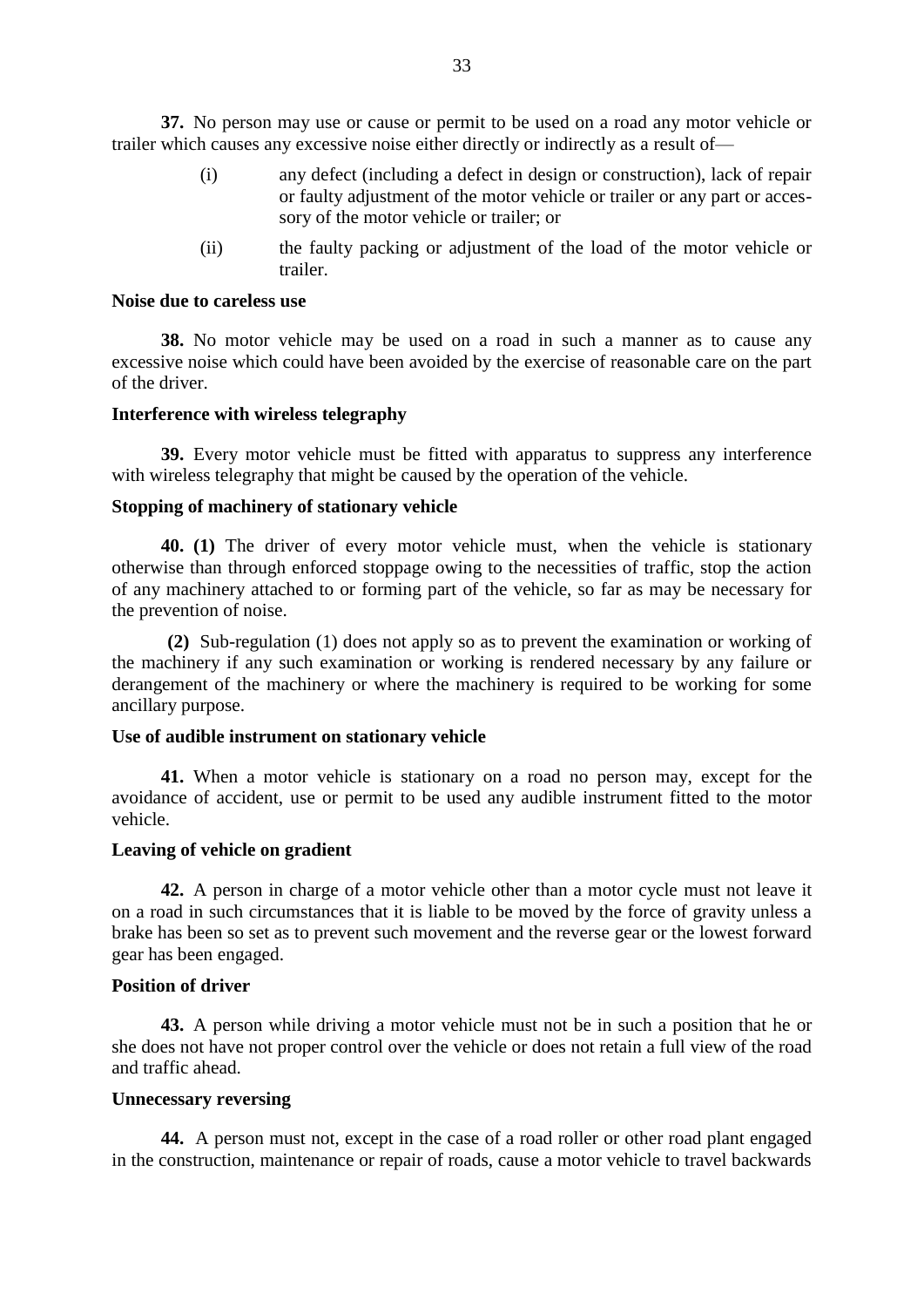for a greater distance or time than is requisite for the safety or reasonable convenience of the occupants of the vehicle or of other traffic on the road.

#### **Obstruction by vehicle**

**45.** A person in charge of a vehicle must not cause or permit it to stand on a road so as to cause any unnecessary obstruction of the road.

### **Number of persons on motor cycle**

**46.** Not more than one person may be carried on any motor cycle in addition to the driver, and if any person is so carried he or she must not be carried otherwise than sitting astride the motor cycle on a proper seat securely fixed behind the driver's seat and with proper supports or rests for his feet.

### **Projecting loads**

**47. (1)** Subject to sub-regulations (2) and (3), a load must not be carried on any motor vehicle or trailer if the load projects more than one foot laterally beyond the overall width of the vehicle or if the total width of the load exceeds 9 feet.

**(2)** The motor licensing officer may authorise by permit in writing, subject to conditions he or she imposes, the carriage by any motor vehicle or trailer of an article, which is to be specified in the permit, which cannot be carried in accordance with sub-regulation (1).

**(3)** A permit granted pursuant to sub-regulation (2) is valid for one journey only; it must be carried by the driver of the load to which it refers and be produced by him or her on demand to any police officer.

#### **Mascots**

**48.** A mascot must not be carried by a motor vehicle in any position where it is likely to strike any person with whom the vehicle may be in collision if the mascot is liable to cause injury to such person by reason of any projection thereon.

### **PART VI - VEHICLE LIGHTING**

#### **Lamps and reflectors**

**49. (1)** Subject to the provisions of regulation 52 of these Regulations every vehicle on a road shall during the hours of darkness carry—

- (a) two lamps one on either side of the centre line of the vehicle each showing to the front a white light visible from a reasonable distance;
- (b) one lamp on the off side of the centre line of the vehicle, showing to the rear a red light visible from a reasonable distance; and every such lamp shall, while the vehicle is on a road during the hours of darkness, be kept properly trimmed, lighted and in a clean and efficient condition.

**(2)** Every vehicle on a road shall during the hours of darkness carry on the off side of the centre line of the vehicle an unobscured and efficient red reflector facing the rear.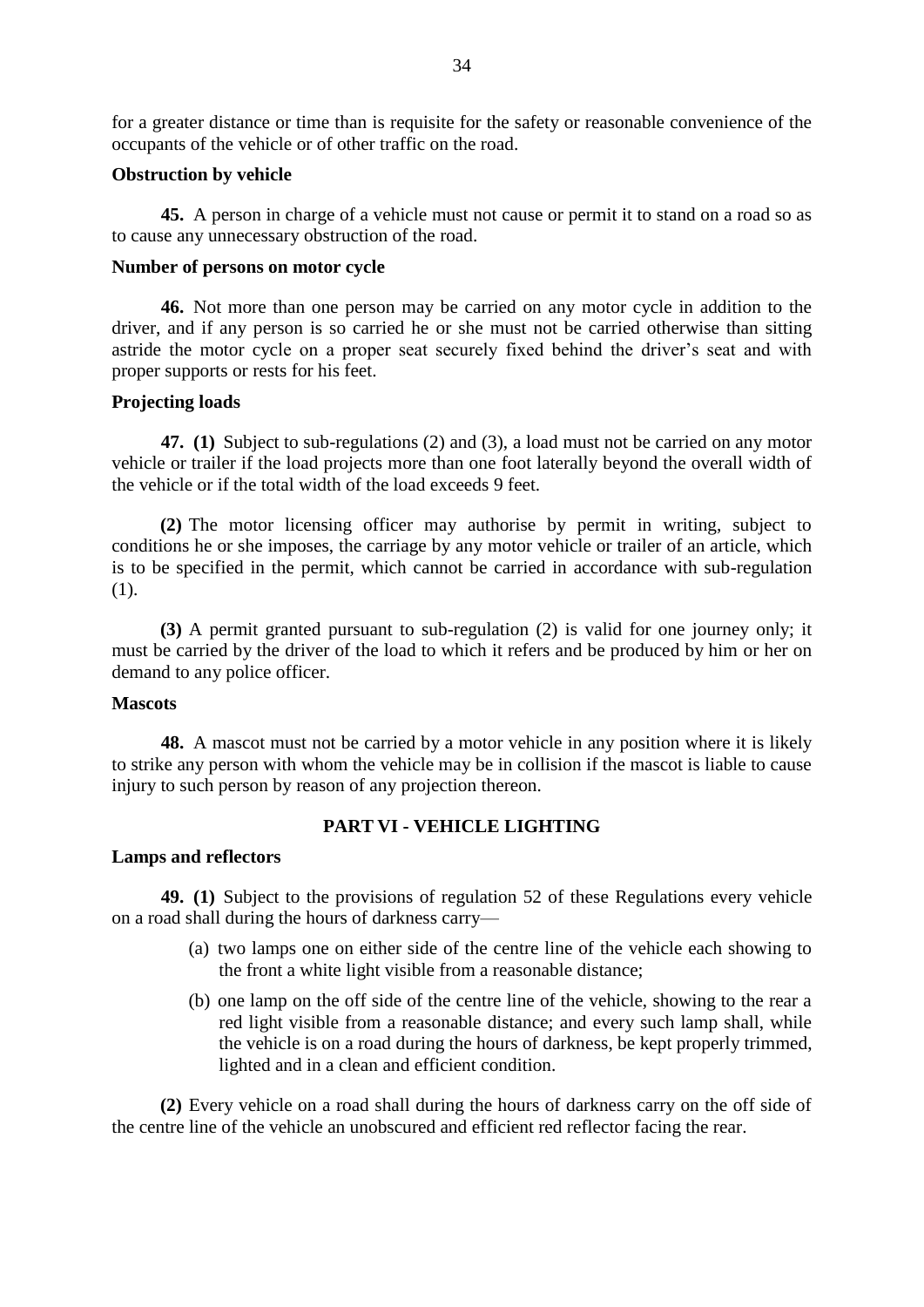**(3)** If a vehicle carries more than one lamp showing to the rear a red light or more than one red reflector facing to the rear, one such lamp or reflector shall in either case be carried on the near side of the centre line of the vehicle.

#### **Colours of lights**

**50. (1)** No vehicle shall, except with the permission of the motor licensing officer, show any light other than a white light to the front.

**(2)** No vehicle shall show any light other than a red light to the rear, but this subregulation shall not apply to lamps carried for the purpose of internal illumination or of illuminating a number plate or to any device for giving signals to overtaking traffic or to a light which is being used for the purpose of enabling the vehicle to travel backwards.

#### **Special provisions as to lights on certain types of vehicle**

**51.** The provisions of regulations 49 and 50 of these Regulations shall apply to bicycles, tricycles and invalid carriages and to vehicles drawn by horses or other animals, subject to the following modifications—

- (a) on bicycles not having a sidecar attached thereto, whether propelled by mechanical power or not, on tricycles not propelled by mechanical power, on invalid carriages and on vehicles drawn by horses or other animals, only a single lamp showing a white light to the front instead of two such lamps need be carried;
- (b) on bicycles not having a sidecar attached thereto, whether propelled by mechanical power or not, and on tricycles not propelled by mechanical power, no lamp need be carried if the bicycle or tricycle is being wheeled by a person on foot as near as possible to the near side of the carriage-way.

#### **Lights on stationary vehicle**

**52.** Nothing in these Regulations shall be deemed to require the lighting of any lamp on a motor vehicle if the vehicle is stationary and—

- (a) is in a parking place prescribed by or in accordance with rules made under the Ordinance; or
- (b) is as near as is practicable to the near side of the road and either the road is lighted by street lamps or the vehicle carries on either side of the centre line of the vehicle two unobscured and efficient white reflectors facing to the front and two unobscured and efficient red reflectors facing to the rear.

#### **Dazzle**

**53.** Any lamp fitted to a vehicle and having a dazzling effect shall be provided with means of eliminating such effect, and such effect shall be eliminated when the vehicle is approached by other persons using the road and/or is proceeding along a road sufficiently lighted by street lamps.

### **PART VII – SEAT BELTS AND CHILD RESTRAINTS**

#### **General interpretation**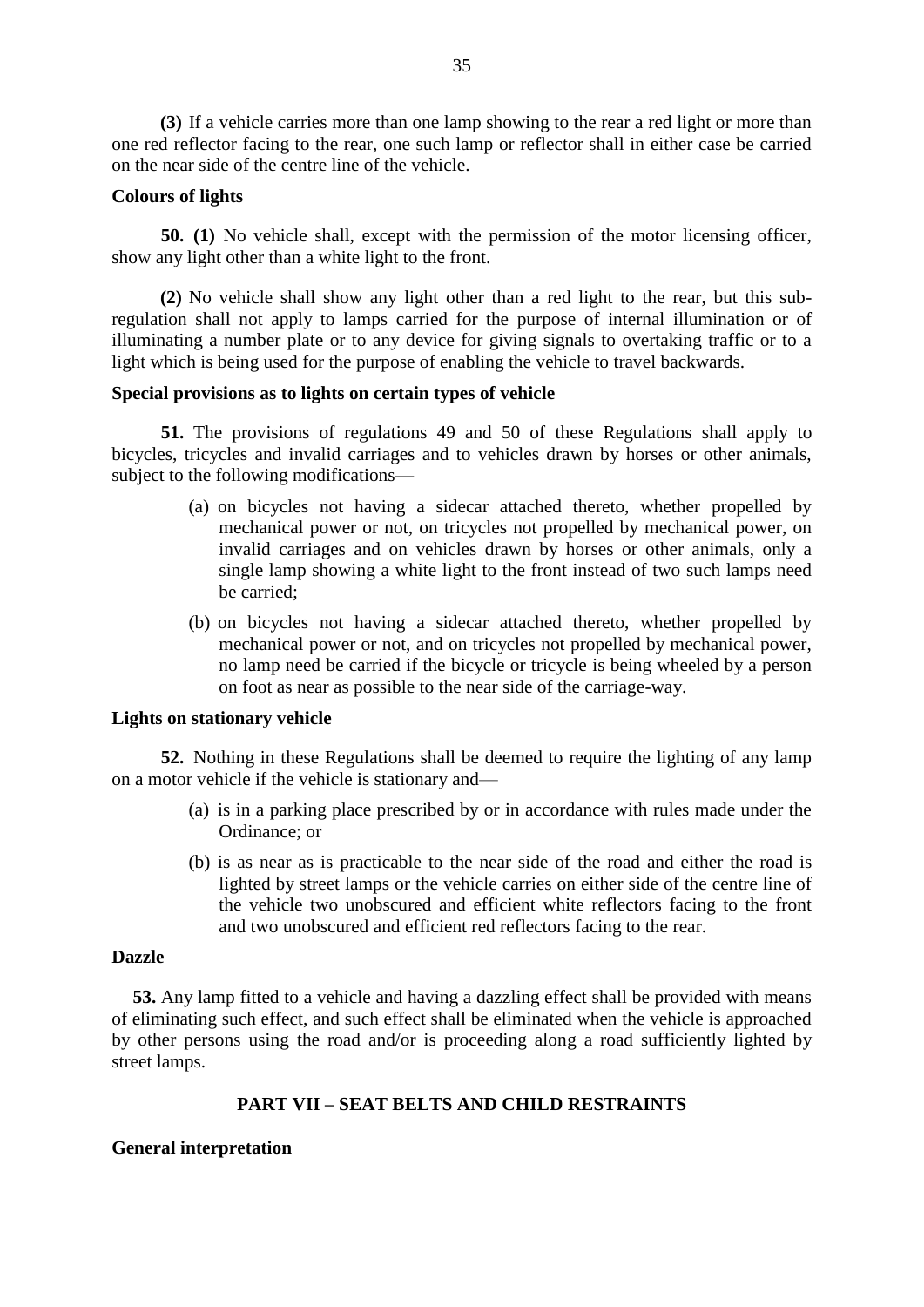**54.** In this Part—

**"adult belt"** means a three-point belt or a lap belt;

**"child restraint"** means—

- *(a)* a restraining device for the use of a child which is designed either to be fitted directly to a suitable anchorage or to be used in conjunction with an adult belt and held in place by the restraining action of that belt; or
- *(b)* a seat belt consisting of or comprised in a restraint system fitted in a vehicle being a restraint system to be worn by a child when travelling in the vehicle;
- **"lap belt"** means a seat belt which passes across the front of the wearer's pelvic region and which is designed for use by an adult;
- **"restraint system"** means a system combining a seat fixed to the structure of the vehicle by appropriate means and a seat belt for which at least one anchorage point is located on the seat structure;

# **"three-point belt"** means a seat belt which—

- *(a)* restrains the upper and lower parts of the torso;
- *(b)* includes a lap belt;
- *(c)* is anchored at not less than 3 points; and
- *(d)* is designed for use by an adult.

# **Description of seat belt**

**55.** For the purposes of section 21A, a person shall wear a seat belt of the following description:

- *(a)* in the case of a person aged 14 years or older an adult belt;
- *(b)* in the case of a person under the age of 14 years either an adult belt or a child restraint appropriate for the age of the child;
- *(c)* in the case of a disabled person a belt referred to in paragraph *(a)* or *(b)*, as the case may be, or a seat belt which has been specially designed or adapted for use by a person suffering from some physical defect or disability and which is intended for use solely by such a person.

### **Seat regarded as provided with seat belt**

**56. (1)** For purposes of section 21A(3)*(e)* of the Ordinance, a seat is to be regarded as provided with an adult belt if an adult belt is fixed in such a position that it can be worn by an occupier of that seat.

**(2)** A seat is not to be regarded as provided with an adult belt if the belt has an inertia reel mechanism which is locked as a result of the vehicle being, or having been, on a steep incline.

- **(3)** A seat is to be regarded as provided with a child restraint if a child restraint is—
- *(a)* fixed in such a position that it can be worn by an occupier of that seat; or *(b)* elsewhere in or on the vehicle but—
	- (i) could readily be fixed in such a position without the aid of tools; and
	- (ii) it is not being worn by a child for whom it is appropriate and who is occupying another seat.

### **Front and rear seats of vehicle**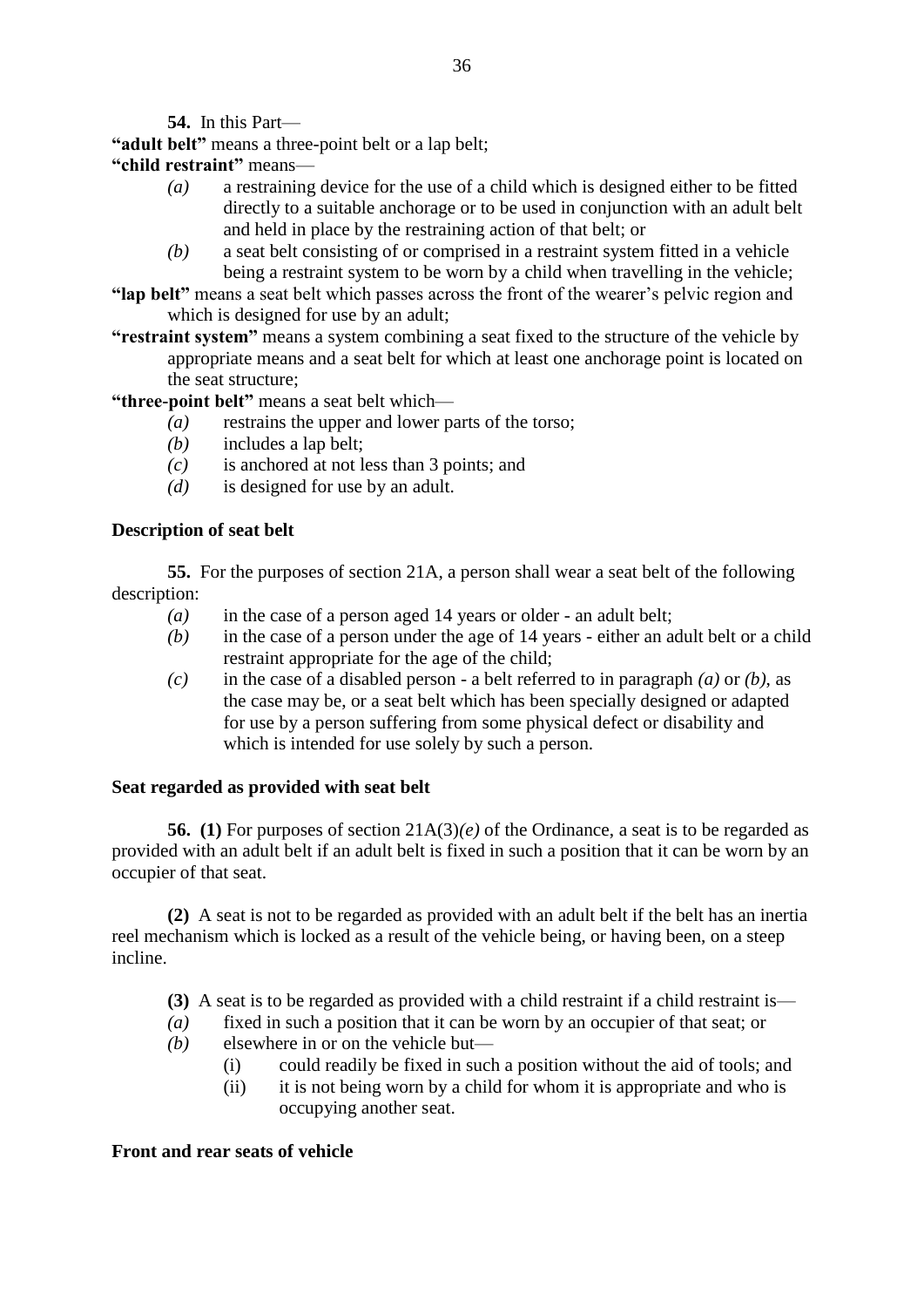**57. (1)** For purposes of section 21A of the Ordinance, every part of the vehicle forward of the transverse vertical plane passing through the rearmost part of the driver's seat is to be regarded as the front of the vehicle and, accordingly, no part of the vehicle to the rear of that plane is to be regarded as being in the front of the vehicle.

**(2)** The front seat in relation to a vehicle means a seat which is wholly or partially in the front of the vehicle and the rear seat in relation to a vehicle means any seat which is not a front seat.

### **PART VIII- MISCELLANEOUS**

#### **Fees**

<u>.</u>

**58 4 .** The fees to be charged for the purposes of the Ordinance shall be those set out in the First Schedule to these Regulations:

Provided that no fees shall be charged in respect of motor vehicles or trailers owned by the Governor or the Crown.

### **Prescribed forms**

**59 5 .** The forms of licences and other documents issued or used for the purposes of the Ordinance shall, subject to such modifications and adaptations as local circumstances require, be those set out in the Second Schedule hereto.

#### **FIRST SCHEDULE**

(Regulation 58)

| FEES $(\pounds)$ |                                                                              | <b>Year commencing 1 April:</b> |       |       |       |       |  |
|------------------|------------------------------------------------------------------------------|---------------------------------|-------|-------|-------|-------|--|
|                  |                                                                              | 2014                            | 2015  | 2016  | 2017  | 2018  |  |
|                  | PART <sub>1</sub><br><b>DRIVING LICENCES</b>                                 |                                 |       |       |       |       |  |
| 1.               | For duration of 12 calendar months<br>(a)                                    |                                 |       | 14.10 | 16.20 | 18.30 |  |
|                  | (b)<br>For duration of 24 calendar months                                    |                                 |       | 28.20 | 32.40 | 36.60 |  |
| 2.               | Issue of certificate of competence                                           | 15.00                           | 17.30 | 19.60 | 22.00 | 24.30 |  |
|                  | PART <sub>2</sub><br><b>REGISTRATION AND LICENSING</b><br><b>OF VEHICLES</b> |                                 |       |       |       |       |  |
| 1.               | Registration of motor vehicle                                                | 10.00                           | 12.00 | 14.10 | 16.20 | 18.30 |  |
| 2.               | Amendment of registration of motor<br>vehicle on change of ownership         | 10.00                           | 12.00 | 14.10 | 16.20 | 18.30 |  |

 $4$  Amended by L.N. A1/2009. Previously regulation 55 and renumbered as regulation 59 by L.N.A2/2009

<sup>&</sup>lt;sup>5</sup> Previously regulation 54 and renumbered as regulation 58 by L.N. A2/2009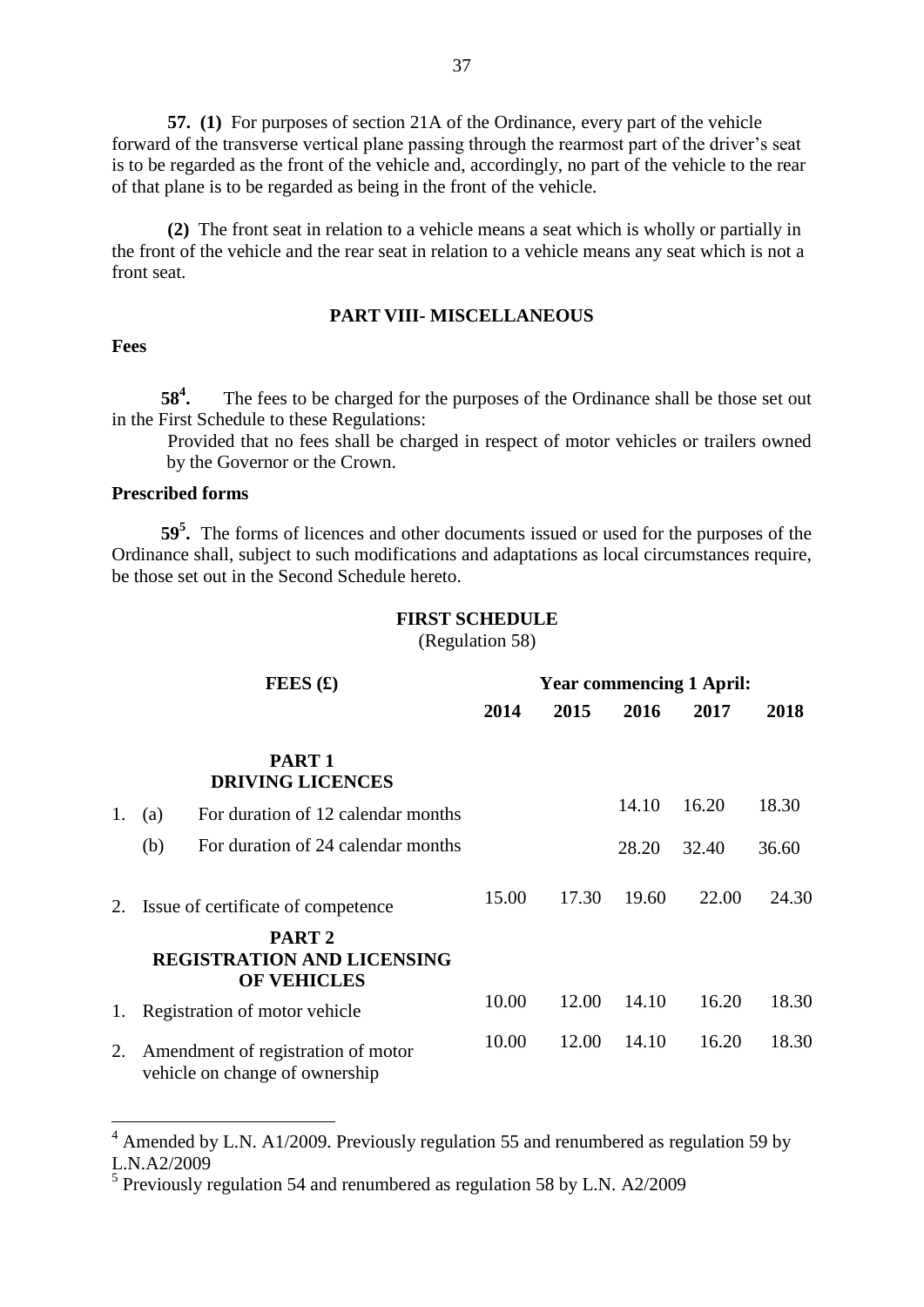3. Licence fees for motor vehicles and trailers:

|             | A             | Private motor car                                                    | 30.00 | 31.60 | 33.25 | 34.85 | 36.50 |
|-------------|---------------|----------------------------------------------------------------------|-------|-------|-------|-------|-------|
|             | B             | Private motor lorry, landrover not<br>in class A or C or transit bus | 58.00 | 61.00 | 64.50 | 68.50 | 73.00 |
|             | $\mathcal{C}$ | Public service vehicle of 2000cc<br>engine capacity or less          | 58.00 | 61.00 | 64.50 | 68.50 | 73.00 |
|             | D             | Public service vehicle of over<br>2000cc engine capacity             | 58.00 | 61.00 | 64.50 | 68.50 | 73.00 |
|             | E             | Motor cycle not exceeding 125cc<br>engine capacity                   | 15.00 | 17.30 | 19.60 | 22.00 | 24.30 |
|             | ${\bf F}$     | Motor cycle from 125cc up to and<br>including 250cc                  | 15.00 | 17.30 | 19.60 | 22.00 | 24.30 |
|             | G             | Motorcycles and Quadricycles over<br>250cc                           | 22.50 | 24.50 | 26.50 | 28.50 | 30.50 |
|             | H             | Quadricycles up to and including<br>250cc                            | 22.50 | 24.50 | 26.50 | 28.50 | 30.50 |
|             | J             | All other classes of Motor vehicles                                  | 58.00 | 61.00 | 64.50 | 68.50 | 73.00 |
|             | K             | Trailer                                                              | 20.00 | 22.60 | 25.20 | 27.80 | 30.50 |
| $\mathbf 4$ |               | Inspection of motor cycle                                            | 20.00 | 21.00 | 22.00 | 23.15 | 24.30 |
| 5.          |               | Inspection of any other motor vehicle                                | 25.00 | 26.25 | 27.50 | 29.00 | 30.50 |

### **SECOND SCHEDULE**

(Regulation 58)

# FORM A

### **ROAD TRAFFIC ORDINANCE, 19**84

### **APPLICATION FOR REGISTRATION OF MOTOR VEHICLE OR TRAILER**

Name of Owner ......................................................................................................…………… Make of Vehicle ...................................................................................…...............………….. Description of Vehicle (tourer, saloon, lorry or otherwise) ....................................................... Capacity of Vehicle for conveyance of passengers or goods .................................................... Year of Manufacture ..........................................................................................................….... Chassis No ......................................................... Horsepower …………………………….. Tare ……………………………………… ….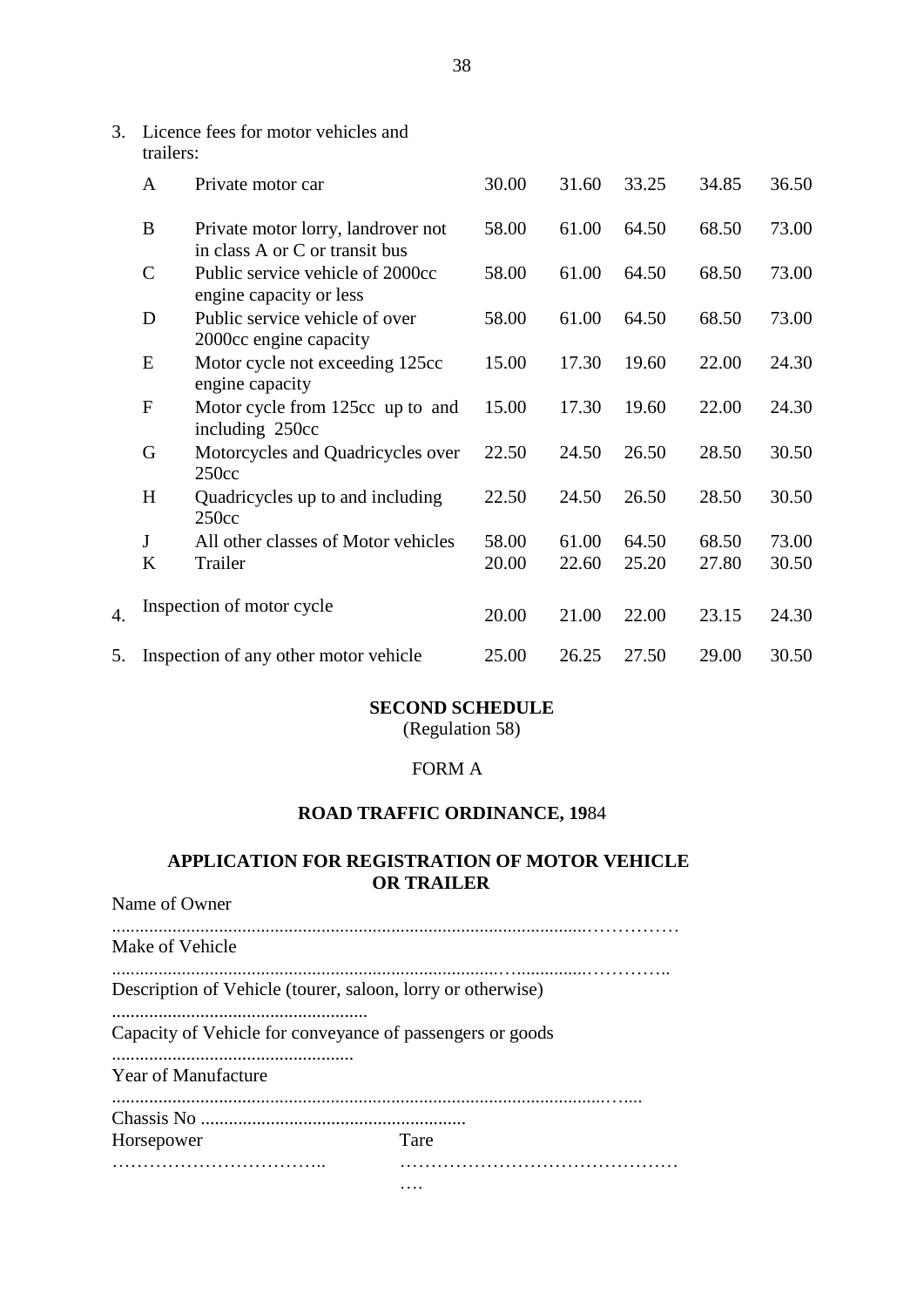| Overall width                                                               | Overall length |  |  |  |  |
|-----------------------------------------------------------------------------|----------------|--|--|--|--|
| Wheel base                                                                  | Overhang       |  |  |  |  |
| Height (exclusive of hood or covering)                                      |                |  |  |  |  |
| If desired to convert for carriage of passengers, state<br>Remarks (if any) |                |  |  |  |  |

I hereby certify that the foregoing particulars are correct in every respect.

Date ………………………………… ……………………………………

Signature of Owner.

### FORM B

\_\_\_\_\_\_\_\_\_\_\_\_\_\_\_\_\_\_\_\_\_\_\_

### **ROAD TRAFFIC ORDINANCE, 1984**

### **NOTIFICATION OF CHANGE OF OWNERSHIP OF MOTOR VEHICLE OR TRAILER**

To the Motor Licensing Officer. I hereby notify you that on  $(a)$ ...................................................................................... I became the owner/part owner of the motor vehicle/ trailer, Registered No ........................., formerly registered in the name of (b) ...................................................................................., by reason of (c) ...................................................................... .  $^{(d)}$  My ownership in the vehicle consists of ............................................................... share. **Date** …………………………………… … Signature of Owner or Part Owner. <sup>(a)</sup> Insert date vehicle acquired by new owner or part owner. (b) Insert name of former owner.  $(0)$  State how vehicle (or share in vehicle) acquired, e.g. purchase, gift, exchange, etc.  $^{(d)}$  To be completed in case of part ownership only.

#### FORM C

\_\_\_\_\_\_\_\_\_\_\_\_\_\_\_\_\_\_\_\_\_\_

### **ROAD TRAFFIC ORDINANCE, 1984**

### **NOTIFICATION OF CUSTODY OR USE OF MOTOR VEHICLE OR**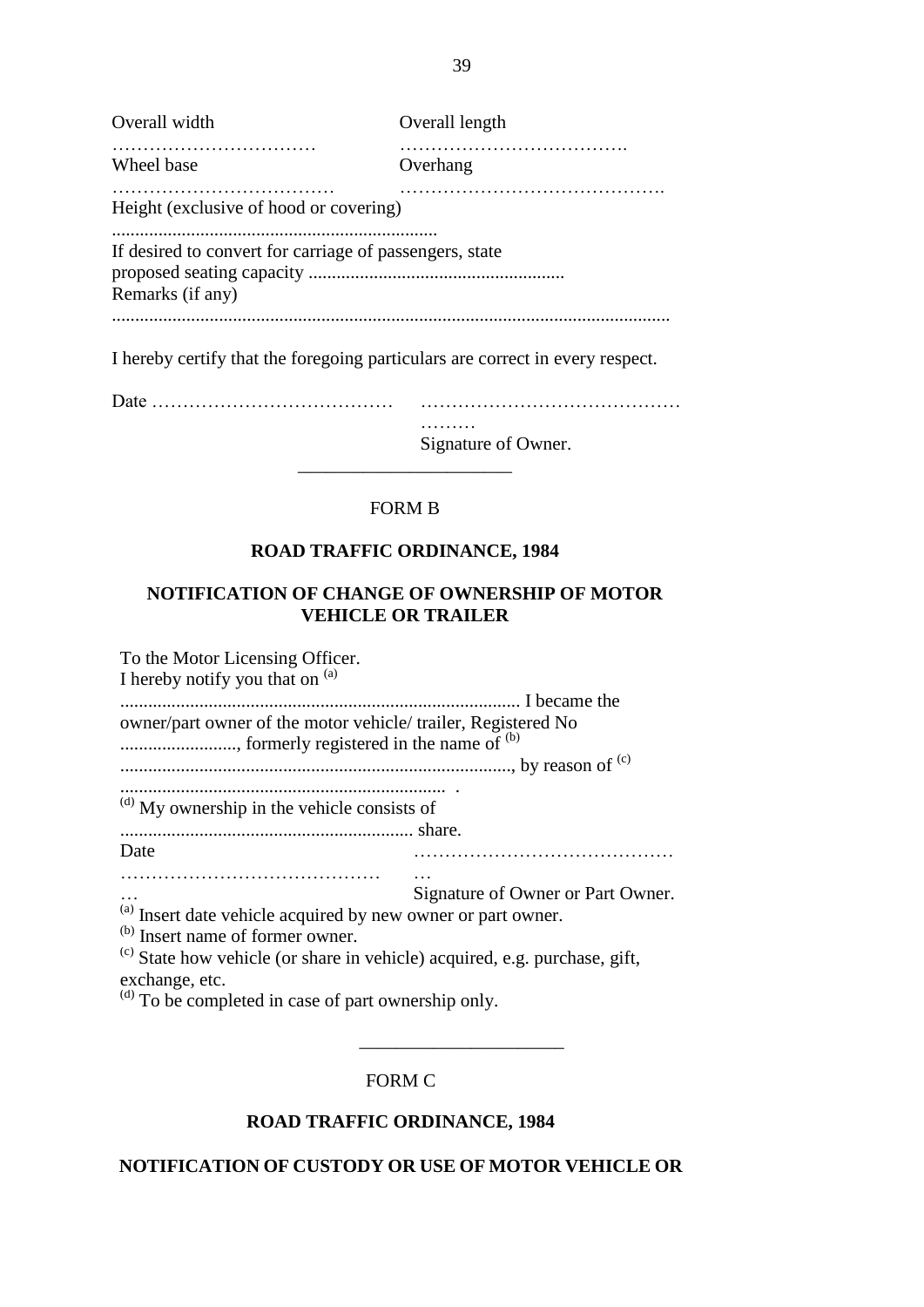### **TRAILER**

To the Registrar of Motor Vehicles. I hereby notify you that on  $(a)$ ........................................................................................ I became entitled to the custody and/or use of the motor vehicle/trailer, Registered No ........., formerly registered in the name of  $^{(b)}$ .................................................................., by reason of the death of the owner thereof.

(NOTE: If not entitled to full ownership, give below particulars of rights of ownership or possession)

............................................................................................................................

Date ……………………………… ……………………..…………………

Signature of person entitled to Custody or Use.

…

(a) Insert date.

…………………………………………

..

(b) Insert name of previous owner or part owner.

### FORM D(1)

\_\_\_\_\_\_\_\_\_\_\_\_\_\_\_\_\_\_

(All motor vehicles other than motor cycles)

### **ROAD TRAFFIC ORDINANCE, 1984**

### **ROADWORTHINESS CERTIFICATE**

Vehicle No. ......................, Make ....................................., Owner .................................... has been tested by me at rest and in motion, with the following results.

Date ……………………………………

Signature of Inspector.

| Result of   Passed   Failed   Remarks |  |  |
|---------------------------------------|--|--|
| <b>Examination</b>                    |  |  |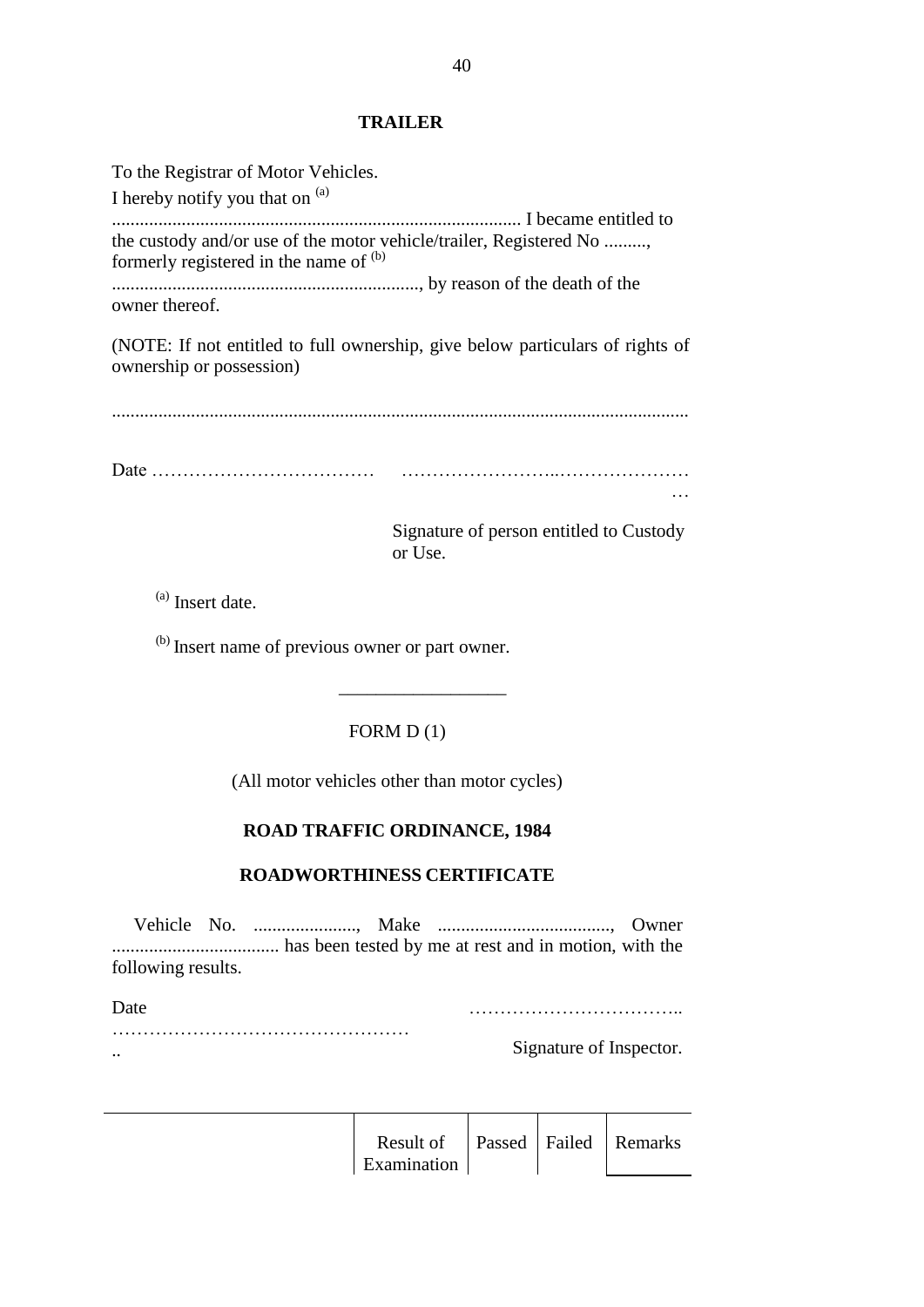| <b>BRAKES:</b> Examine<br>all<br>linings and shoes, front and<br>rear, including conditions of<br>brake drums. |  |  |
|----------------------------------------------------------------------------------------------------------------|--|--|
| Examine<br>for<br>uneven<br>braking between one wheel<br>and another.                                          |  |  |
| <b>BRAKING</b><br><b>SYSTEM:</b><br>Examine brake rods and cables<br>for rubbing and chafing.                  |  |  |
| Examine hand brake pawls<br>and ratchets.                                                                      |  |  |
| HYDRAULIC SYSTEMS:<br>Examine for leaks or chafing<br>and freedom from air.                                    |  |  |
| Examine for oil leakages in<br>brake drums or hubs                                                             |  |  |
| <b>STEERING: Examine track</b><br>rods, arms, balls and sockets,<br>king pins and pitman arm.                  |  |  |
| Examine<br>steering<br>box,<br>whether properly secured to<br>mounting.                                        |  |  |
| Examine<br>for<br>excessive<br>movement at steering wheel.                                                     |  |  |
| Examine steering column<br>mounting inside cab.                                                                |  |  |
| LIGHTING As prescribed by<br>the Road Traffic (Ascension)<br>Regulations.                                      |  |  |
| (a) front lamps                                                                                                |  |  |
| (b) rear light                                                                                                 |  |  |
| (c) Dazzling effect.                                                                                           |  |  |
| WHEELS:<br><b>FRONT</b><br>Examine whether hub bearings                                                        |  |  |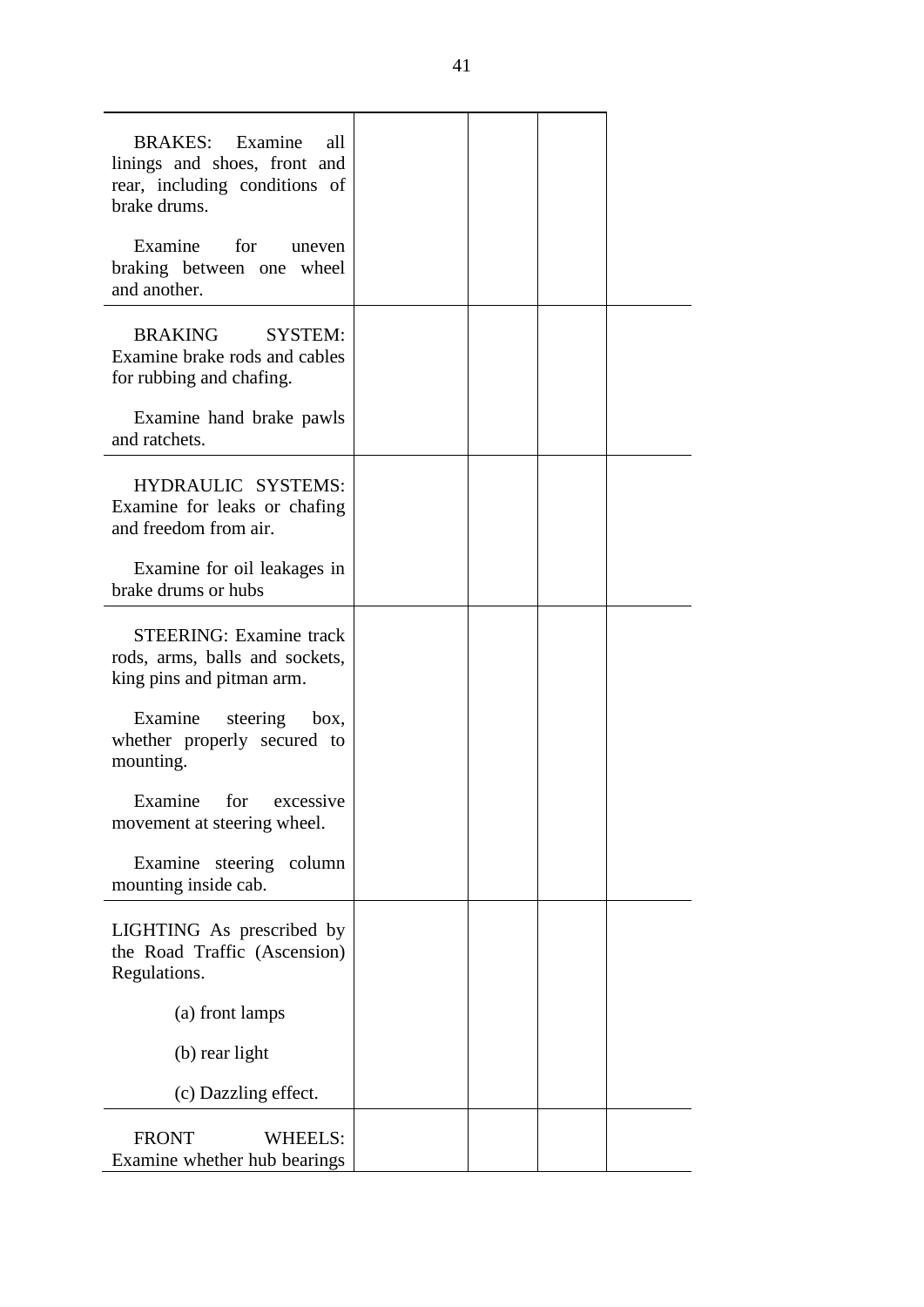| properly adjusted.                                                |  |  |
|-------------------------------------------------------------------|--|--|
| WINDSCREEN<br>WIPER:<br>Examine<br>whether<br>working<br>properly |  |  |
| HORN: Examine whether<br>functioning properly.                    |  |  |
| <b>SPEEDOMETER: Examine</b><br>whether functioning properly.      |  |  |
| TYRES: (including spare)<br>tyre)                                 |  |  |
| (a) Condition                                                     |  |  |
| (b) Percentage of Wear.                                           |  |  |
| VEHICLE<br><b>TESTED</b><br>IN<br>MOTION ON GRADIENT I<br>IN 6:   |  |  |
| Parking brake.                                                    |  |  |
| Foot brake.                                                       |  |  |

# **CERTIFICATE**

(To be completed only in the case of vehicles that satisfactorily pass all parts of the test)

I certify that the above motor vehicle complies with the requirements of the Road Traffic (Ascension) Regulations, and that its condition is not such as to cause danger to any person travelling in it or being upon any road.

Date ……………………………… ……………………………………

\_\_\_\_\_\_\_\_\_\_\_

Signature of Inspector.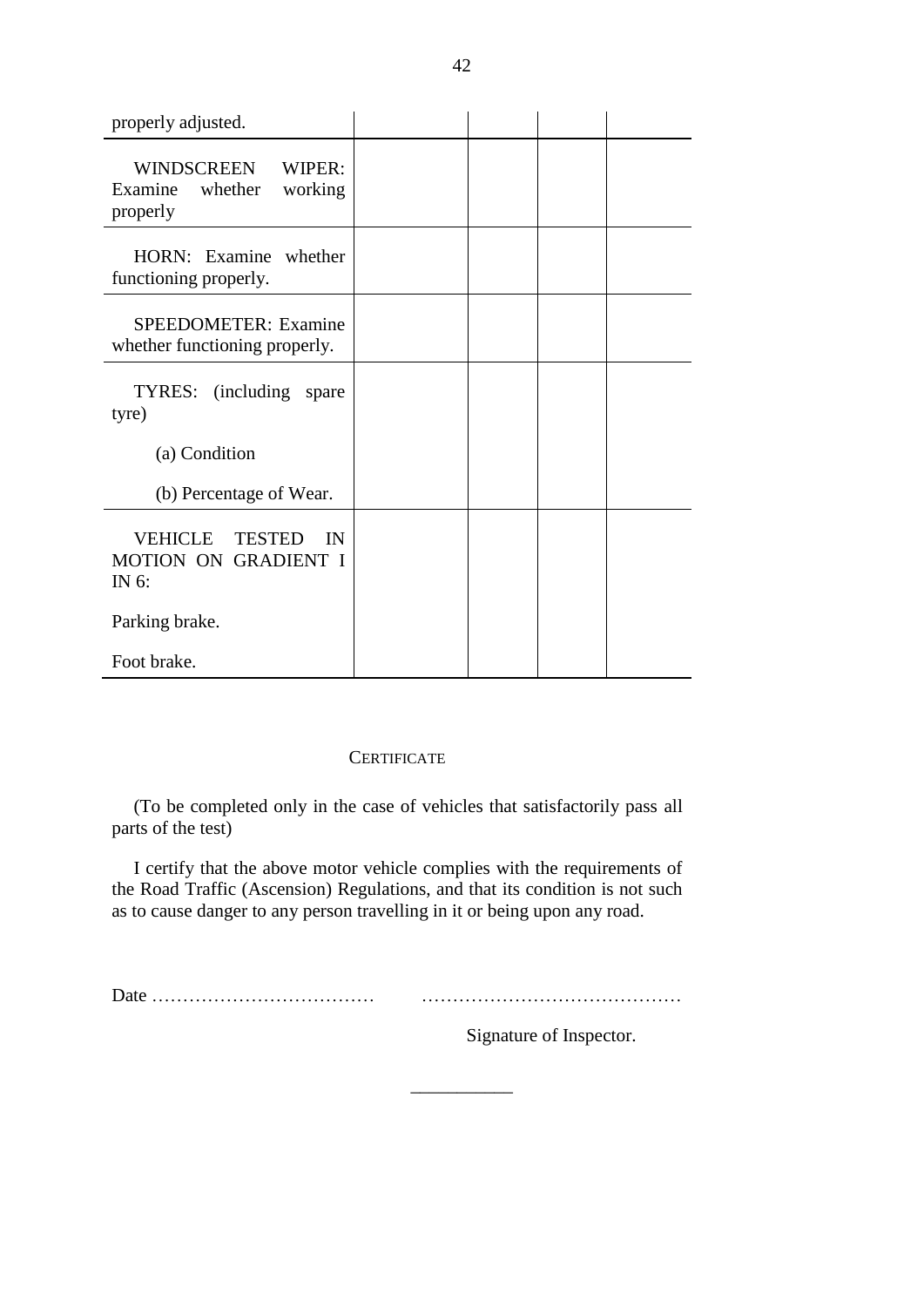# FORM D (2)

# (Motor Cycles)

# **ROAD TRAFFIC ORDINANCE, 1984**

# **ROADWORTHINESS CERTIFICATE**

| Vehicle | No. | Make  |
|---------|-----|-------|
|         |     | Owner |
|         |     |       |
|         |     |       |
| Date    |     |       |

………

Signature of Inspector.

|                                                                                                          | Result of<br>Examination | Passed | Failed | Remarks |
|----------------------------------------------------------------------------------------------------------|--------------------------|--------|--------|---------|
| BRAKES. Examine brake<br>rods and cables for rubbing<br>and chafing.                                     |                          |        |        |         |
| Examine bolts and clevis<br>pins.                                                                        |                          |        |        |         |
| Examine foot pedal and<br>hand lever<br>for<br>adequate<br>reserve of travel.                            |                          |        |        |         |
| Examine for oil leakages<br>affecting brake linings.                                                     |                          |        |        |         |
| <b>STEERING</b><br>GEAR:<br>Examine front fork and handle<br>bars for excessive play.                    |                          |        |        |         |
| Examine hydraulic<br>and<br>spring<br>forks<br>for<br>correct<br>functioning and freedom of<br>movement. |                          |        |        |         |
| Examine handle bars for<br>firmness of mounting.                                                         |                          |        |        |         |
| FRAME. Examine for<br>cracks and breaks.                                                                 |                          |        |        |         |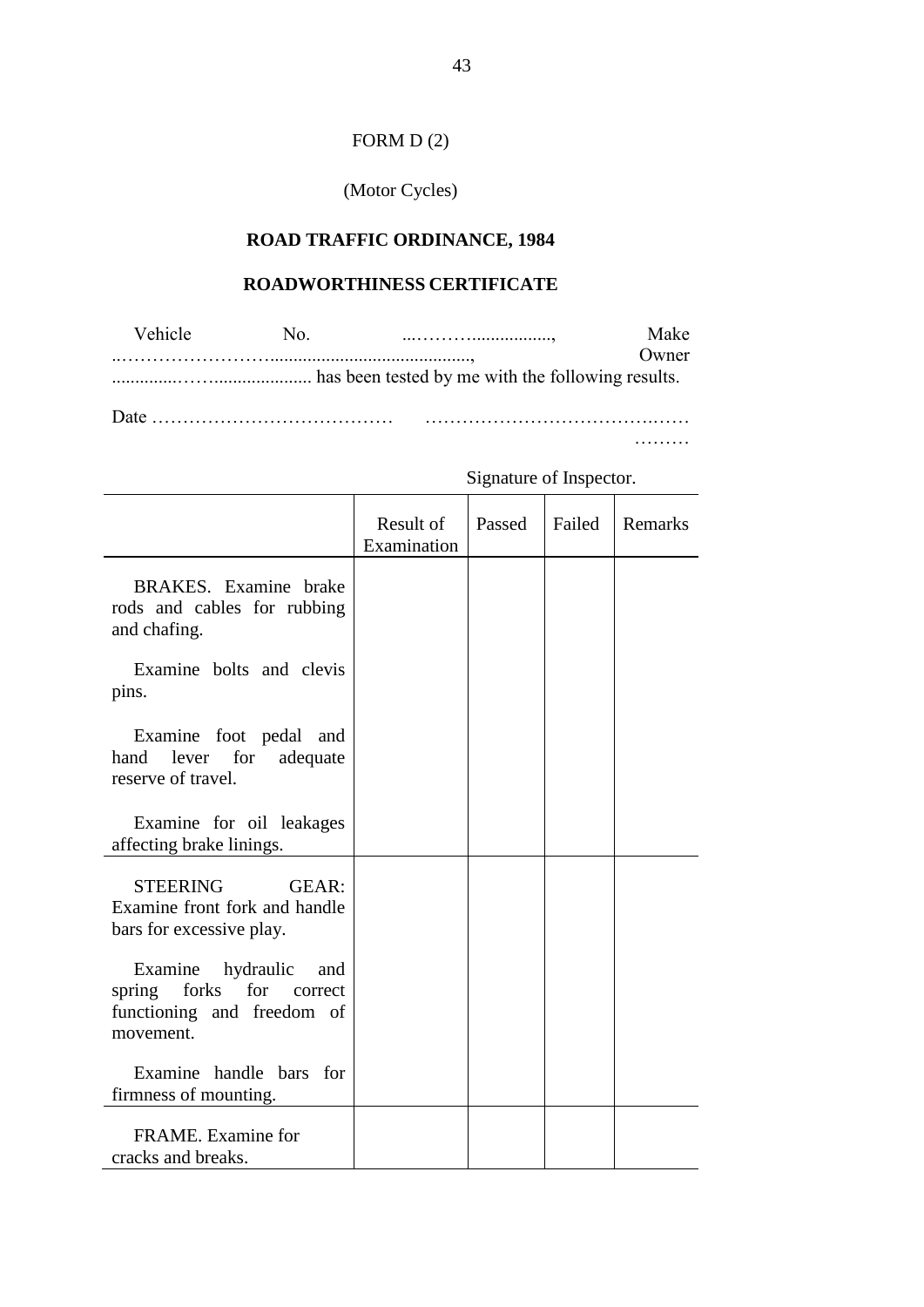| WHEELS. Examine<br>hub<br>bearings<br>for<br>excessive<br>slackness.             |  |  |
|----------------------------------------------------------------------------------|--|--|
| <b>LIGHTING</b> As prescribed by<br>the Road Traffic (Ascension)<br>Regulations. |  |  |
| (a) rear light                                                                   |  |  |
| reflector                                                                        |  |  |
| (b) head light                                                                   |  |  |
| dazzle                                                                           |  |  |
| HORN: Examine whether<br>functioning properly.                                   |  |  |
| TYRES. (a) Condition                                                             |  |  |
| (b) Percentage of<br>Wear.                                                       |  |  |

#### **CERTIFICATE**

(To be completed only in the case of vehicles that satisfactorily pass all parts of the test)

I certify that the above motor vehicle complies with the requirements of the Road Traffic (Ascension) Regulations, and that its condition is not such as to cause danger to any person travelling in it or being upon any road.

Date …………………………… ………………………………………….

Signature of Inspector.

.

### FORM E

\_\_\_\_\_\_\_\_\_\_\_\_\_\_\_\_\_\_\_\_\_\_\_

# **ROAD TRAFFIC ORDINANCE, 1984**

# **MOTOR VEHICLE OR TRAILER LICENCE**

Licence is hereby granted to

.............................................................................................. subject to the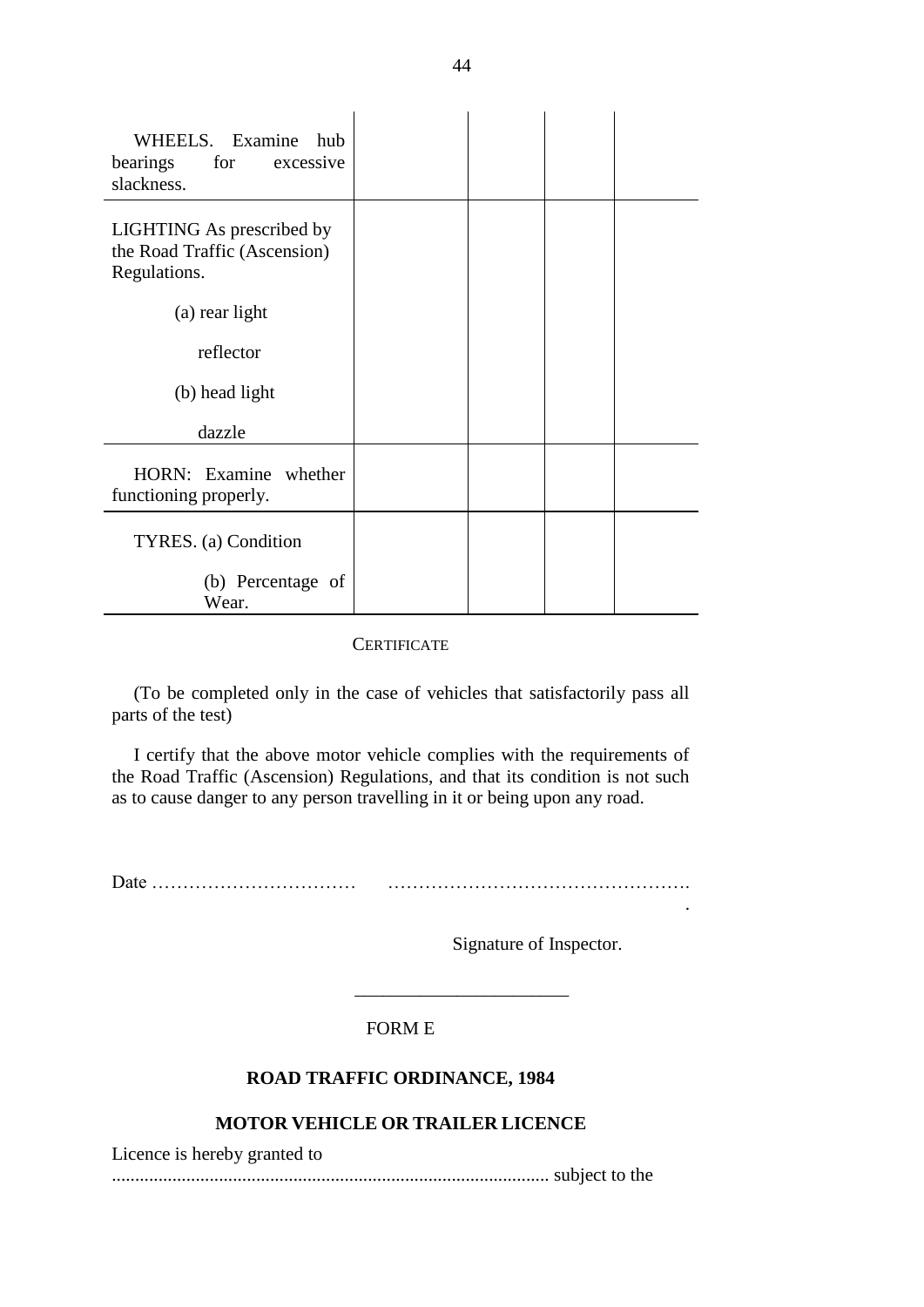| described below, until                 | provisions of the ROAD TRAFFIC ORDINANCE, 1984 and any<br>Regulations made thereunder, to use on any road the motor vehicle/trailer |  |  |  |  |  |  |
|----------------------------------------|-------------------------------------------------------------------------------------------------------------------------------------|--|--|--|--|--|--|
|                                        |                                                                                                                                     |  |  |  |  |  |  |
|                                        | <b>DESCRIPTION OF MOTOR VEHICLE OR TRAILER</b>                                                                                      |  |  |  |  |  |  |
| Registered No<br>Chassis No            |                                                                                                                                     |  |  |  |  |  |  |
| Type of Vehicle                        | Make                                                                                                                                |  |  |  |  |  |  |
|                                        |                                                                                                                                     |  |  |  |  |  |  |
| Maximum number of passengers permitted |                                                                                                                                     |  |  |  |  |  |  |
| Fee paid                               |                                                                                                                                     |  |  |  |  |  |  |
| Date                                   |                                                                                                                                     |  |  |  |  |  |  |
|                                        |                                                                                                                                     |  |  |  |  |  |  |
|                                        | <b>Signature of Motor Licensing</b><br>Officer                                                                                      |  |  |  |  |  |  |

# FORM F

\_\_\_\_\_\_\_\_\_\_\_\_\_\_\_\_\_\_\_\_\_\_\_

# **ROAD TRAFFIC ORDINANCE, 1984**

# **APPLICATION FOR LICENCE TO DRIVE A MOTOR VEHICLE**

The Applicant should answer all the questions on this form and submit it, together with his present licence (if any) and the prescribed fee, to the Licensing Officer.

 $\mathbf{T}$ 

| 1. From what date do you want the licence to run?                                                                              |  |
|--------------------------------------------------------------------------------------------------------------------------------|--|
| 2. What is your surname? (answer in BLOCK CAPITALS)                                                                            |  |
| 3. What are your full Christian names? (answer in BLOCK)<br>CAPITALS and insert Mr. Mrs., or Miss etc. as the case may<br>be). |  |
| 4. What kind of licence do you want? (State class or classes<br>of motor vehicle you wish to drive—see note 1. If you have not |  |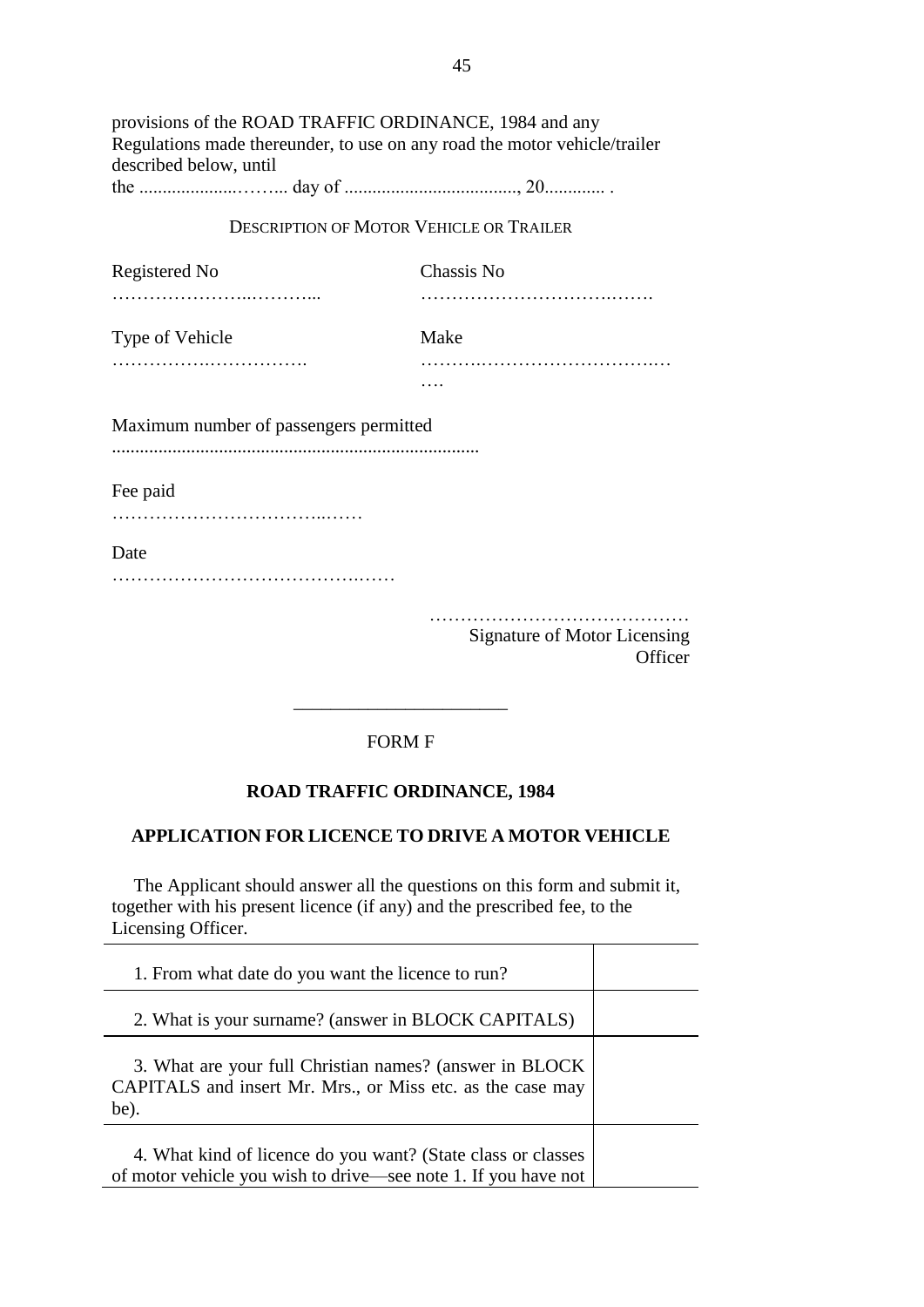| previously held a driving licence, insert "Provisional").                                                                                                                                                                    |  |
|------------------------------------------------------------------------------------------------------------------------------------------------------------------------------------------------------------------------------|--|
| 5. What is your age? (If over 21 write "Over 21").                                                                                                                                                                           |  |
| 6. Has any court over the last three years ordered a<br>conviction to be endorsed on your licence? This includes an<br>order for disqualification. (Answer "Yes" or "No". If "Yes",<br>give date and particulars).           |  |
| 7. Are you disqualified by any court from holding or<br>obtaining a driving licence? (Answer "Yes" or "No").                                                                                                                 |  |
| 8. Have you ever been refused a driving licence or had one<br>revoked by any licensing authority? (Answer "Yes" or "No". If<br>"Yes", name the licensing authority and give date).                                           |  |
| 9. Do you suffer from epilepsy, or from sudden attacks of<br>disabling giddiness or fainting (Answer "Yes" or "No").                                                                                                         |  |
| 10. Can you read at a distance of 25 yards in good daylight,<br>with glasses if worn, a motor car number plate containing not<br>less than three letters or figures? (Answer "Yes" or "No").                                 |  |
| 11. Are you without hand or foot, or are you suffering from<br>any defect in movement, control or muscular power of either<br>leg or arm? (Answer "Yes" or "No")                                                             |  |
| 12. Are you suffering from any other disease, mental or<br>physical, or disability which would be likely to cause the<br>driving by you of a motor vehicle to be a source of danger to<br>the public? (Answer "Yes" or "No") |  |
| 13. Have you studied the St Helena Highway Code? (Answer<br>"Yes" or "No")                                                                                                                                                   |  |
| 14. Do you understand that (subject to statutory exceptions)<br>it is an offence to use a motor vehicle on a road unless covered<br>by insurance against third party risks?— see note 2. (Answer<br>"Yes" or "No").          |  |

I declare that to the best of my knowledge and belief the answers given above are true. (see note 3).

.......................................................................

Signature of Applicant.

Date ..................................................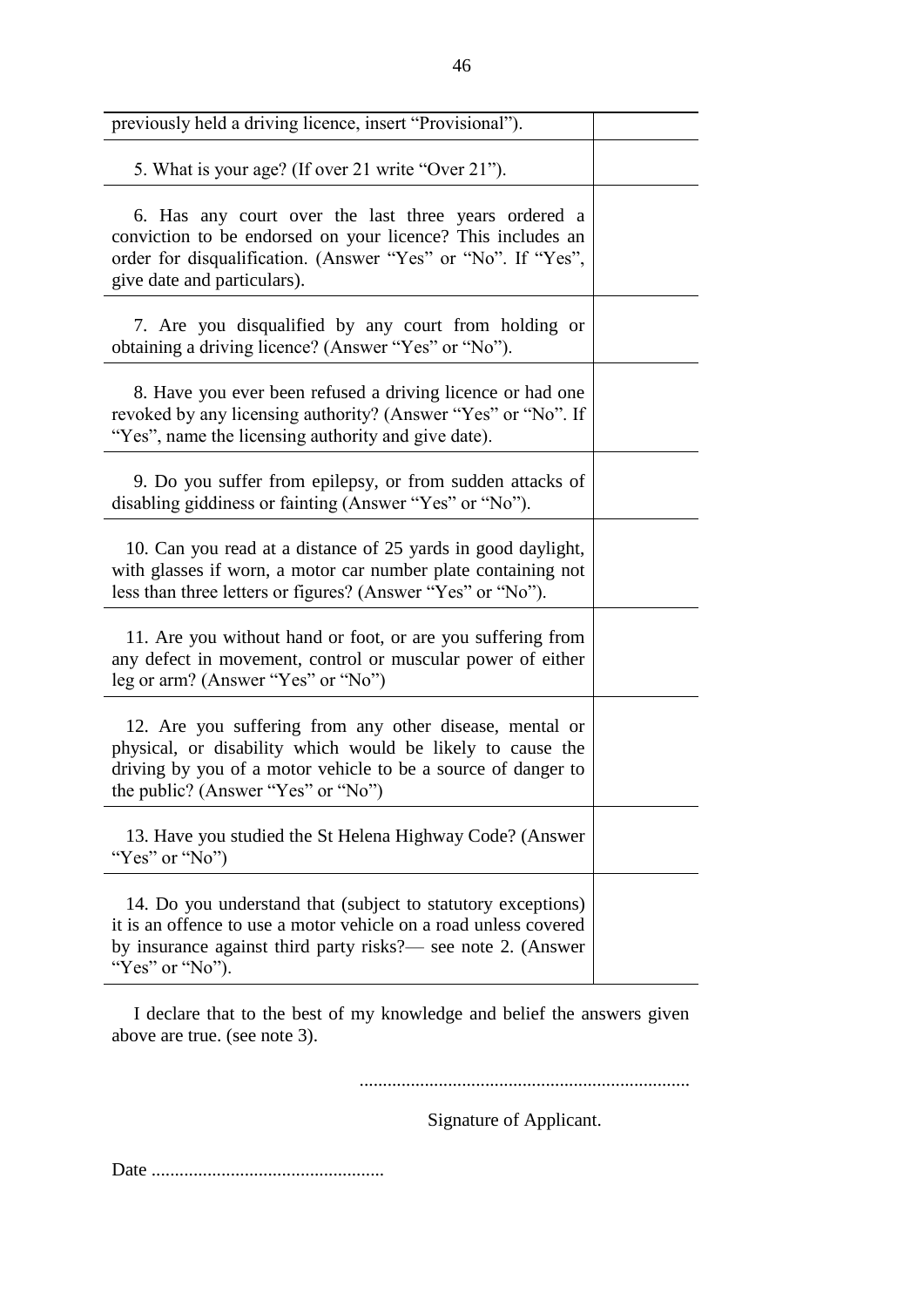Note Classes of Motor Vehicles—

1

*A. Private motor cars*

*B. Private motor lorries, transit buses, and landrovers which are in neither Class A nor Class C*

47

*C. Public service Vehicles of gross weight not exceeding 4,000lbs (1,800Kgs)*

*D. Public Service vehicles of gross weight exceeding 4,000lbs (1,800Kgs)* 

*E. Motorcycles up to and including 125cc*

*F. Motorcycles from 125cc up to and including 250cc*

*G. Motorcycles and Quadricycles over 250cc*

*H. Quadricycles up to and including 250cc*

*J. All other classes of Motor Vehicles*

- Note 2 A person who uses a motor vehicle on a road without there being in force a policy of insurance against third party risks as required under the provisions of the Motor Vehicles (Third Party Insurance) Ordinance, is liable to a fine not exceeding £250 or to imprisonment for a term not exceeding 6 months, or to both such fine and imprisonment and is also liable to be disqualified for holding a driving licence (Motor Vehicles (Third Party Insurance) Ordinance, section 3).
- Note 3 An applicant who, for the purpose of obtaining a licence, knowingly makes any false statement is liable to a fine not exceeding £100 or to imprisonment for a term not exceeding 6 months or to both such fine and imprisonment (Road Traffic Ascension Ordinance, section 44).

# FORM G

 $\overline{\phantom{a}}$ 

### **ROAD TRAFFIC ORDINANCE, 1984**

# **DRIVING LICENCE**

No ..........................

......................................................................... of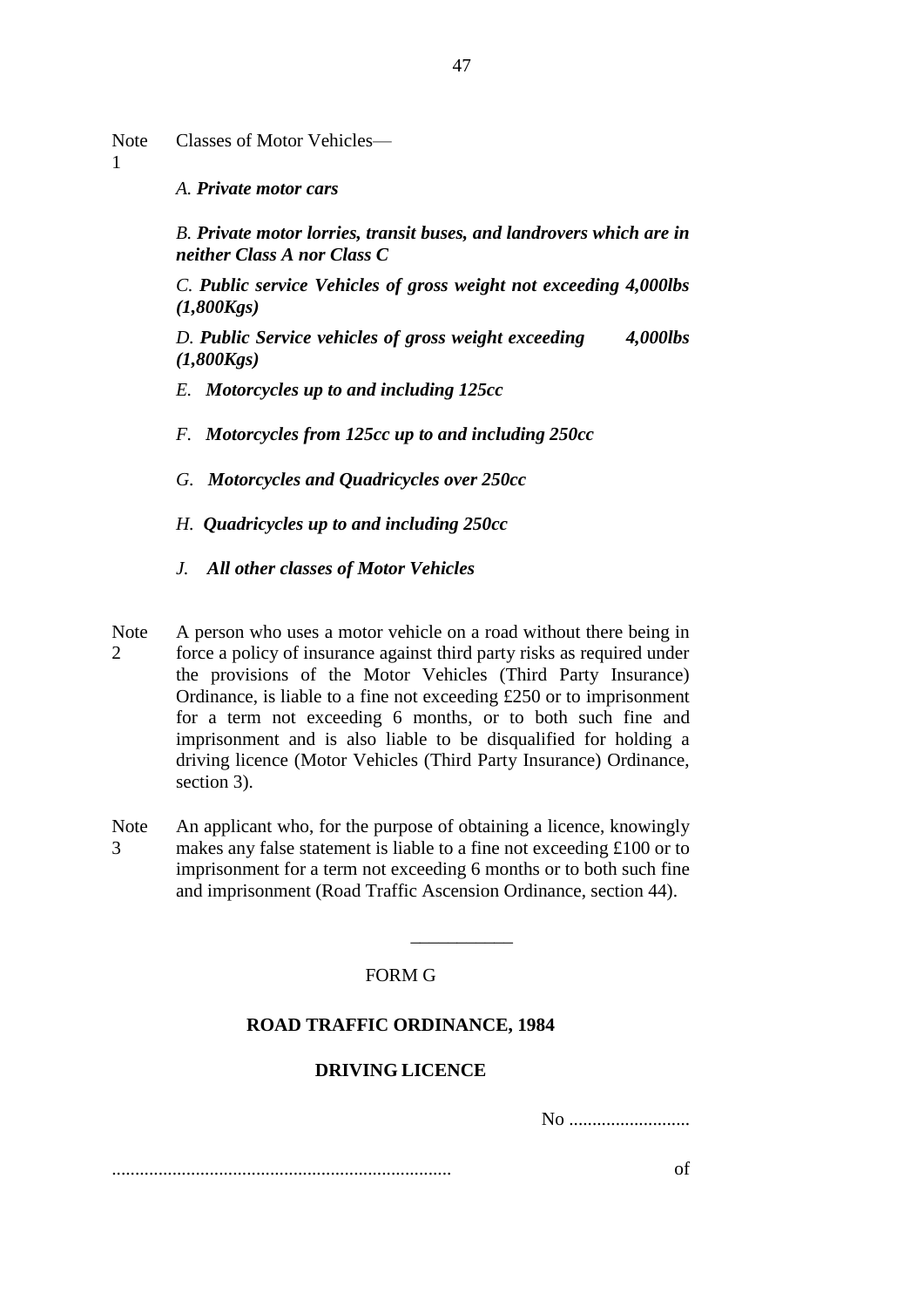....................................................................., Ascension is hereby licensed to drive motor vehicles of Class/Classes ............................ from ................................. to ......................................, inclusive.

Fee .....................................….

................................................

Motor Licensing Officer

Usual Signature of Licensee ................................................................

### FORM H

### **ROAD TRAFFIC ORDINANCE, 1984**

### **CERTIFICATE OF COMPETENCE**

I hereby certify that I have tested..................................................over the prescribed route as to his/her competence to drive a motor vehicle of the class or description stated below and as to his/her knowledge of the Highway Code and that I have satisfied myself that he/she is competent to drive and control a motor vehicle of the class stated below and possesses an adequate knowledge of the Highway Code.

Class or description of Vehicle—

…………………………..

Signature of Examiner

Date ................................................................

\_\_\_\_\_\_\_\_\_\_\_\_\_\_\_\_\_\_\_\_\_

\_\_\_\_\_\_\_\_\_\_\_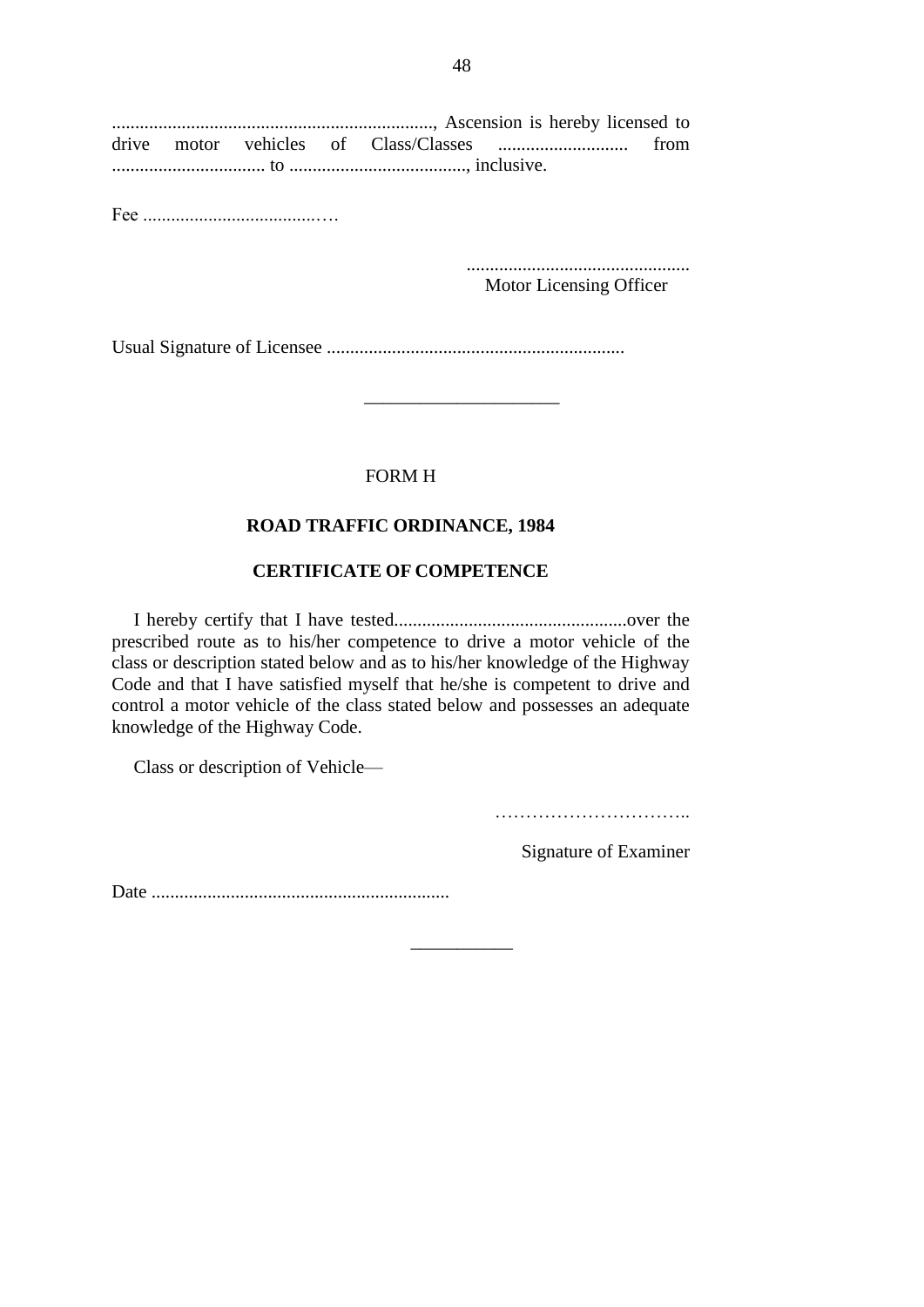### FORM I

### **ROAD TRAFFIC ORDINANCE, 1984**

### **PROVISIONAL DRIVING LICENCE**

No ....................……

|  | endorsed hereon. |  |  |  |  |
|--|------------------|--|--|--|--|

Fee .……………...................

....................................................

Motor Licensing Officer

Usual Signature of Licensee .................................................................................

**CONDITIONS** 

1. The holder of a provisional licence when driving any motor vehicle which he is not qualified by test to drive, must carry the prescribed "L" plates at the front and back of the vehicle.

2. The licensee must be accompanied by a supervisor except when driving a solo motor cycle or a vehicle, other than a motor car, not constructed or adapted to carry more than one person. The supervisor must hold a current annual licence to drive the class of vehicle being driven by the provisional licence holder and must have passed the driving test and held licences to drive for not less than two years.

3. When driving a solo motor cycle the licensee must not carry any pillion passenger except a licence holder as in paragraph 2 above.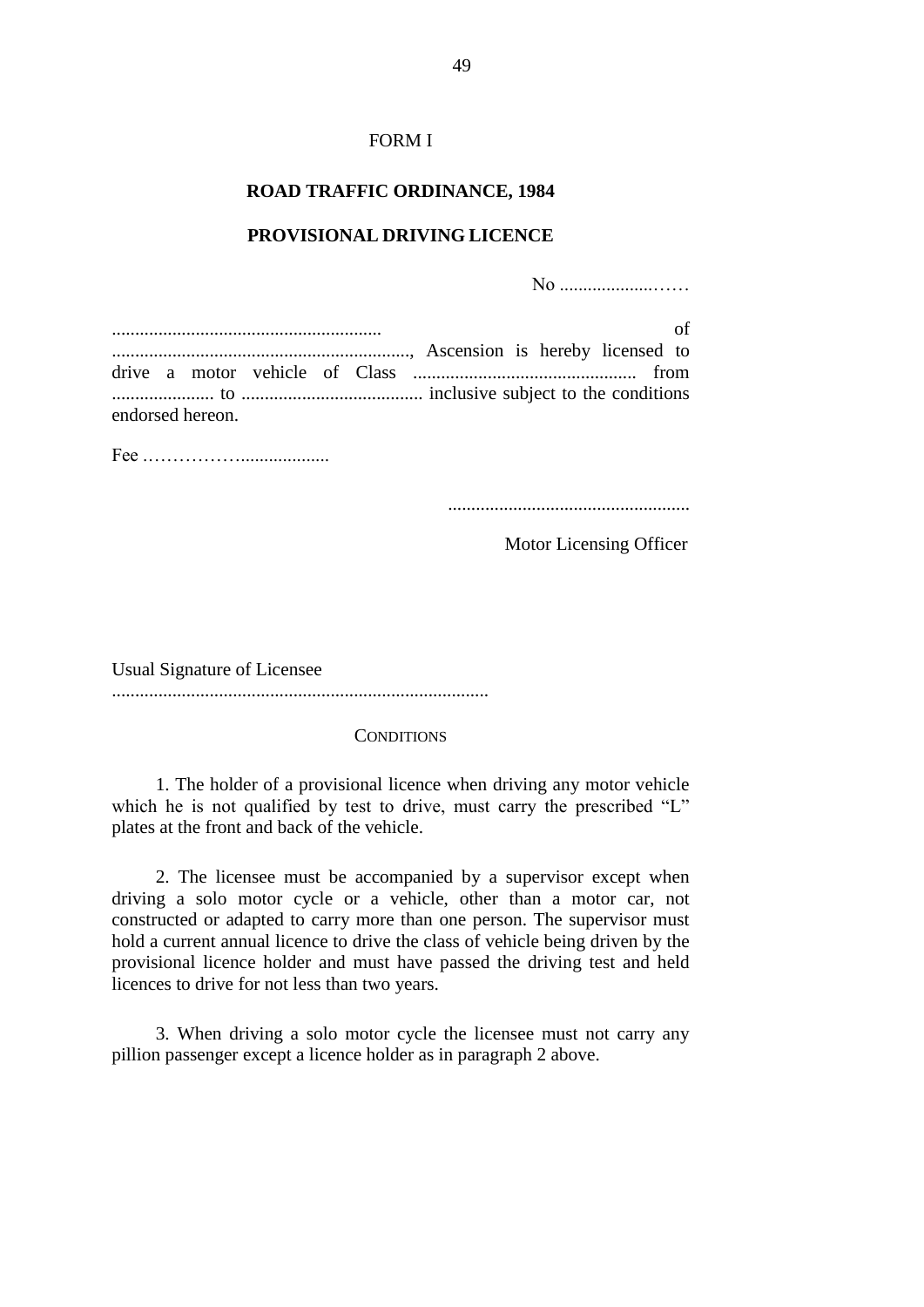4. The licensee shall not take charge of the steering wheel on ……………………… or when approaching and passing blind corners and dangerous bends, declivities or animals unless or until the instructor is satisfied as to the ability of the licensee to avoid injury or damage to life and property.".

\_\_\_\_\_\_\_\_\_\_\_\_\_\_\_\_\_\_\_\_\_\_\_\_\_\_

# **ROAD TRAFFIC ORDINANCE, 1984**

### **ROAD TRAFFIC (TRAFFIC SIGNS) RULES, 1984**

 $(Section 42(4))$ 

# **Citation**

**1.** These rules may be cited as the Road Traffic (Traffic Signs) Rules, 1984.

### **Prescribed signs**

**2. (1)** The signs specified in Part 1 below are prescribed signs for the purposes of section 42 of the Road Traffic Ordinance, 1984.

**(2)** The meaning of each sign is specified in Part 2 below.

### PART<sub>1</sub>

PRESCRIBED SIGNS

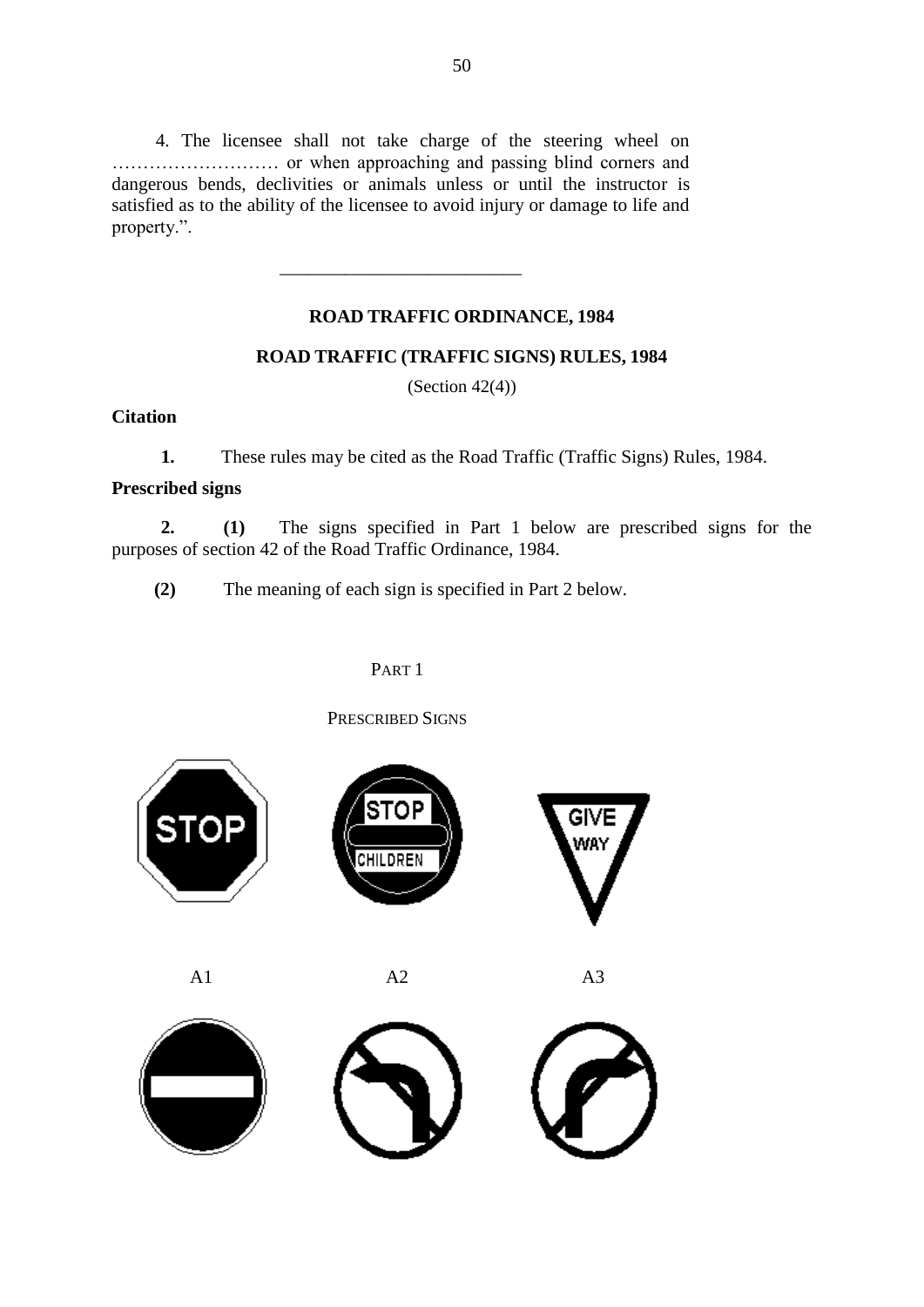









 $B1$  B2 B3







 $B4$  B5 B6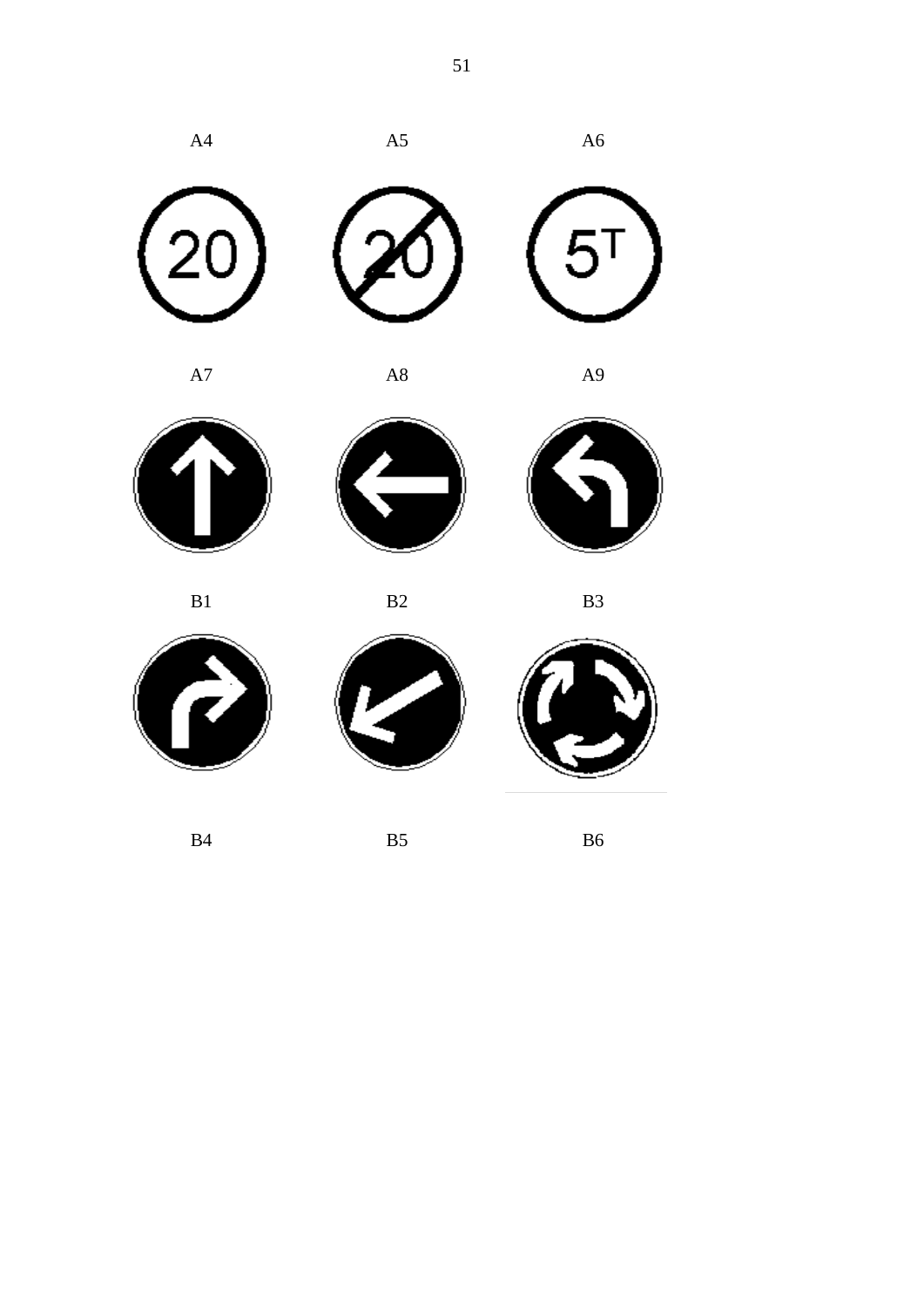**LONGITUDINAL ROAD MARKINGS**



# **TRANSVERSE ROAD MARKINGS**



# **PARKING RESTRICTIONS (ROADSIDE MARKINGS)**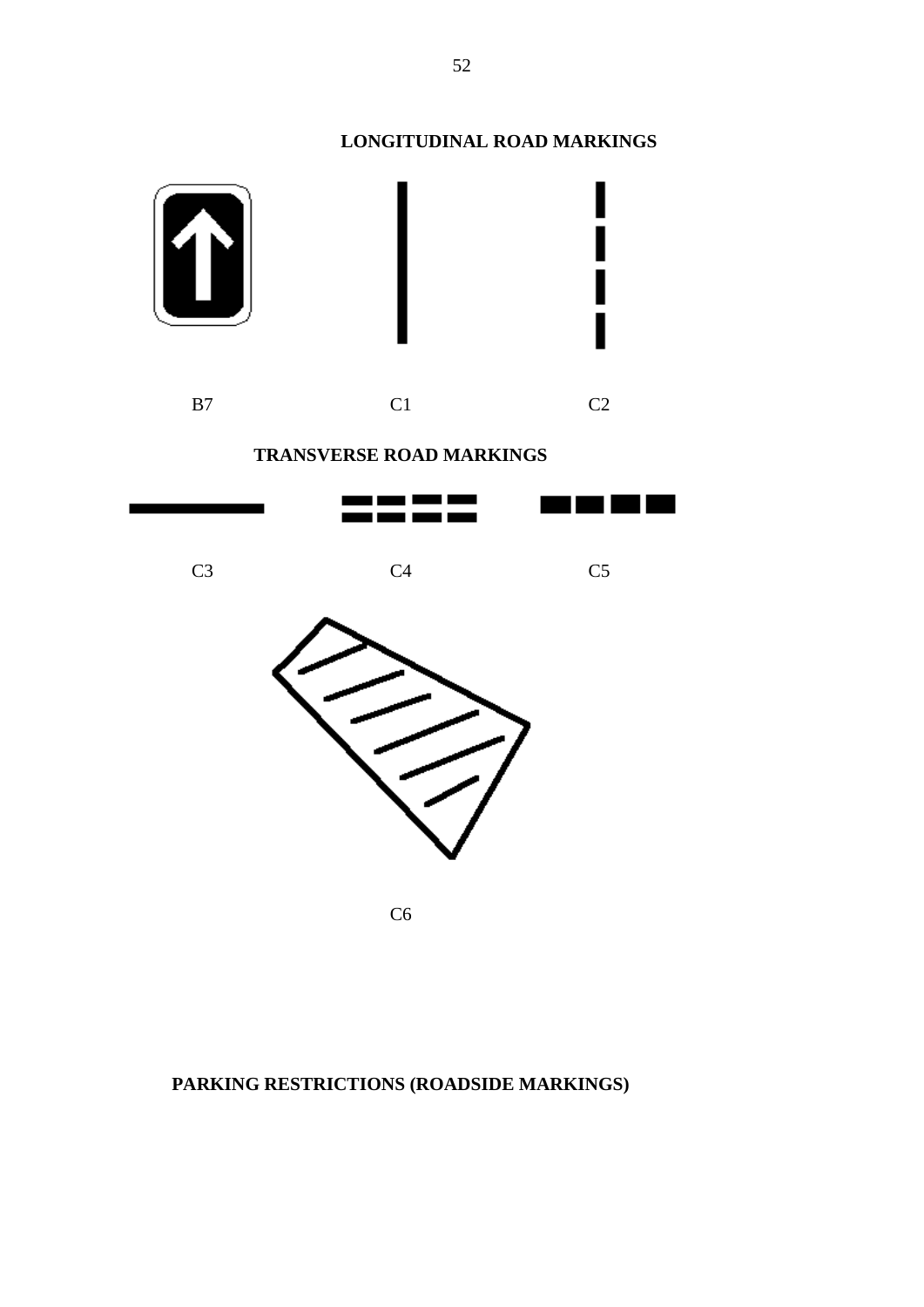



REQUIREMENTS IN RESPECT OF PRESCRIBED SIGNS

| <b>Type of Sign:</b>        | Diagram A1 "STOP" sign.                                                                                                                                                                                                                                                                                                                                                                                                      |  |  |
|-----------------------------|------------------------------------------------------------------------------------------------------------------------------------------------------------------------------------------------------------------------------------------------------------------------------------------------------------------------------------------------------------------------------------------------------------------------------|--|--|
| <b>Description of Sign:</b> | Octagonal shape, bearing the word Stop in white<br>letters on a red background.                                                                                                                                                                                                                                                                                                                                              |  |  |
| <b>Requirement of Sign:</b> | (i)<br>Every vehicle shall stop before crossing the<br>transverse line shown in diagram C3, or if that line is<br>not clearly visible, before entering the major road in<br>respect of which the sign shown in diagram A1 has<br>been provided.                                                                                                                                                                              |  |  |
|                             | No vehicle shall proceed past the transverse<br>(ii)<br>line shown in diagram C3 or if that line is not clearly<br>visible, enter the major road in respect of which the<br>sign shown in diagram A1 has been provided, so as<br>to be likely to cause danger to the driver of any other<br>vehicle on the major road or to cause that driver to<br>change the speed or course of his vehicle so as to<br>avoid an accident. |  |  |
| <b>Type of Sign:</b>        | Diagram A2. "STOP—CHILDREN" sign.                                                                                                                                                                                                                                                                                                                                                                                            |  |  |
| <b>Description of Sign:</b> | Hand held temporary sign. Circular in shape, bearing<br>the words "STOP—CHILDREN" in black letters on<br>a yellow background with a red border.                                                                                                                                                                                                                                                                              |  |  |

53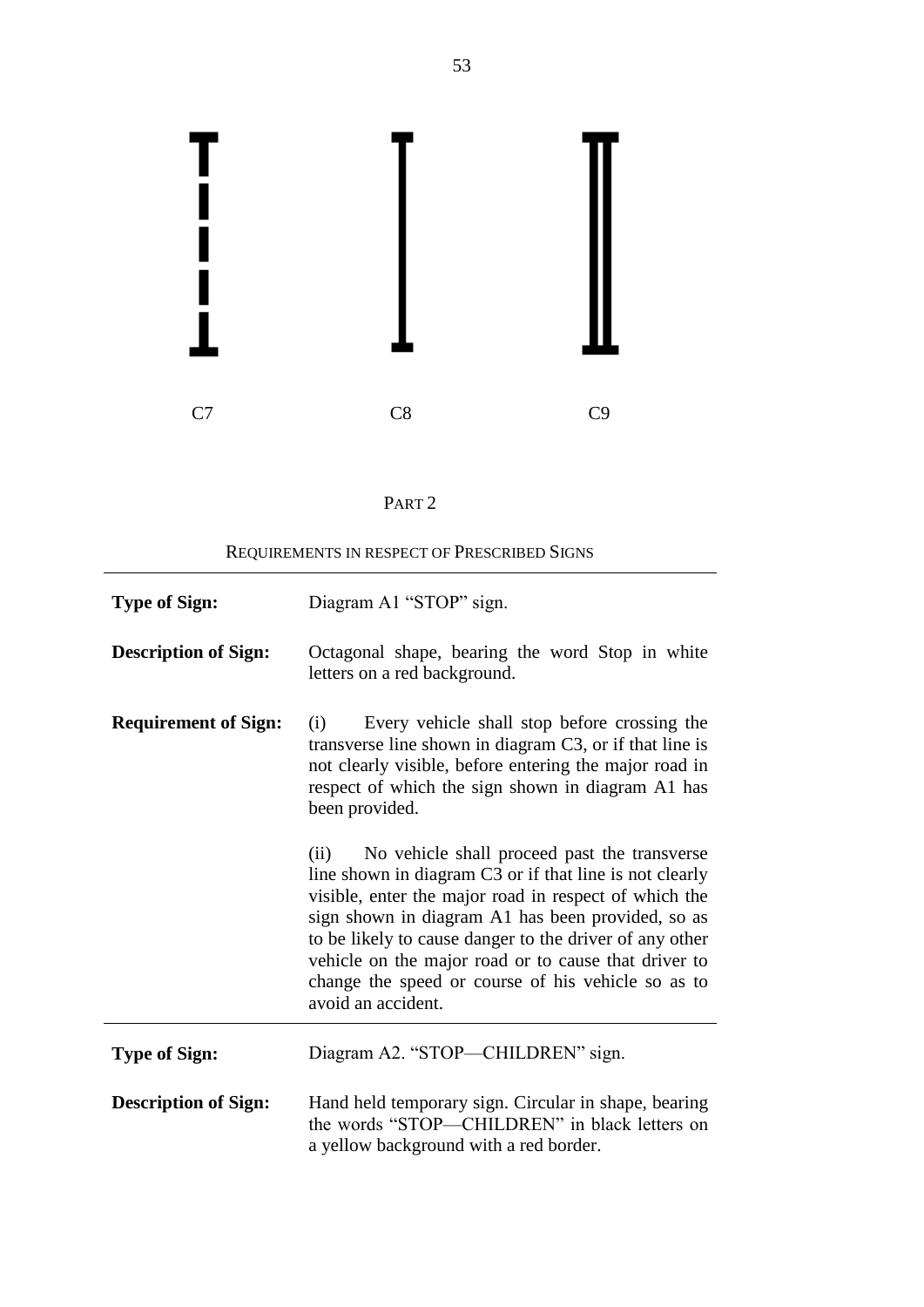| <b>Requirement of Sign:</b> | Every vehicle shall stop before the sign when such<br>sign is displayed by any authorised person, ie. Police,<br>lollipop person, or traffic warden.                                                                                                                                                                                                                            |
|-----------------------------|---------------------------------------------------------------------------------------------------------------------------------------------------------------------------------------------------------------------------------------------------------------------------------------------------------------------------------------------------------------------------------|
| <b>Type of Sign:</b>        | Diagram A3 "GIVE WAY" sign.                                                                                                                                                                                                                                                                                                                                                     |
| <b>Description of Sign:</b> | Triangular in shape with its vertex pointing<br>downwards; has a red border on a white background.                                                                                                                                                                                                                                                                              |
| <b>Requirement of Sign:</b> | Every vehicle shall give way to traffic on the<br>(i)<br>major road in respect of which the sign has been<br>provided.                                                                                                                                                                                                                                                          |
|                             | No vehicle shall proceed past the double<br>(ii)<br>transverse lines shown in diagram C4 or enter the<br>major road in respect of which the sign shown in<br>diagram A3 has been provided, so as to cause danger<br>to the driver of any other vehicle on the major road<br>or to cause that driver to change the speed or course<br>of his vehicle so as to avoid an accident. |
| <b>Type of Sign:</b>        | Diagram A4 "NO ENTRY" sign.                                                                                                                                                                                                                                                                                                                                                     |
| <b>Description of Sign:</b> | Circular in shape, bearing a horizontal white band<br>across part of its diameter, on a red background.                                                                                                                                                                                                                                                                         |
| <b>Requirement of Sign:</b> | No vehicle shall enter the road on which the sign<br>shown in diagram A4 is displayed, from the direction<br>in which the sign is visible.                                                                                                                                                                                                                                      |
| <b>Type of Sign:</b>        | Diagram A5 "NO LEFT TURN" sign.                                                                                                                                                                                                                                                                                                                                                 |
| <b>Description of Sign:</b> | Circular in shape, bearing a black symbol and a red<br>diagonal line on a white back ground with a red<br>border.                                                                                                                                                                                                                                                               |
| <b>Requirement of Sign:</b> | No vehicle shall turn left along the road at the<br>junction on which the sign is displayed.                                                                                                                                                                                                                                                                                    |
| <b>Type of Sign:</b>        | Diagram A6 "NO RIGHT TURN" sign.                                                                                                                                                                                                                                                                                                                                                |
| <b>Description of Sign:</b> | Circular in shape, bearing a black symbol and a red<br>diagonal line on a white back ground with a red<br>border.                                                                                                                                                                                                                                                               |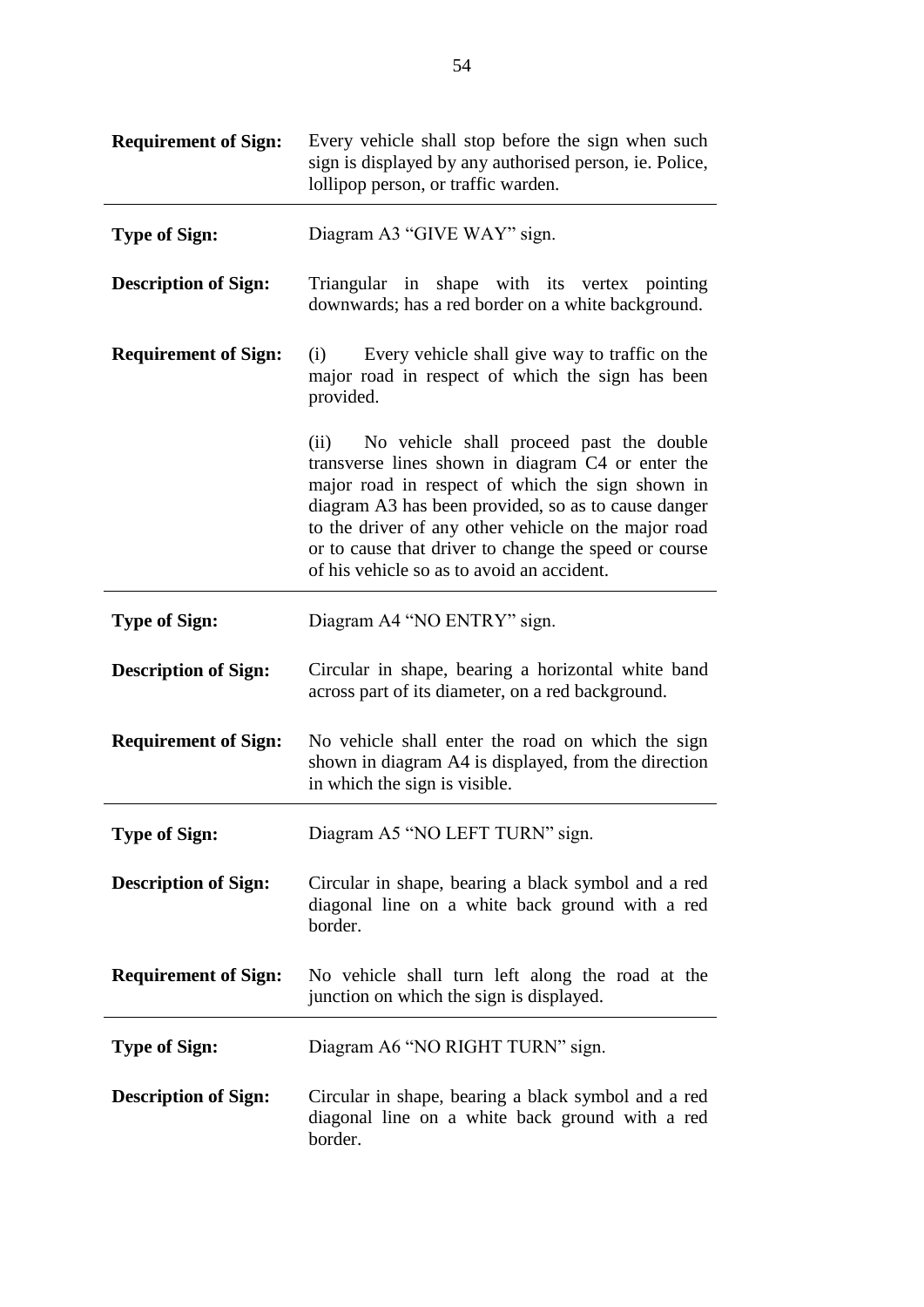| <b>Requirement of Sign:</b> | No vehicle shall turn right along the road at the<br>junction on which the sign is displayed.                                                                                                                                                                                             |
|-----------------------------|-------------------------------------------------------------------------------------------------------------------------------------------------------------------------------------------------------------------------------------------------------------------------------------------|
| <b>Type of Sign:</b>        | Diagram A7 "MAXIMUM SPEED LIMIT" sign.                                                                                                                                                                                                                                                    |
| <b>Description of Sign:</b> | Circular in shape, bearing black numerals, indicating<br>the maximum speed permitted in miles per hour, on a<br>white background with a red border.                                                                                                                                       |
| <b>Requirement of Sign:</b> | No vehicle shall be driven along any road beyond the<br>point at which the sign is displayed at a speed in<br>excess of the limit indicated on such sign, unless a<br>sign has been subsequently displayed cancelling such<br>restriction; an example of which is shown at diagram<br>A8. |
| <b>Type of Sign:</b>        | Diagram A8 "END OF SPEED LIMIT" sign.                                                                                                                                                                                                                                                     |
| <b>Description of Sign:</b> | Circular in shape, bearing grey numerals and a black<br>diagonal band on a white background.                                                                                                                                                                                              |
| <b>Requirement of Sign:</b> | This sign indicates to all moving vehicles the point at<br>which the displayed speed limit ceases to apply.                                                                                                                                                                               |
| <b>Type of Sign:</b>        | Diagram A9 "MAXIMUM WEIGHT LIMIT" sign.                                                                                                                                                                                                                                                   |
| <b>Description of Sign:</b> | Circular in shape, bearing black figures and the letter<br>T to denote tonnes, on a white background with a red<br>border.                                                                                                                                                                |
| <b>Requirement of Sign:</b> | No vehicle shall be driven along any road beyond the<br>point at which the sign is displayed with a gross<br>weight in excess of the limit indicated by the sign.                                                                                                                         |
| <b>Type of Sign:</b>        | Diagram B1 "AHEAD ONLY" sign.                                                                                                                                                                                                                                                             |
| <b>Description of Sign:</b> | Circular in shape, bearing a white arrow on a blue<br>background.                                                                                                                                                                                                                         |
| <b>Requirement of Sign:</b> | Every vehicle shall proceed ahead only.                                                                                                                                                                                                                                                   |
| <b>Type of Sign:</b>        | Diagram B2 "DIRECTION OF TRAVEL" sign.                                                                                                                                                                                                                                                    |
| <b>Description of Sign:</b> | Circular in shape, bearing a white arrow on a blue                                                                                                                                                                                                                                        |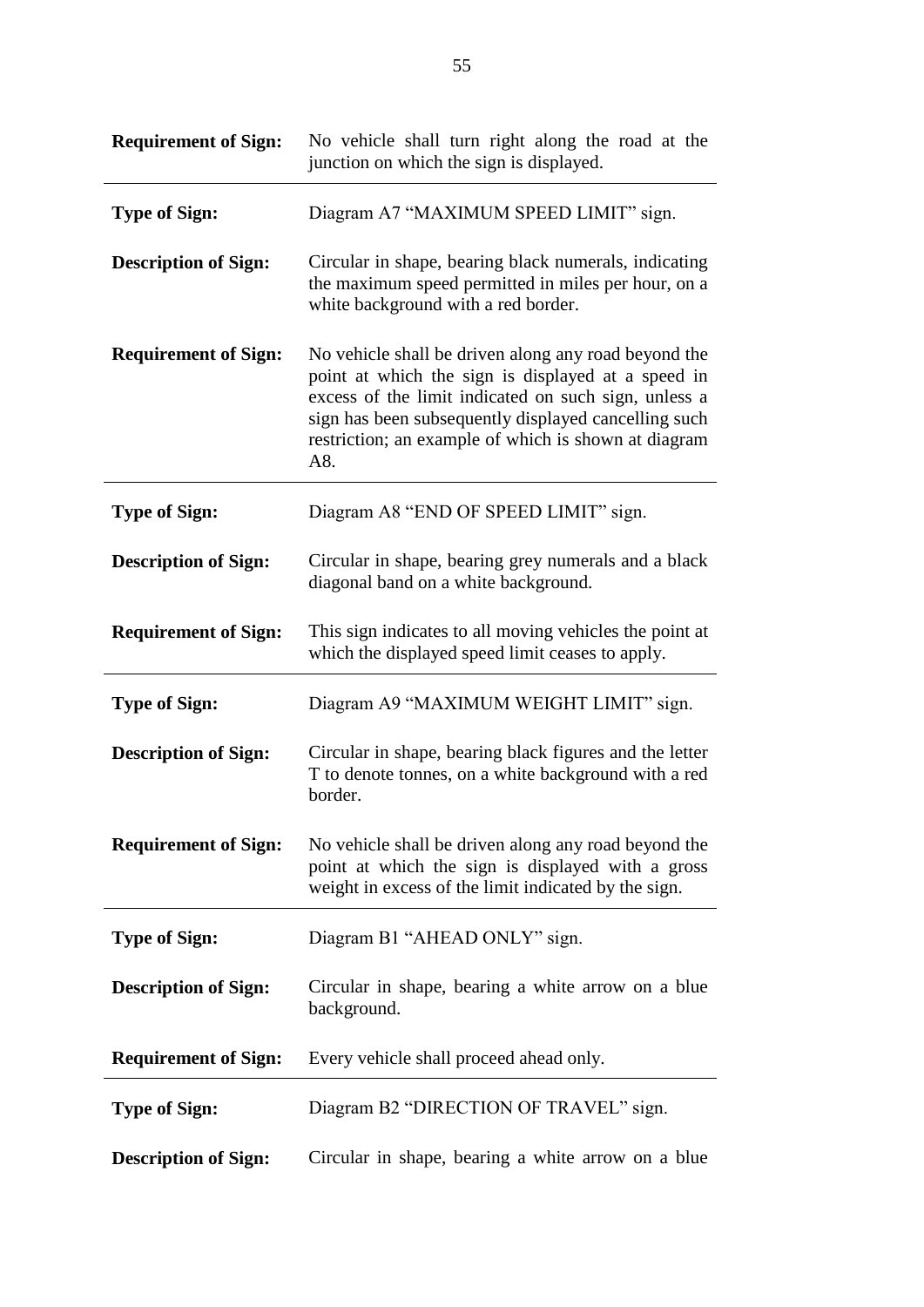background.

| <b>Requirement of Sign:</b> | Every vehicle shall proceed only in the direction<br>indicated by the arrow.                                                       |  |  |
|-----------------------------|------------------------------------------------------------------------------------------------------------------------------------|--|--|
| <b>Type of Sign:</b>        | Diagram B3 "TURN LEFT" sign.                                                                                                       |  |  |
| <b>Description of Sign:</b> | Circular in shape bearing a white arrow on a blue<br>background.                                                                   |  |  |
| <b>Requirement of Sign:</b> | Every vehicle must turn left at the junction.                                                                                      |  |  |
| <b>Type of Sign:</b>        | Diagram B4 "TURN RIGHT" sign.                                                                                                      |  |  |
| <b>Description of Sign:</b> | Circular in shape bearing a white arrow on a blue<br>background.                                                                   |  |  |
| <b>Requirement of Sign:</b> | Every vehicle must turn right at the junction.                                                                                     |  |  |
| <b>Type of Sign:</b>        | Diagram B5 "PASS THIS SIDE" sign.                                                                                                  |  |  |
| <b>Description of Sign:</b> | Circular in shape bearing a white arrow pointing in a<br>downward direction towards the left or the right on a<br>blue background. |  |  |
| <b>Requirement of Sign:</b> | Every vehicle must pass on the side of the obstacle as<br>indicated by the arrow.                                                  |  |  |
| <b>Type of Sign:</b>        | Diagram B6 "MINI ROUNDABOUT" sign.                                                                                                 |  |  |
| <b>Description of Sign:</b> | Circular in shape bearing three white arrows shown<br>in a clockwise direction.                                                    |  |  |
| <b>Requirement of Sign:</b> | Every vehicle shall travel on the roundabout<br>(i)<br>in a clockwise direction.                                                   |  |  |
|                             | Every vehicle shall give way at the transverse<br>(ii)<br>broken line shown in diagram C5 to traffic already<br>on the roundabout. |  |  |
|                             | Every vehicle approaching the roundabout<br>(iii)<br>shall give way to traffic approaching immediately<br>from the right.          |  |  |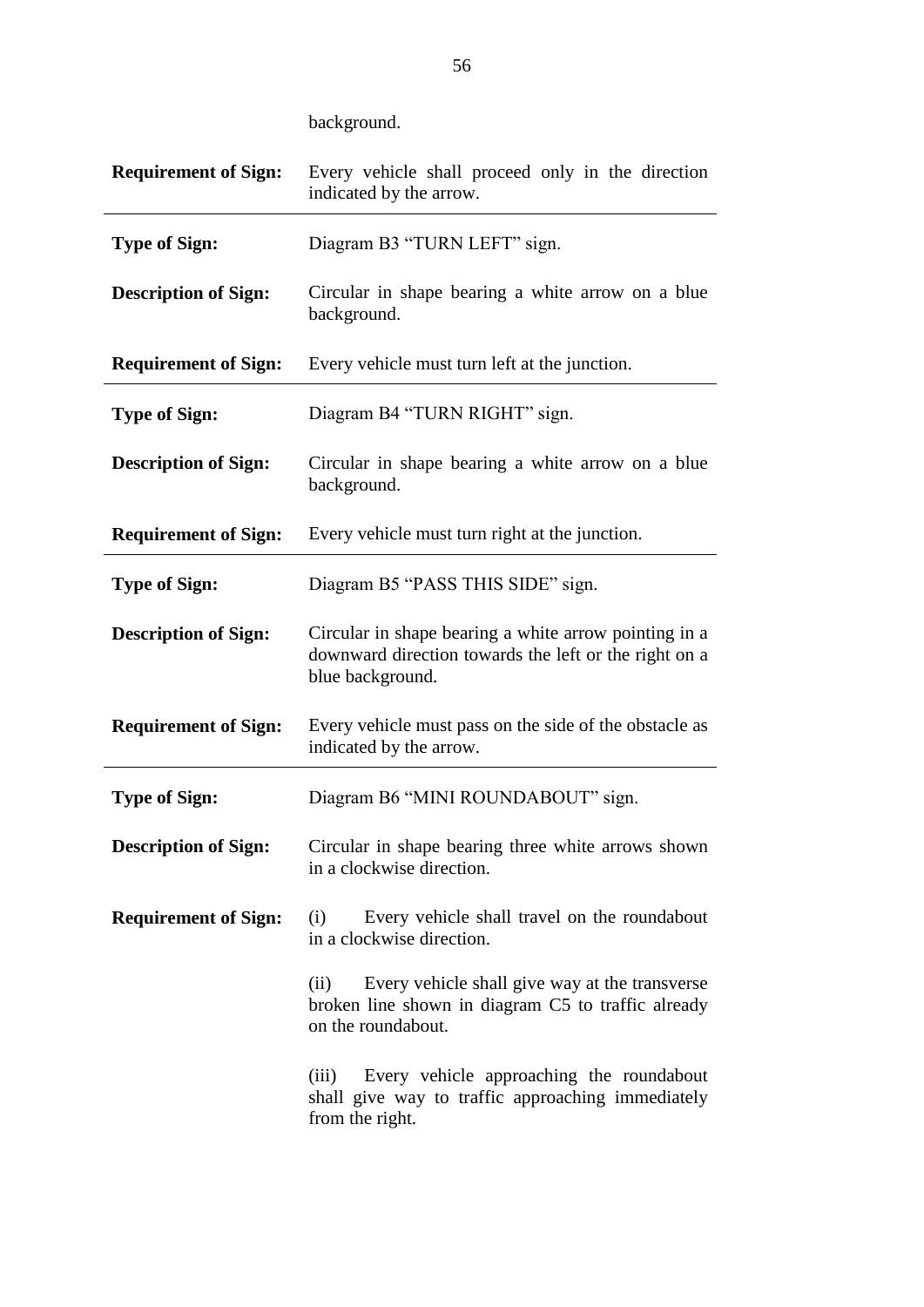|                                          | No vehicle shall be permitted to stop, stand or<br>(iv)<br>park on the roundabout.                                                                                                                           |
|------------------------------------------|--------------------------------------------------------------------------------------------------------------------------------------------------------------------------------------------------------------|
| <b>Type of Sign:</b>                     | Diagram B7 "ONE WAY TRAFFIC" sign.                                                                                                                                                                           |
| <b>Description of Sign:</b>              | Rectangular in shape with its height greater than its<br>width, bearing a white arrow on a blue background.                                                                                                  |
| <b>Requirement of Sign:</b>              | All vehicles shall proceed in one direction along the<br>road on which the sign shown is displayed from the<br>direction in which the sign is visible.                                                       |
|                                          |                                                                                                                                                                                                              |
| <b>Type of Marking:</b>                  | Diagram C1 "PROHIBITORY LINE".                                                                                                                                                                               |
| <b>Description of</b><br><b>Marking:</b> | White continuous longitudinal line painted on the<br>surface of the road.                                                                                                                                    |
| <b>Requirement of</b><br><b>Marking:</b> | No vehicle shall cross or straddle a white continuous<br>longitudinal line painted on the surface of the road<br>except when directed to do so by a policeman or so<br>as to avoid a stationary obstruction. |
| <b>Type of Marking:</b>                  | Diagram C2 "LANE MARKING".                                                                                                                                                                                   |
| <b>Description of</b><br><b>Marking:</b> | White broken longitudinal line painted on the surface<br>of the road.                                                                                                                                        |
| <b>Requirement of</b><br><b>Marking:</b> | Vehicles may cross or straddle a white broken<br>longitudinal line but should do so only when it is safe<br>to do.                                                                                           |
| <b>Type of Marking:</b>                  | Diagram C3 "STOP LINE".                                                                                                                                                                                      |
| <b>Description of</b><br><b>Marking:</b> | White continuous transverse line painted on the<br>surface of the road.                                                                                                                                      |
| <b>Requirement of</b>                    | Every vehicle shall stop before crossing the<br>(i)<br>transverse line shown in diagram C3.                                                                                                                  |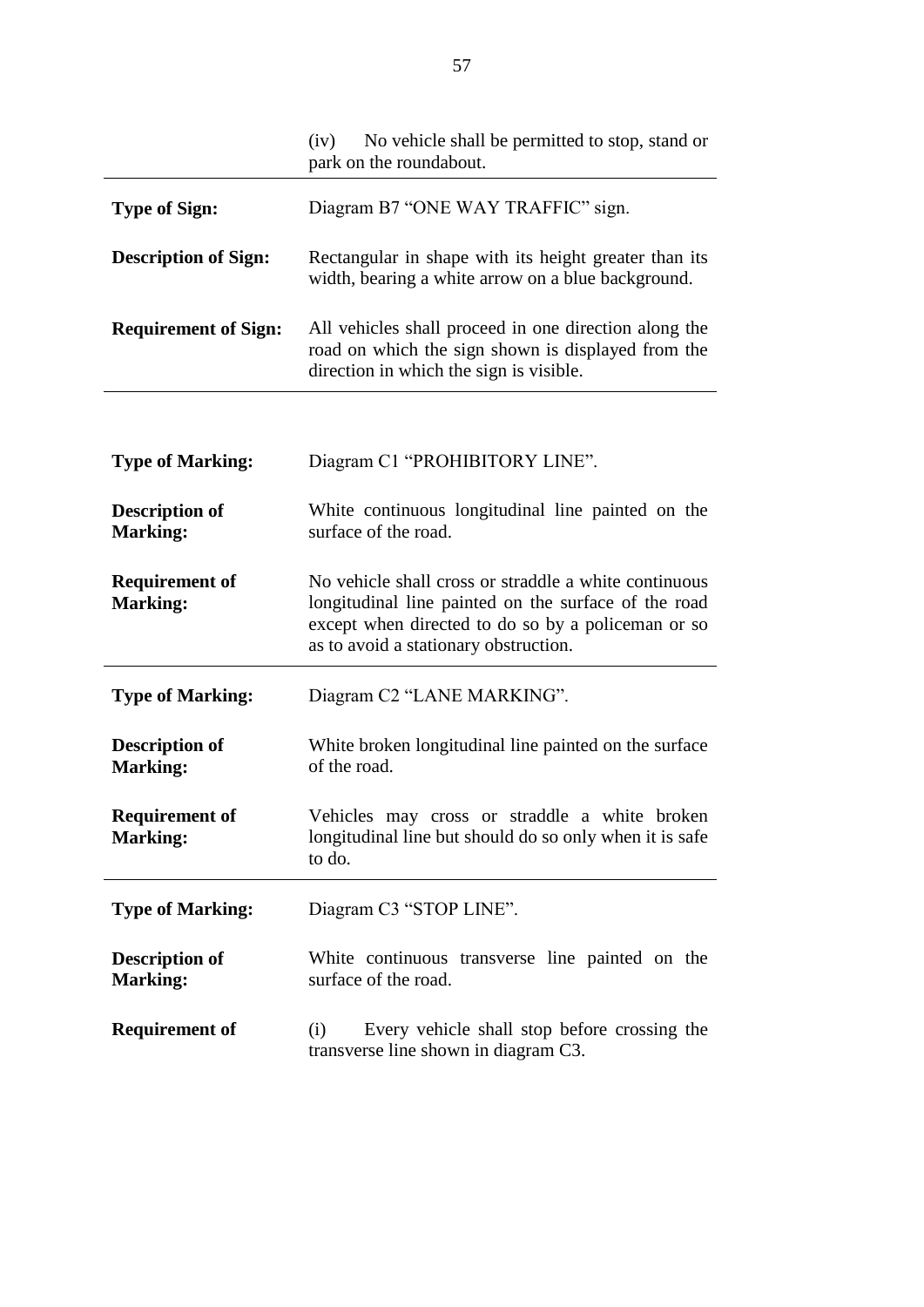| <b>Marking:</b>                          | (ii)<br>No vehicle shall proceed past the transverse<br>line shown in diagram C3 so as to be likely to cause<br>danger to the driver of any other vehicle on the major<br>road or to cause that driver to change the speed or<br>course of his vehicle so as to avoid an accident. |
|------------------------------------------|------------------------------------------------------------------------------------------------------------------------------------------------------------------------------------------------------------------------------------------------------------------------------------|
| <b>Type of Marking:</b>                  | Diagram C4 "GIVE WAY LINE".                                                                                                                                                                                                                                                        |
| <b>Description of</b><br><b>Marking:</b> | Double white transverse line painted on the surface<br>of the road.                                                                                                                                                                                                                |
| <b>Requirement of</b><br><b>Marking:</b> | Every vehicle shall give way at the transverse<br>(i)<br>line shown in diagram C4 to traffic on the major<br>road.                                                                                                                                                                 |
|                                          | No vehicle shall proceed past the transverse<br>(ii)<br>line shown in diagram C4 so as to be likely to cause<br>danger to the driver of any other vehicle on the major<br>road or to cause that driver to change the speed or<br>course of his vehicle so as to avoid an accident. |
| <b>Type of Marking:</b>                  | Diagram C5 "MINI ROUNDABOUT ENTRY" line.                                                                                                                                                                                                                                           |
| <b>Description of</b><br><b>Marking:</b> | White broken transverse line painted on the surface<br>of the road.                                                                                                                                                                                                                |
| <b>Requirement of</b><br><b>Marking:</b> | Every vehicle shall give priority at the transverse line<br>shown in diagram C5 to traffic from the right before<br>entering the mini roundabout.                                                                                                                                  |
| <b>Type of Marking:</b>                  | Diagram C6 "CHEVRON HATCHING".                                                                                                                                                                                                                                                     |
| <b>Description of</b><br><b>Marking:</b> | White parallel oblique stripes framed<br>by<br>a<br>continuous line painted on the road surface.                                                                                                                                                                                   |
| <b>Requirement of</b><br><b>Marking:</b> | No vehicle shall enter the area of road contained by<br>the marking shown in diagram C6.                                                                                                                                                                                           |
| <b>Type of Marking:</b>                  | Diagram C7 "NO PARKING" line.                                                                                                                                                                                                                                                      |
| <b>Description of</b><br><b>Marking:</b> | Yellow broken longitudinal line painted along the<br>edge of the road.                                                                                                                                                                                                             |
| <b>Requirement of</b><br><b>Marking:</b> | No vehicle shall park (except for the purpose of<br>loading or offloading) on that side of the road on                                                                                                                                                                             |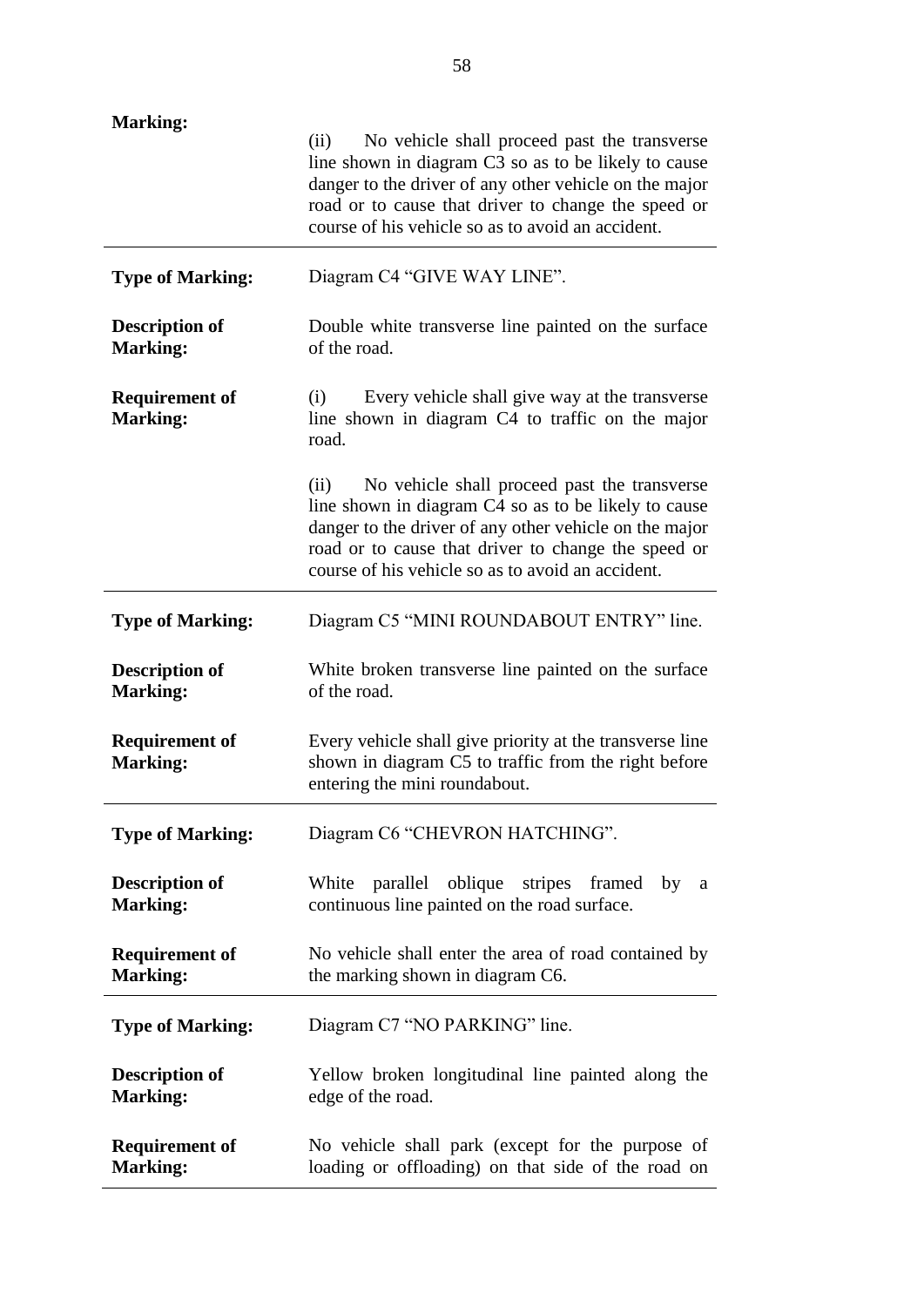|                                           | which is painted the marking shown in diagram C7<br>within the length of the marking between the hours<br>of 7.30 am and 5.30 pm on any day.                                                                                                                                                                                                              |  |  |
|-------------------------------------------|-----------------------------------------------------------------------------------------------------------------------------------------------------------------------------------------------------------------------------------------------------------------------------------------------------------------------------------------------------------|--|--|
| <b>Type of Marking:</b>                   | PARKING/RESTRICTIVE<br>"NO<br>Diagram<br>C8<br>STANDING" line.                                                                                                                                                                                                                                                                                            |  |  |
| <b>Description of</b><br><b>Marking:</b>  | Yellow continuous longitudinal line painted along<br>the edge of the road.                                                                                                                                                                                                                                                                                |  |  |
| <b>Requirement of</b><br><b>Marking:</b>  | No vehicle shall be parked at any time on the side of<br>the road on which is painted the marking shown in<br>diagram C8 within the length of such marking, and<br>no vehicle may stand on that part of the road to<br>which such marking applies between the hours of<br>7.30 am and 9.30 am and between the hours of 3.30<br>pm and 5.30 pm on any day. |  |  |
| <b>Type of Marking:</b>                   | Diagram C9 "NO PARKING/NO STANDING" line.                                                                                                                                                                                                                                                                                                                 |  |  |
| <b>Description of</b><br><b>Marking:</b>  | Yellow continuous double lines painted along the<br>edge of the road.                                                                                                                                                                                                                                                                                     |  |  |
| <b>Requirements of</b><br><b>Marking:</b> | No vehicle shall park or stand at any time on that<br>side of the road on which is painted the marking<br>shown in diagram C9 within the length of such<br>marking.                                                                                                                                                                                       |  |  |

# **ROAD TRAFFIC ORDINANCE, 1984**

\_\_\_\_\_\_\_\_\_\_\_\_

# **MOTOR VEHICLE RULES, 1985**

(Section 42(4)

# TABLE OF CONTENTS

- 1. Citation<br>2. Applicat
- Application
- 3. Speed limits
- 4. Weight restriction and entry
- 5. One way traffic
- 6. Penalty

# **Citation**

**1.** These rules may be cited as the Motor Vehicle Rules, 1985.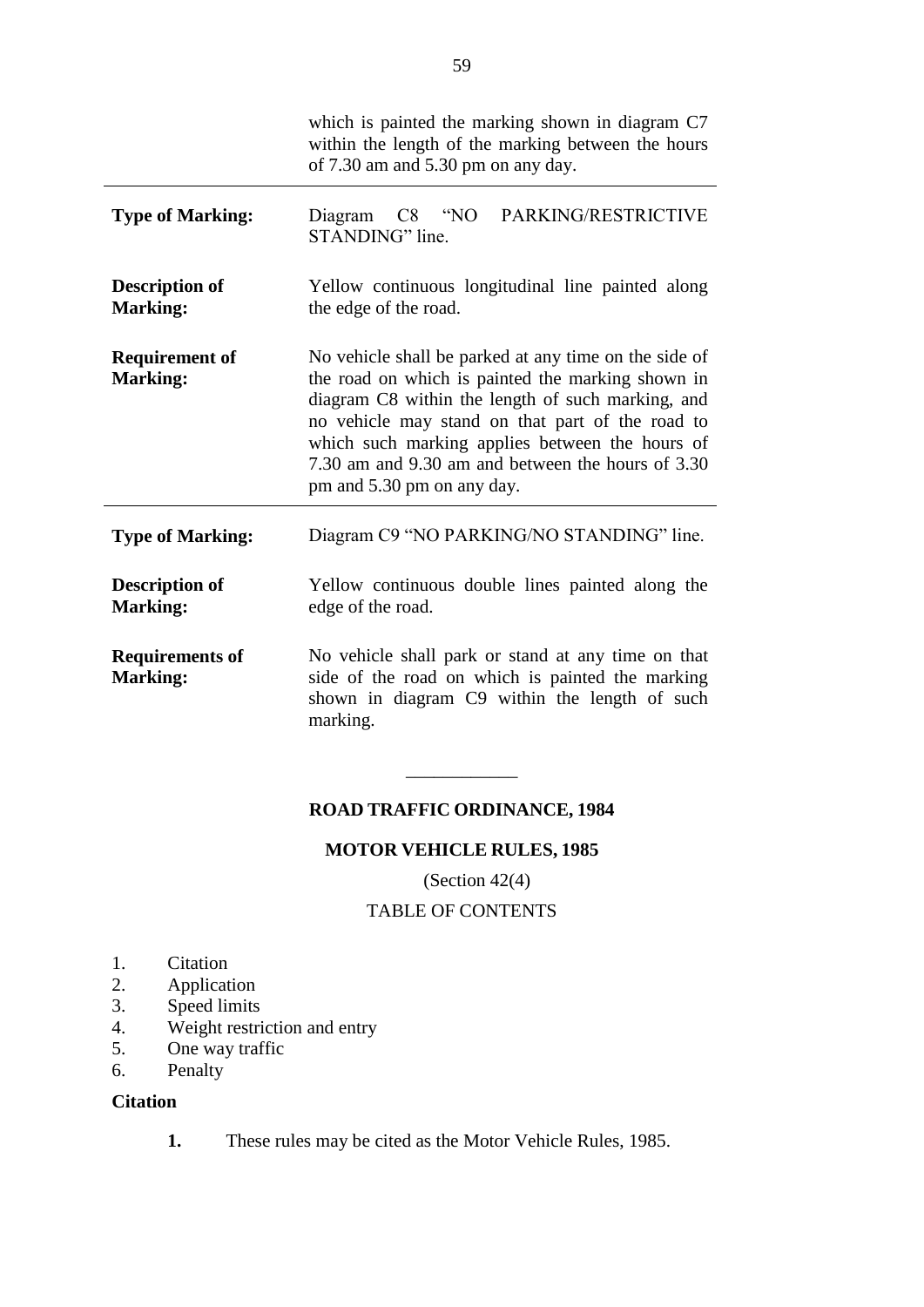# **Application**

**2.** These rules apply to the roads and places specified only if a sign has not been erected to regulate vehicular activity in accordance with section 42 of the Road Traffic Ordinance, 1984.

### **Speed limits**

**3. (1)** No motor vehicle may be driven on any road at a speed exceeding 40 miles an hour.

**(2)** No motor vehicle may be driven on any road within 400 yards of the flagstaff at the United States Air Force Base at a speed exceeding 30 miles an hour.

**(3)** No motor vehicle may be driven on any road in Georgetown at a speed exceeding 20 miles an hour.

**(4)** No motor vehicle may be driven on any road in Two Boats Settlement at a speed exceeding 20 miles an hour.

**(5)** No motor vehicle may be driven on the road through Traveller's Hill Camp at a speed exceeding 30 miles an hour.

**(6)** Nothing in this rule applies to any vehicle on any occasion when it is being used for fire brigade, ambulance, or police purposes, if the observance of these provisions would be likely to hinder the use of the vehicle for the purpose for which it is being used on that occasion.

### **Weight restriction and entry**

**4.** No motor vehicle with an unladen weight in excess of three tonnes may be driven on any road in Two Boats Settlement without the prior approval of the Administrator, except for the purpose of access to or egress from a property within Two Boats Settlement.

### **One way traffic**

**5. (1)** No vehicle may travel along the roadway in Two Boats Village from the Senior Mess along the Ring to Two Boats Club other than in a clockwise direction.

**(2)** No vehicle may travel along the roadway between Needles Tank and Georgetown other than in the direction of Georgetown.

### **Penalty**

**6.** A person who contravenes or fails to comply with any of the provisions of these Rules commits an offence. Penalty: A fine of £200.

### **ROAD TRAFFIC ORDINANCE, 1984**

**\_\_\_\_\_\_\_\_\_\_\_\_\_\_\_\_\_\_\_\_\_\_\_\_\_\_\_\_**

**ROAD TRAFFIC (SPEED MEASURING DEVICES) RULES, 2010**  $(Section 42(3A))$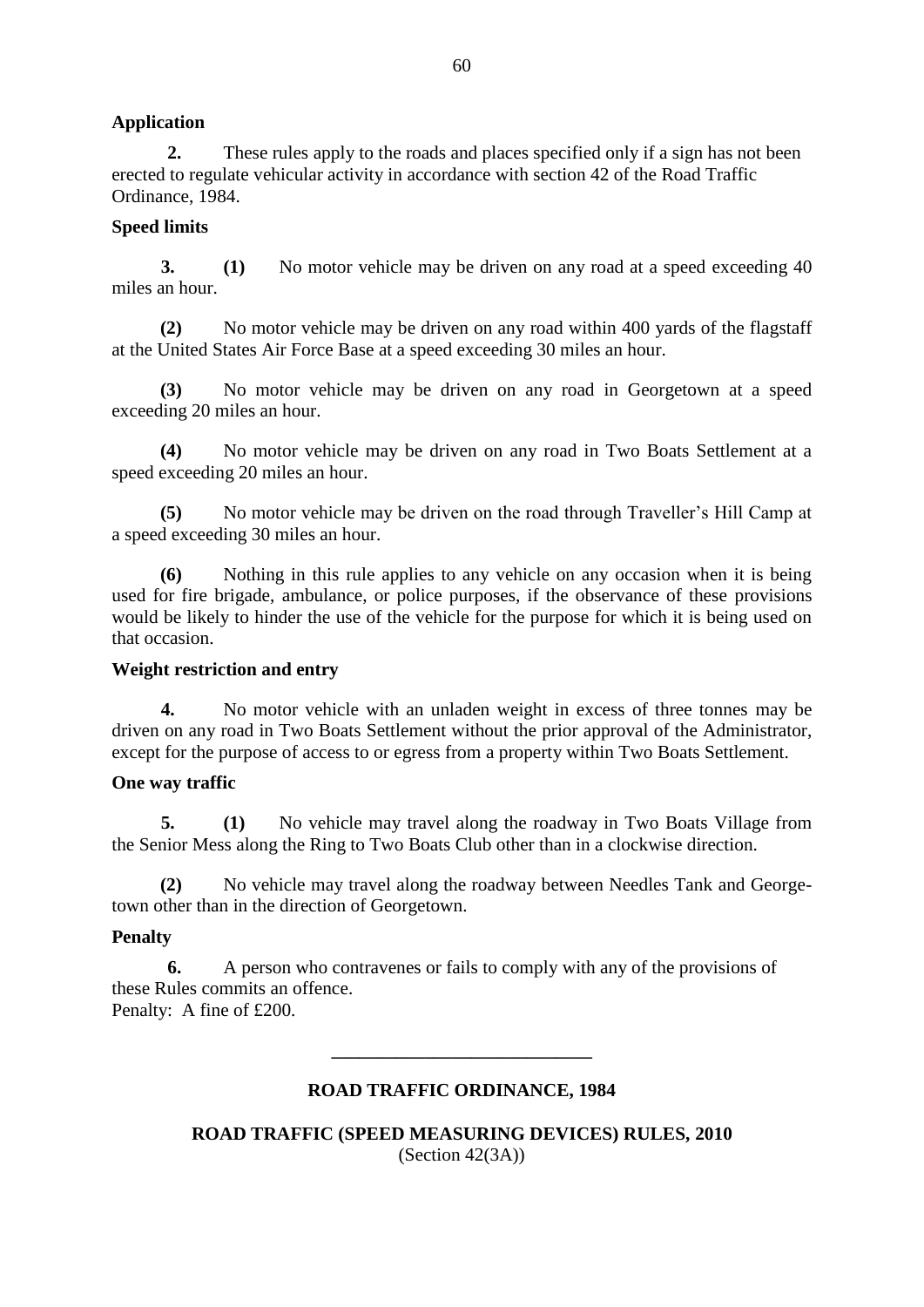# TABLE OF CONTENTS

- 1. Citation
- 2. Interpretation
- 3. Light beam devices
- 4. Testing of light beam devices
- 5. Field testing of light beam device
- 6. Use of light beam device
- 7. Certificate as to testing of light beam device
- 8. Repeal of Rules

# **Citation**

**1.** These Rules may be cited as the Road Traffic (Speed Measuring Devices) Rules, 2010.

# **Interpretation**

- **2.** In these Rules—
- **"field testing officer"** means a police officer who is trained and qualified in the use of a light beam device;
- **"light beam device"** means a speed measuring device prescribed by rule 3;
- **"testing officer"** means the manufacturer of a light beam device, his duly appointed agent or a suitably qualified technician offering appropriate evidence of technical and professional competence in the testing of light beam devices.

# **Light beam devices**

**3.** The following light beam device is prescribed as a speed measuring device for the purpose of section  $42A(1)$  of the Ordinance:—

The Unipar SL 700 Laser Speed Meter.

# **Testing of light beam devices**

**4. (1)** A light beam device must be submitted to a testing officer at least once in every 12 month period for the purpose of inspection and calibration.

**(2)** The testing officer must, after completing the testing of a light beam device in accordance with this rule, complete a laser calibration certificate.

# **Field testing of light beam device**

**5.** Before using a light beam device to determine the speed of any particular vehicle a field testing officer must perform the following tests—

- *(a)* the horizontal and vertical alignment of the light beam device must be tested; and
- *(b)* the accuracy range of the light beam device must be tested.